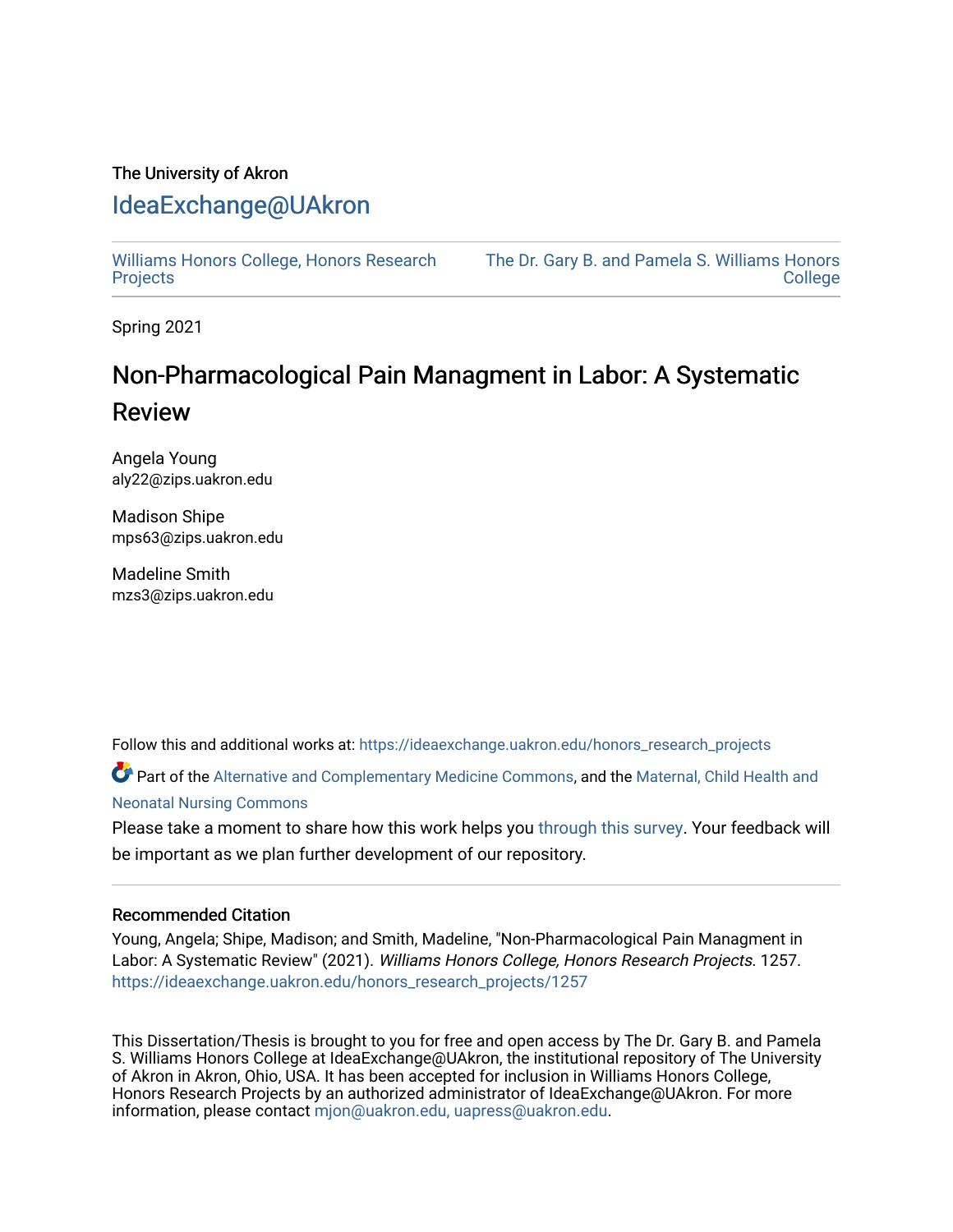Non-Pharmacological Interventions on Labor Pain: A Systematic Review

Madison Shipe, Madeline Smith, Angela Young

The University of Akron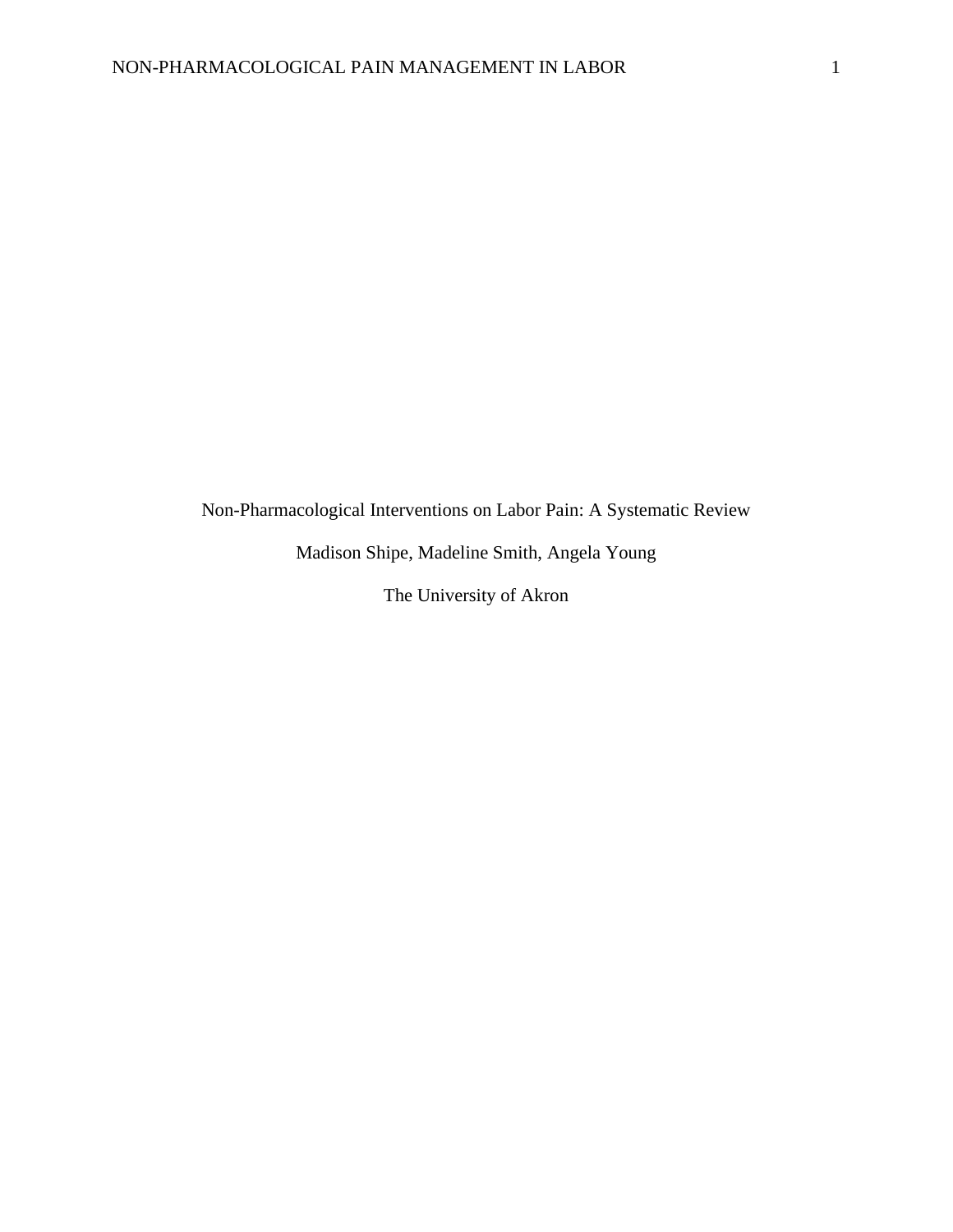#### **Abstract**

 During childbirth, women experience labor pain throughout the three stages of labor. The first stage is where the contractions start and end which creates the need for a form of pain management. Various techniques are used to manage first stage labor pains. The use of nonpharmacological methods is becoming more prevalent because natural births are becoming more popular and pharmacological interventions have side effects and drug interactions. The purpose of this paper is to conduct a systematic review of the literature comparing non-pharmacological pain management methods in women during the first stage of labor. This will answer the PICOT question: In women during the first stage of labor, how do the non-pharmacological interventions of hydrotherapy, therapeutic touch, and the use of the birthing ball, compared to the standard treatment, affect pain management. Search methods include use of keywords in databases: CINAHL plus with full text, MEDLINE with full text, and SocINDEX with full text. Twenty research articles are used to describe hydrotherapy, birthing ball use and therapeutic touch as pain management methods in labor. Based on a critical appraisal of the evidence, recommendations for future practice will be created.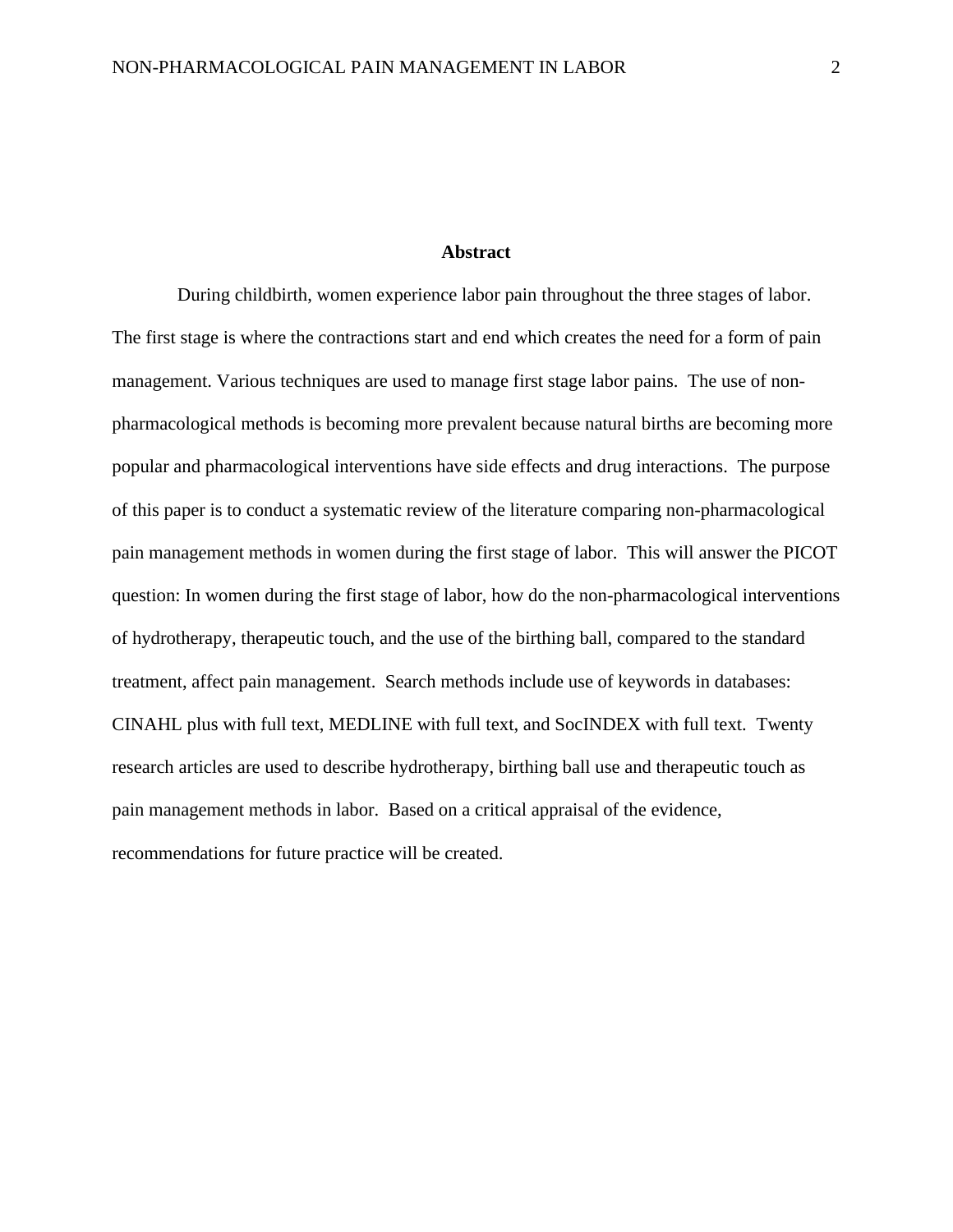During childbirth, women experience labor pain throughout the multiple stages of labor. The first stage is the longest stage of labor, beginning at the time of the labor onset and cervical dilation and ending when the cervix is fully dilated to 10 cm (Durham & Chapman, 2019). The second stage starts when the cervix is fully dilated, and the laboring woman feels the urge to bear down and starts to push and ends after the delivery of the newborn and the placenta (Durham & Chapman, 2019). The third stage of labor is where the mother delivers the placenta, and the fourth stage is within the first four weeks postpartum (Durham & Chapman, 2019). Effective pain management is a challenge during the first stage of labor and affects many women that give birth every year. According to (Martin et al., 2019), 3,791,712 women gave birth in the United States in 2018. This shows that a large number of women experience labor and the pain associated with it every year.

Non-effective pain management during the first stage may lead to negative maternal and neonatal outcomes such as stress, anxiety, ineffective pushing, increased risk for vacuum, forceps or cesarean birth, lower Apgar scores, and ineffective coping mechanisms (Durham & Chapman, 2019). Non-pharmacological interventions are necessary in the event that pharmacological methods do not work, there are pharmacological contraindications, or it is the women's preference for an all-natural childbirth (Durham & Chapman, 2019). There are a variety of non-pharmacological interventions that can be implemented to decrease labor pain. This project will focus on three non-pharmacological methods that may be used to help effectively manage and help women cope with first stage labor pain. They are hydrotherapy, therapeutic touch and the birthing ball. These were chosen because the use of hydrotherapy, therapeutic touch, and birthing balls are becoming more popular and are even a standard of care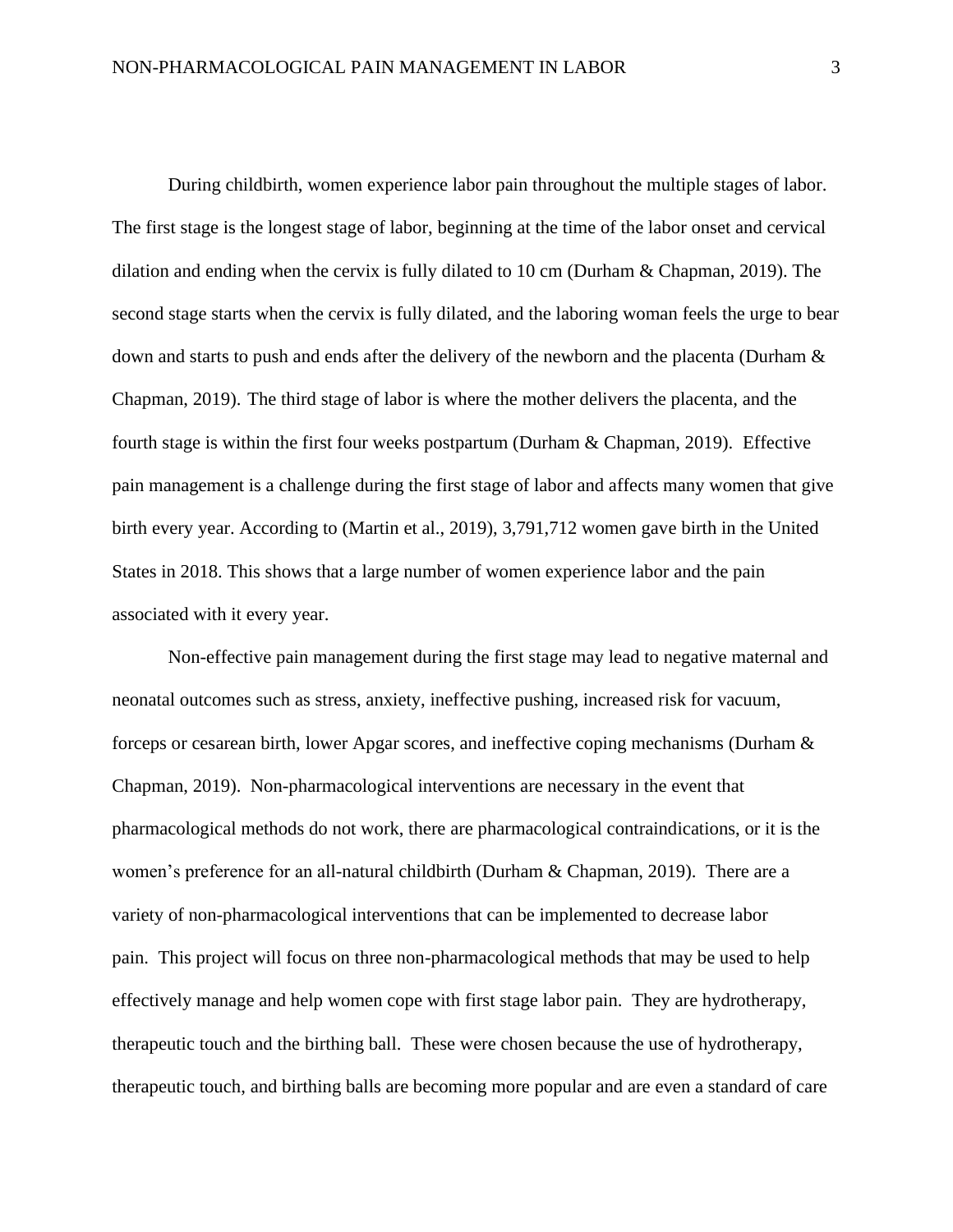in some hospitals (Durham & Chapman, 2019). The purpose of this systematic review of the literature is to describe and critically appraise the literature examining the effect of nonpharmacological pain management methods in the first stage of labor and to advance practice recommendations based on a synthesis of evidence. This review will answer the PICOT question: In women during the first stage of labor, how do the non-pharmacological interventions of hydrotherapy, therapeutic touch, and the use of the birthing ball, compare to the standard treatment, affect pain management. This is significant because the scope and standard of nursing care is providing adequate pain control for patients. According to Wells et. al., (2008), "Inadequately managed pain can lead to adverse physical and psychological patient outcomes for individual patients and their families." (para. 3) The same literature also stated "Continuous, unrelieved pain also affects the psychological state of the patient and family members. Common psychological responses to pain include anxiety and depression (Wells et. al., 2008, para 4). Since the labor process is painful, it is important that nurses implement the proper interventions needed in order to decrease pain in their laboring moms.

#### **Methods**

Search inclusion criteria for relevant research publications included: samples of women specifically in the first stage of childbirth labor and one of the three non-pharmacological interventions: hydrotherapy, therapeutic touch, or the birthing ball/peanut ball. Additional inclusion criteria included peer-reviewed publications, primary sources, and publications made within the last five years. Databases included CINAHL plus with full text, MEDLINE with full text, and SocINDEX with full text. Key search terms included labor pain, management, hydrotherapy, therapeutic touch, peanut ball and birthing ball. To screen publications, abstracts were read and those specifying another stage of labor were excluded. All other publications,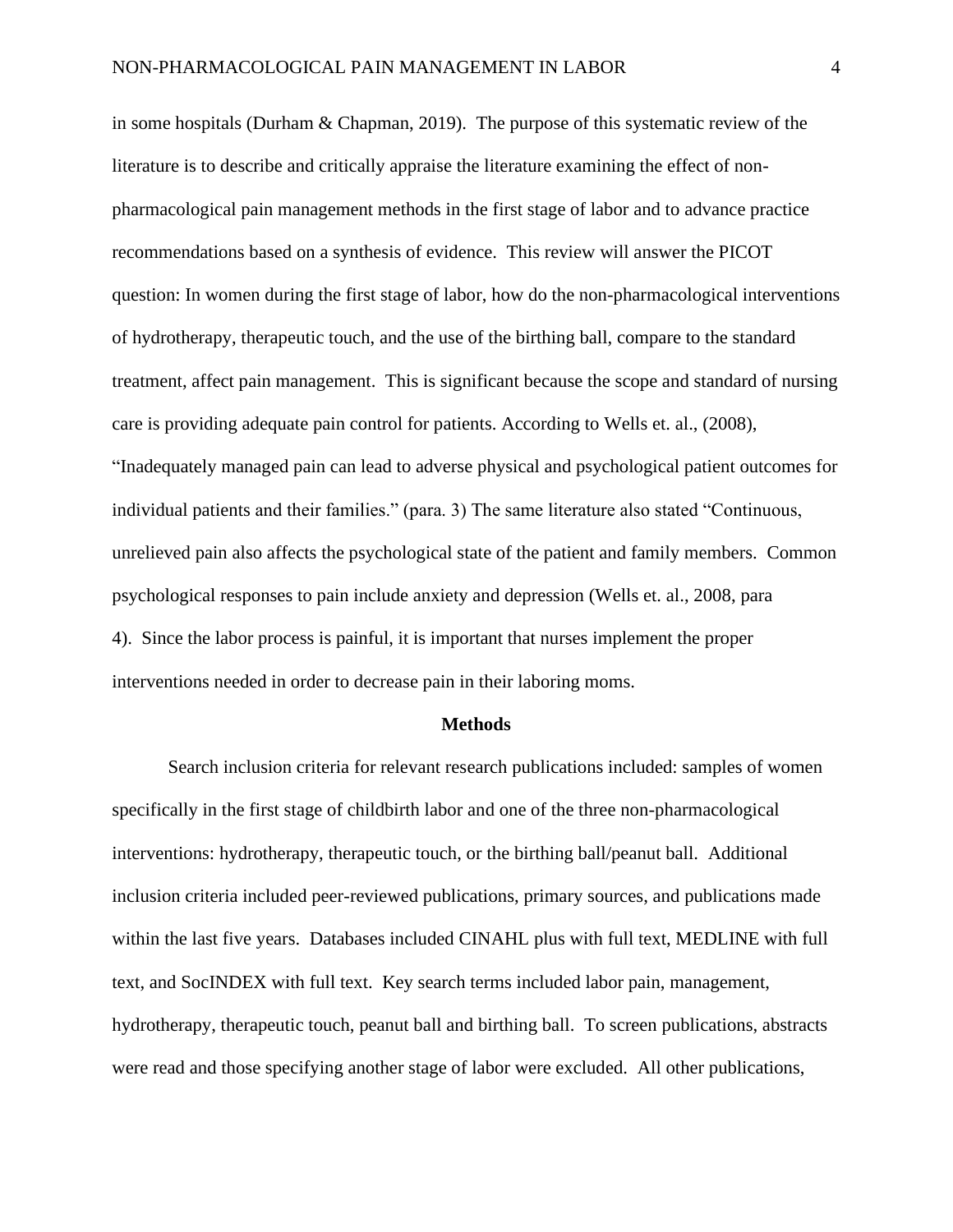regardless of findings, were considered for use in the systematic review to decrease bias. Although the publication date range was initially narrowed to be within the past five years, some of the chosen articles are outside this range. We chose to select articles outside the year range of 2015-2020, because there was a lack of research to perform an adequate critical appraisal.To make sure that the search was comprehensive, if the abstract had relevance to the specific PICOT question, it was viewed to help decide whether or not it met the appropriate inclusion criteria. In order to ensure the quality of the literature chosen, a table of evidence matrix was used in order to evaluate the literature and is included within this paper (see Appendix B). To decrease bias, all relevant articles that fit the selection criteria were reviewed by the project team. The specific numbers of articles that were found and were excluded from research are included in a PRISMA flowchart (see Appendix A).

#### **Integrated Review of the Literature**

There was an abundance of information to be learned about hydrotherapy, therapeutic touch, and the use of the birthing ball. The chosen studies all presented information in many different ways, but overall had similar findings. Across the selected studies about hydrotherapy in labor there were many different types of studies such as quasi-experimental designs, descriptive designs, and randomized controlled trials. Most of the evidence generated a level of evidence of two or three while the one descriptive study generated a level of evidence of six. As for the use of the peanut ball, the literature was mainly randomized controlled trials and quasiexperimental studies. These generated levels of evidence of 2 and 3. As for therapeutic touch, all of the studies were randomized controlled trials. This categorized them all as a level of evidence of 2. All studies were conducted in labor and delivery units or in obstetrical clinics. They were conducted in a wide range of countries including: United States, Iran, Taiwan, Turkey and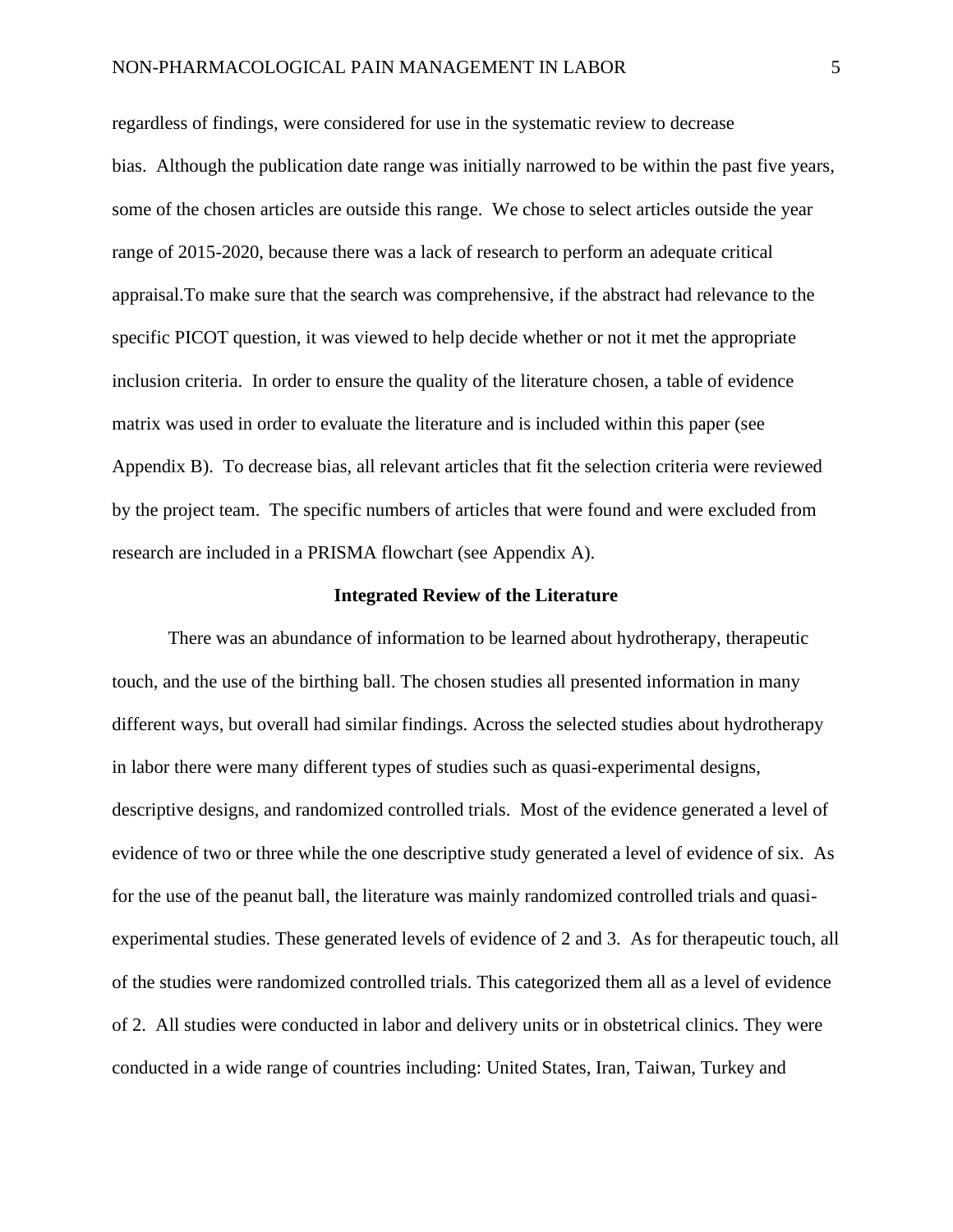China. All of these studies focused on only first stage laboring women but varied in sample criteria whether they included primiparous or multiparous women. Sample sizes ranged from 11- 1,132 participants. All studies had to address the dependent variable of pain, but some also assessed the variables of patient satisfaction, maternal and neonatal outcomes, the labor process, parental behaviors, anxiety, cultural effects, neuroendocrine responses and Apgar scores. Specific limitations will be further described in each of the sections following but in general a major limitation was the scant amount of research that met inclusion criteria for these interventions. The following measures were used to determine pain level: Visual Analogue Scores (VAS), Short-form McGill Pain Questionnaire (SF-MPQ), Childbirth Experience Questionnaire (CEQ) and Labor Agentry Scale.

#### **Hydrotherapy**

 "Hydrotherapy is the use of water, both internally and externally and at varying temperatures, for health purposes. Also known as water therapy, hydrotherapy includes such treatments as saunas, steam baths, foot baths, contrast therapy, hot and cold showers, and water therapy" (Wong, 2019, p. 1). Overall, findings are inconsistent in terms of how hydrotherapy decreases labor pain. The one thing that remains consistent is that researchers have found hydrotherapy has at least some effect on the first stage laboring mothers pain level. (Benfield et al., 2018; Benfield, et al., 2010; Lathrop et al., 2018; Tuncay et al., 2019; Lee et al., 2013; Mollamahmutoglu et al., 2012; Vanderlaan, 2019). This finding is consistent regardless of site differences, sample size and research method. In two studies, researchers found that many women eventually moved on to pharmacological pain management at some point during the use of hydrotherapy, however, hydrotherapy delayed their use of medications. "Therefore, researchers concluded that promotion of hydrotherapy before initiation of pharmacologic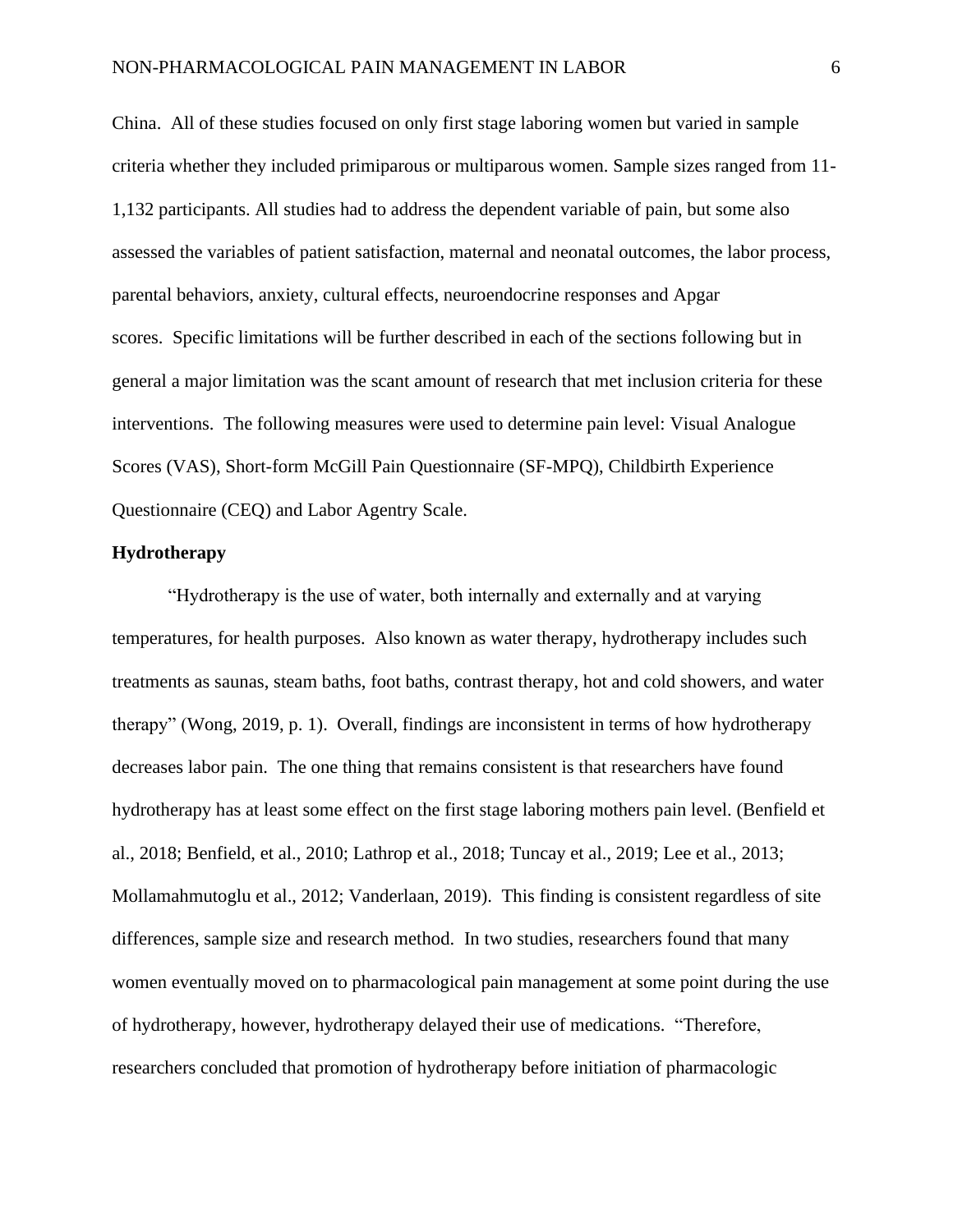methods is effective" (Vanderlaan, 2019, p. 407) and that although there may be minimal evidence of decreased pain with the use of hydrotherapy, it may still decrease overall use of some form of pharmacological pain management (Bonsack et al., 2018). This gives evidence towards a decrease in pain but not a largely significant one.

"When bathing for relief during painful contractions was studied, self-administered use of bathing by women was found to promote psychological and physiological relaxation" (Benfield et al., 2018, p. 112). Researchers have also reported that pain scores were lower in the water birth groups when compared to those with no form of pain management. When compared to those with an epidural, the drop in pain level was not as significant (Mollamahmutoglu et al., 2012). For example, those who had labored in water reported an average pain score of 4.7 while those in the group with an epidural reported an average pain score of 5.3. Mollamahmutoglu et al (2012) points out that the average pain score in women with no pain management interventions was 8.02, which is significantly higher than the average pain score in women wo received an epidural or hydrotherapy. Lee et al. (2013) found that mean pain scores of the experimental group dropped significantly while pain scores increased significantly for the control group. This study showed a significant difference in how hydrotherapy affects pain levels which is consistent with what some of the other studies found. Tuncay et al. (2019) found that when cervical dilation was six centimeters, the average pain score was a 5 in the experimental group receiving hydrotherapy and a 7 in the comparison group receiving no form of pain management. Similarly, to the previously noted study above, this showed statistically significant decreases in pain levels when hydrotherapy was used. Similar findings were noted at ten centimeters when pain scores were significantly higher in the comparison group than in the experimental group receiving hydrotherapy (Tuncay et al., 2019). Women who initiated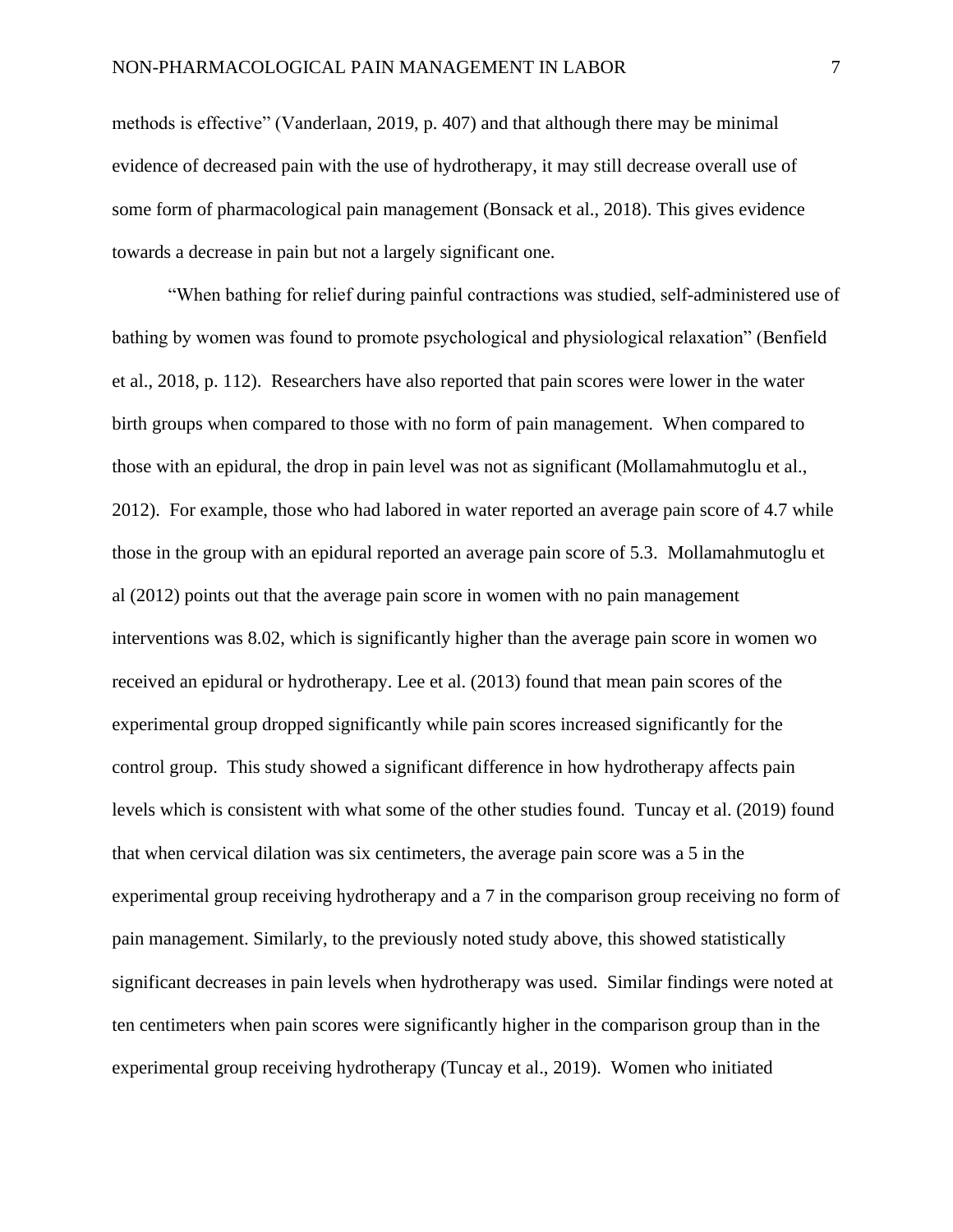hydrotherapy with higher original pain levels also had larger decreases in pain compared to those with lower original pain levels (Benfield, et al., 2010).

Overall, amongst the literature there is evidence to support that hydrotherapy can be effective in decreasing first stage labor pain. It can also be seen through these studies that the decrease in pain is not necessarily statistically significant for all cases. Also, with some of the studies, women had decreased pain but still decided to pursue some form of pharmacological pain management method however, delayed use of medication may also be desirable (Lathrop et al., 2018; Vanderlaan, 2019). Most studies had small sample sizes which causes limitations. This was due to the multitude of factors that can exclude laboring women from the use of hydrotherapy such as if women were being induced, abnormal vital signs or abnormal fetal heart rate tracings. Having these limitations creates gaps in the knowledge that can be obtained from these studies. It does not allow the ability to determine how this intervention affects first stage labor pain in those with these exclusion factors. Furthermore, small sample sizes caused by these exclusion factors impacts the generalizability of the research, thus, affecting its application to practice (Schmidt & Brown, 2019).

#### **Therapeutic Touch**

Therapeutic touch is a healing modality used primarily by nurses to help people with discomfort, pain, and anxiety (Rick, 2020). It deals with the individual's energy field by massaging and touching the skin to move energy and help people become more comfortable (Çevik, & Karaduman, 2020). Therapeutic touch is a very common non-pharmacological pain intervention used during labor. Researchers have consistently found that therapeutic touch has a positive effect on pain management during labor (Chang et al., 2006). For example, in a randomized controlled trial conducted in Taiwan, the McGill Pain Questionnaire was used to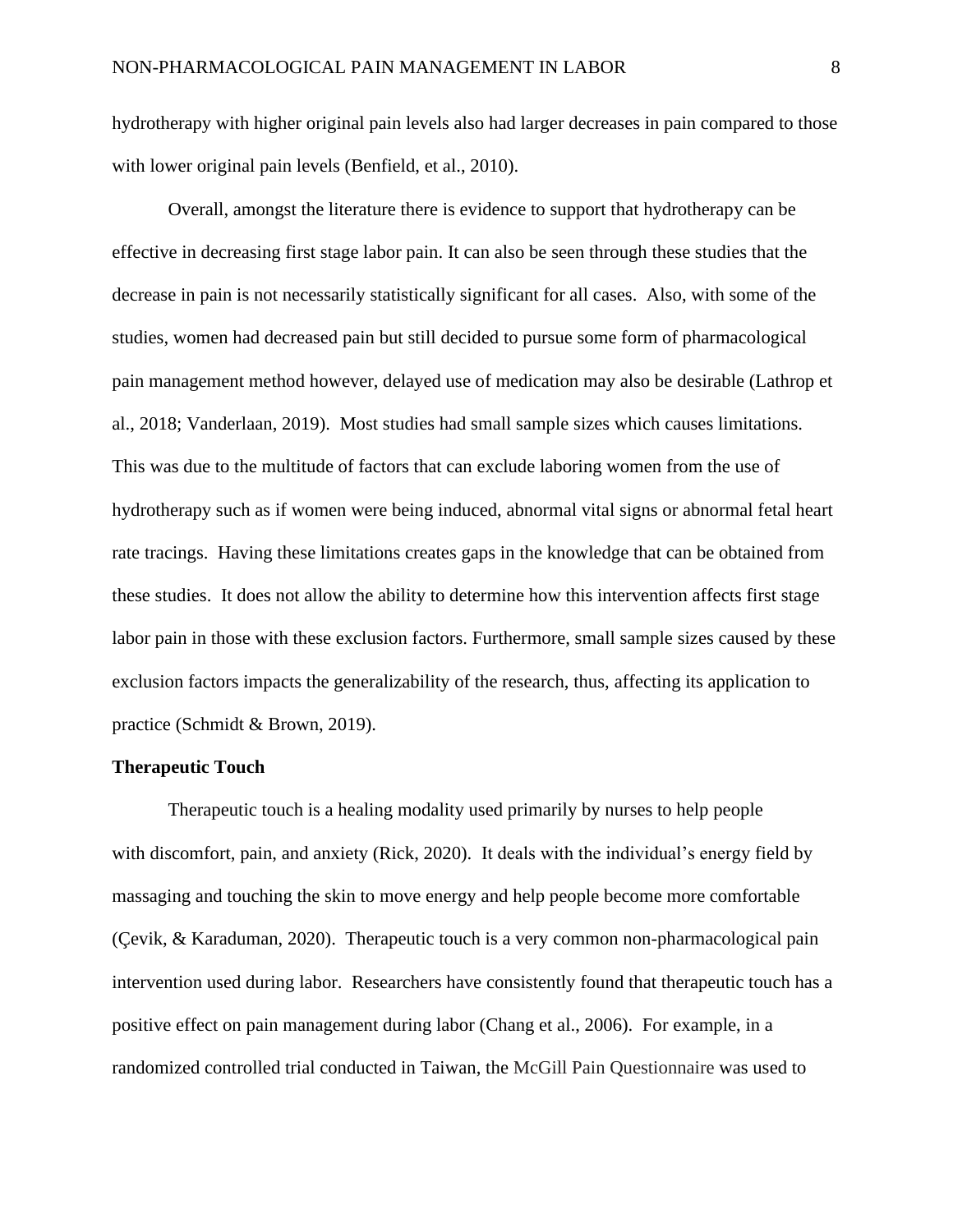measure pain among laboring women. The study found that although massage did not affect labor pain characteristics, it decreased pain intensity and the amount of pain experienced. In fact, 87% of the experimental group subjects reported that massage was helpful, providing pain relief and psychological support during labor (Chang et al., 2002). Therapeutic massage also effectively decreased the intensity of labor pain in the 1st and 2nd phase of cervical dilation (Chang et al., 2006). These findings were similar with those reporting through surveys that use of sacral massage during the labor process reduced labor pain, decreased anxiety, and increased patient satisfaction of the labor process, while having no negative effects on the fetus (Çevik, & Karaduman, 2020; Gilbey, 2013). Massage therapy during labor has also been found to shorten the first stage labor, improve labor progress, and even improve Apgar scores at the first and fifth minutes of life (Bolbol-Haghighi et al., 2016). This is the only study that found positive effects of massage therapy towards the fetus, as evidenced by improvement of Apgar scores. When massage was compared with acupressure, 96.8% of women in the massage-only group, 93.3% of women in the acupressure-only group, and 100% of the women in the massage and acupressure group reported satisfaction with their intervention and intent to use it in their next delivery (Gönenç & Terzioğlu, 2020).

The findings of these studies answer the PICOT question by illustrating that labor pain represents a severe and widely varied pain experience that can be decreased via massage therapy. With the exception of one study, "Effects of Massage and Acupressure on Relieving Labor Pain," the rest of the studies in question were limited by the use of only primiparous women. This leaves out multiparas, thus, creating a gap in knowledge and making it harder to generalize this information and incorporate it into practice.

#### **Birthing Ball**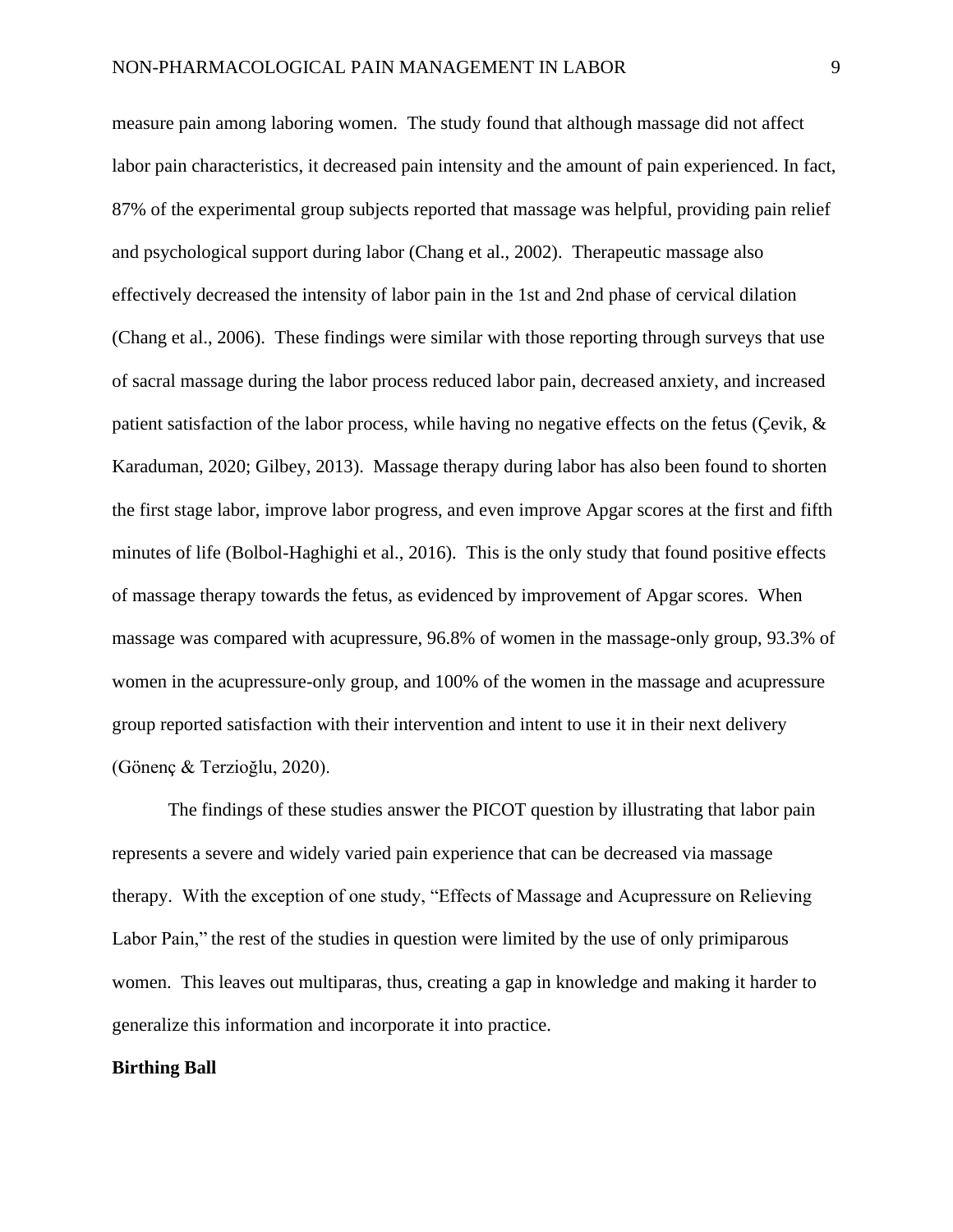Birthing balls come in various shapes and sizes, and researchers have studied the effects of the regular birthing ball, as well as the peanut ball. "The peanut ball is an exercise or therapy ball that is shaped like a peanut: oblong shaped, larger on each end and slightly narrower in the middle. Peanut balls can be used for a variety of strength training or physical therapy needs as well as by laboring women" (David, n.d., para. 2). The birthing ball optimizes maternal positioning and decreasing pain by eliciting non-habitual movement (Gau et al., 2011). The peanut ball enables optimal position for pelvic opening thus helping to decrease pain (Roth et al., 2016). The use of the birthing ball has been found to decrease labor pains in first stage labor (Gau et al., 2011; Hickey & Savage, 2019; Mercier & Kwan, 2018; Roth et al., 2016; Taavoni et al., 2016; Taavoni et al., 2011; Yeung et al., 2019). These findings are consistent regardless of site, sample size, pain measure, samples of primiparous women, and demographic differences. For example, the smallest sample size included 60 primiparous women (Taavoni, et. al, 2011) and the largest study included 512 targeted participants (Yeung et. al, 2019). There were various methods of measurement used when recording pain including the Visual Analog Scale (VAS) and short form McGill Pain Questionnaire (SF-MPQ). Another study also measured self-efficacy using The Childbirth Self-Efficacy Inventory (CBSEI) (Gau et al., 2011). When the effect of birthing ball with heat therapy was studied, researchers found significantly lower pain scores for women who were treated with the therapy than those assigned to the control group. (Taavoni et. al, 2016). With use of the peanut ball, there were other outcomes that researchers found, such as decreased length of time spent in first stage labor (Hickey & Savage, 2019; Roth et. al, 2016) and decreased incidence of cesarean delivery (Hickey & Savage, 2019). Several studies showed that the implementation of this therapy was a non-invasive and relatively low-cost option to help adequately manage the pains associated with labor. (Taavoni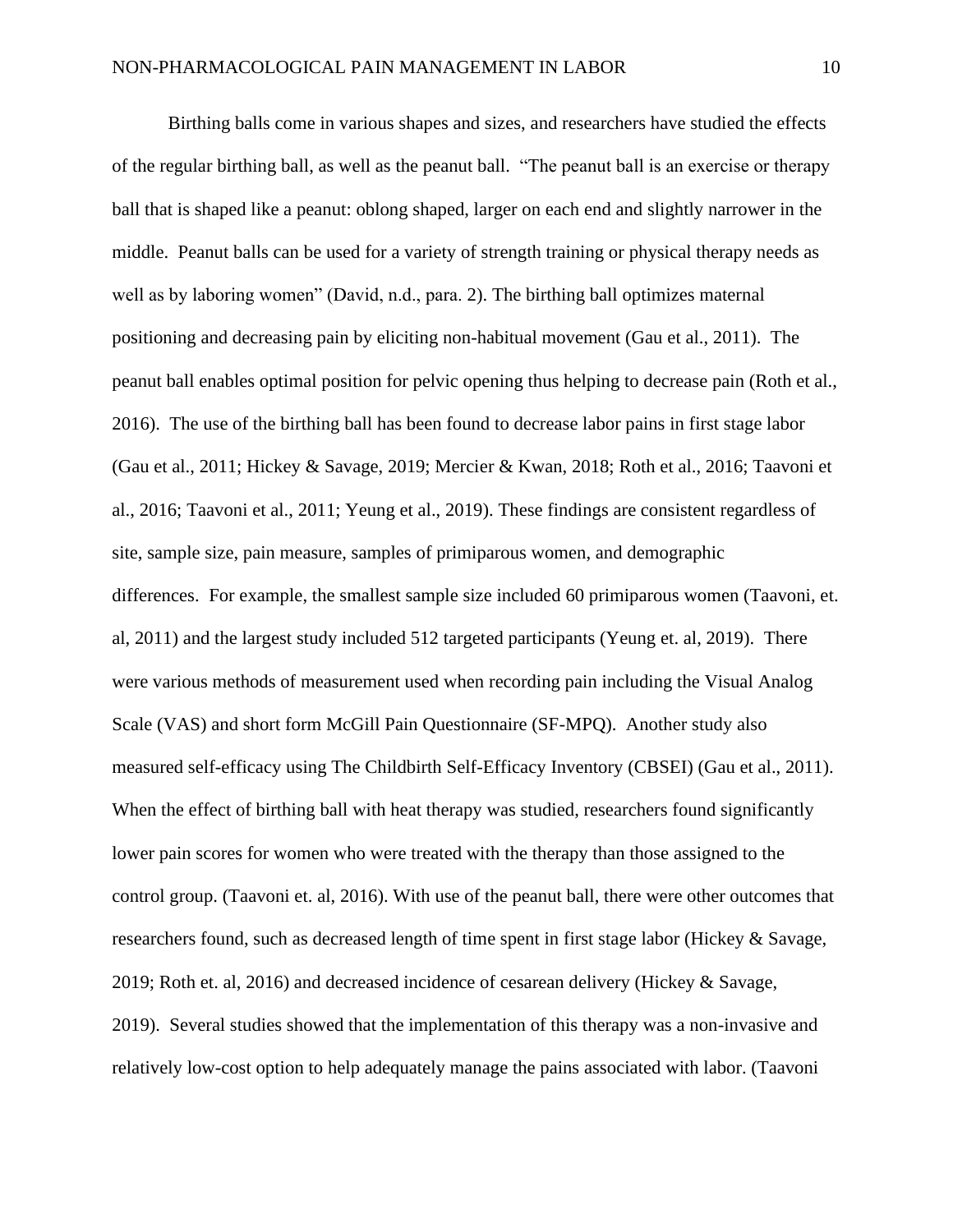et. al, 2016; Taavoni et. al, 2011; Yeung et. al, 2019). This intervention is one that could easily be implemented in areas where there is low access to resources as it requires little to no training to put into effect. (Taavoni et al, 2016; Taavoni et. al, 2011; Yeung et al., 2019).

The findings of these studies support the PICOT question and emphasize that labor pain can be appropriately managed with the use of the birthing ball. The pain experienced during labor differs vastly among laboring mothers, however the use of the birthing ball was shown to decrease pain sensation. However, these studies are limited by specified age ranges for inclusion. There is no medical contraindication for specific ages and the use of the birthing ball. This excludes certain laboring mothers from participation, thus, creating a gap in knowledge. These gaps decrease the overall generalizability of the research.

#### **Timeline to Project Completion**

As for the timeline of the project, the introduction and methods section were written by the middle of March 2020. They will continue to be revised throughout 2020-2021. Two of the independent study credits were taken in Fall of 2020 and two were taken in the Spring of 2021. The review of the literature section was written by the very end of March 2020. It was also edited throughout the 2020-2021 process. The critical appraisal of the evidence was written throughout the summer of 2020. Everything will be completely finished and ready to be submitted to Debra Horning, Michele Zelko, and Greta Lax in March or April of 2021. The final paper will be submitted to the William Honors College by April of 2021.

#### **Critical Appraisal of the Evidence**

Although there were limitations in the literature pertaining to hydrotherapy, therapeutic touch, and the use of the birthing/peanut ball, the similarities in the findings amongst the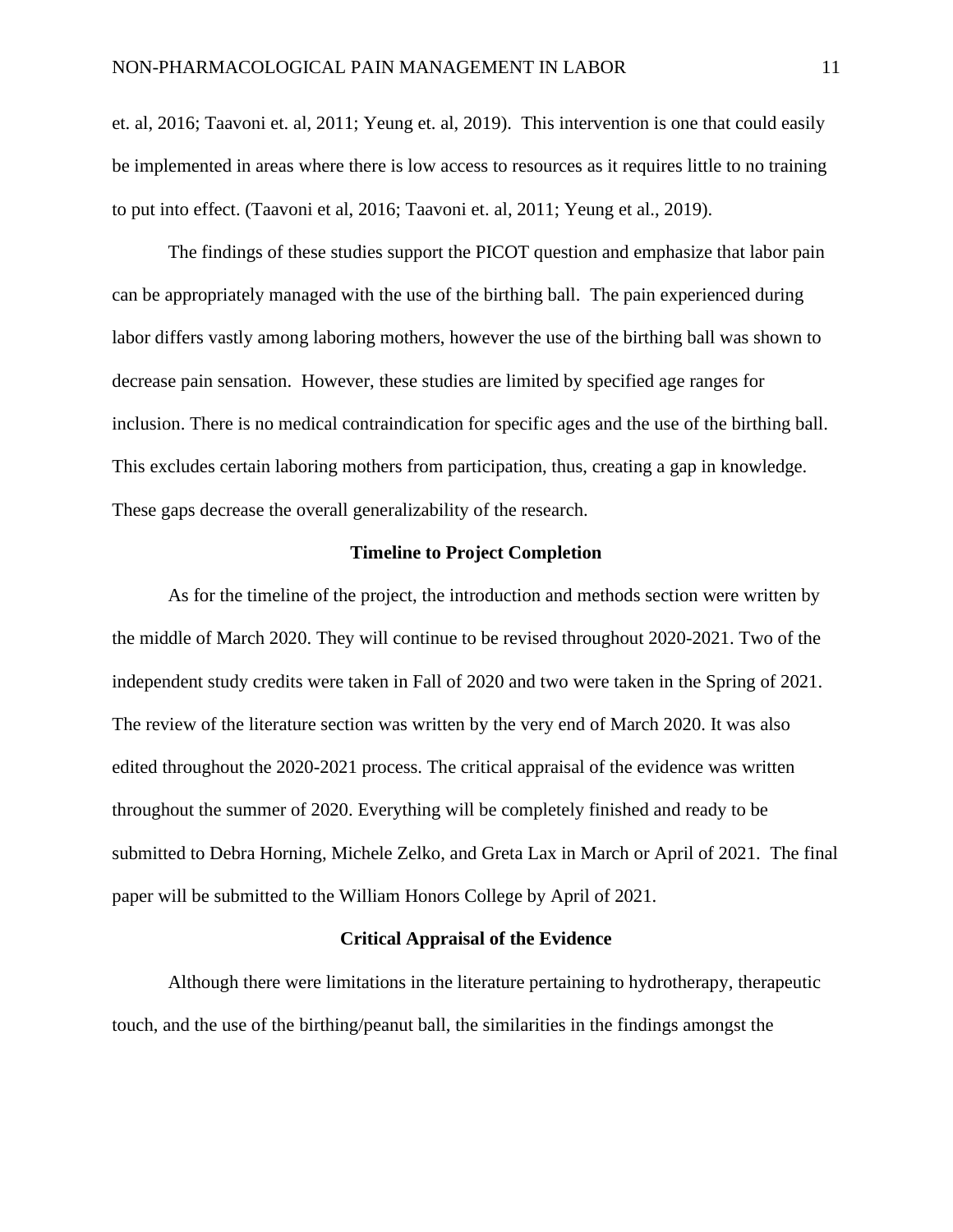majority of the studies is reassuring. The studies also had reliability and validity within themselves thus creating a stronger argument.

#### **Hydrotherapy**

When it comes to the literature regarding hydrotherapy, there are some limitations to the studies that were conducted. One of the biggest limitations seen in (Benfield, et al., 2010; Mollamahmutoglu et al., 2012; Tuncay et al.,2019; Vanderlaan, 2019) was that convenience sampling was used to select participants. According to Schmidt & Brown (2019), random sampling is the best way to elicit data that is more generalizable. Another limitation was that one of the pieces of literature Tuncay et al., (2019) only focused on primiparous women. Two others were limited due to small sample sizes used for data collection: these included Benfield et al., (2018) with a sample size of 11 and Benfield et al., (2010) with a sample size of 11 as well. Another significant limitation amongst all studies (Benfield et al., 2018; Benfield, et al., 2010; Lathrop et al., 2018;Lee et al., 2013; Mollamahmutoglu et al., 2012; Tuncay et al., 2019, Vanderlaan, 2019) was that hydrotherapy could only be used in labor that was not considered high risk. This excludes those who were induced, laboring prematurely or had conditions such as preeclampsia. Although these certain situations could not use hydrotherapy for safety reasons, it does decrease the amount of people who can participate thus decreasing the sample size. By excluding certain participants from the studies thus causing there to be smaller sample sizes it makes it harder to generalize this information to a larger population.

According to Schmidt & Brown (2019), validity is "the degree that an instrument measures what it is supposed to measure" (p. 264). In the literature on hydrotherapy, the information used to determine the effectiveness of hydrotherapy on labor pain have validity although some pieces addressed multiple variables such as anxiety and fear along with it. One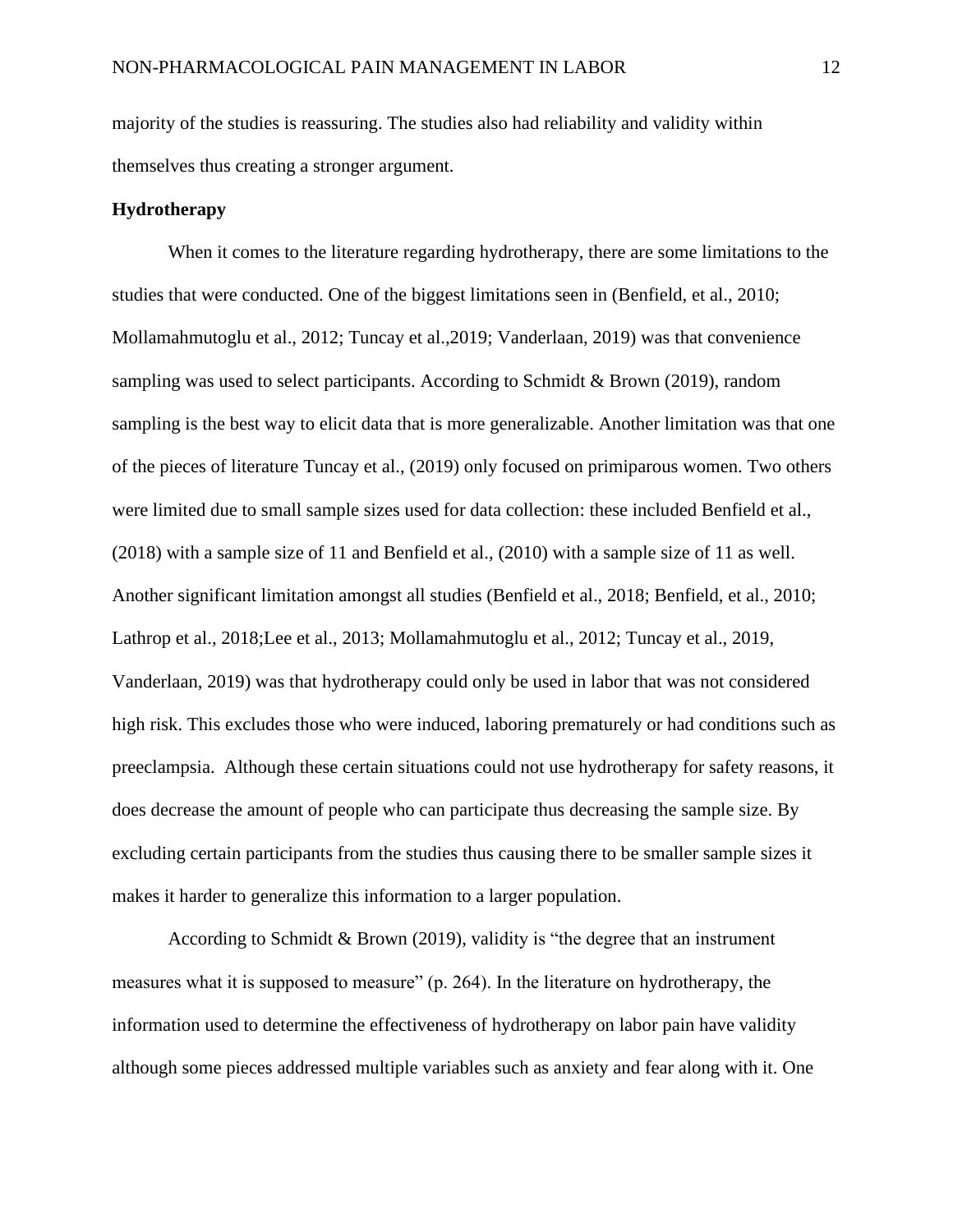study Benfield et al., (2018) even included information regarding the difference between cultures and their views on bathing for pain relief. The validity may be questioned in Benfield, et al., (2010) because one of the main variables was anxiety but the variable of pain was addressed somewhat when they discussed drawing endorphin levels and how those related to the women's pain.

Regarding the literature on hydrotherapy, it appears to be pretty reliable because across the studies there is information in all to support that hydrotherapy does have at least some effect on labor pain whether it is a significant effect or not. Some studies showed although pain was decreased by hydrotherapy it may not have been decreased to an acceptable level because some women still pursued pharmacological pain management methods (Lathrop et al., 2018; Vanderlaan, 2019). Lee et al. (2013) found that in the experimental group which consisted of those who initiated hydrotherapy had decreases in pain while those in the control group who had no pain intervention showed increased pain levels. The studies would be more reliable in the event that the amount of the effect on pain control was consistent but overall, they consistently show at least some amount of pain relief. The reliability of the information is increased due to studies having settings in different countries such as Tuncay et al.,  $(2019)$  & Mollamahmutoglu et al., (2012) which both took place in turkey, and Lee et al., (2013) which took place in Taiwan. These studies all look at the effectiveness of hydrotherapy on labor pain while also including women from different cultures. This is important because not one person handles pain the same and the way different cultures handle and view pain is different.

#### **Therapeutic Touch**

The literature reviewed for therapeutic touch revealed that the use of massage and therapeutic touch techniques significantly decreased labor pain. However, the biggest limitation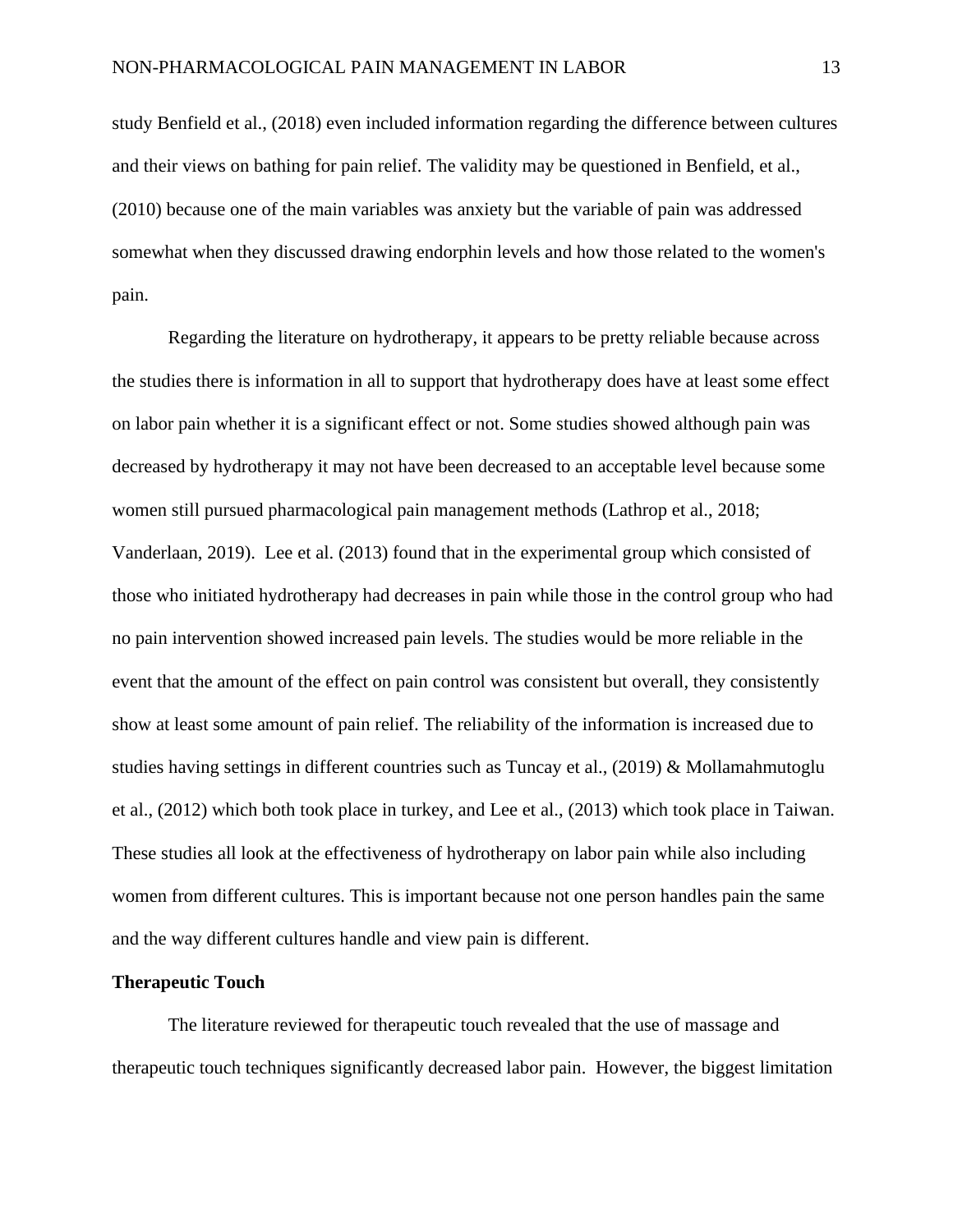to these results was that four of the six studies reviewed called for the use of primipara women only. Meaning, those who had given birth previously were excluded. None of the literature gave reasons for excluding these women. Another limitation would be that one study only used a homogeneous population from a single obstetrics clinic (Gönenç, I. M., & Terzioğlu, F., 2020). This study also excluded patients who had received epidurals and analgesia as well, even if therapeutic touch was an effective mediator for pain. One study even used the patient's support person as the one to be giving the therapeutic touch (Gilbey, A., 2013). This proved even more beneficial results and shortened the time of labor. Another study only used a small sample size of 60 primiparous women who were married (Chang, M.-Y., Chen, C.-H., & Huang, K.-F., 2006). This study also happens to be the same author for another study reviewed, which had similar results (Chang, M.-Y., Wang, S.-Y., & Chen, C.-H., 2002). Both studies also were outside of the search criteria, being published earlier than 5 years prior. However, the data found was significant enough to include in the results, as they both concluded that therapeutic touch decreases pain in the first stage of labor.

The articles reviewed proved to be reliable sources as they all produced the same results of decreasing labor pain characteristics. The studies involved were conducted in Taiwan, Turkey, and Iran, proving that methods for decreasing labor pain are congruent through different cultures around the world. One study, however, did not include a country population, but still got congruent results (Gönenç, I. M., & Terzioğlu, F., 2020). Throughout each study, randomized controlled trials were used to assign study participants into groups in which they receive therapeutic touch or not during labor. Those in the control group and received therapeutic touch techniques reported a decreased level of pain during the first stage of labor,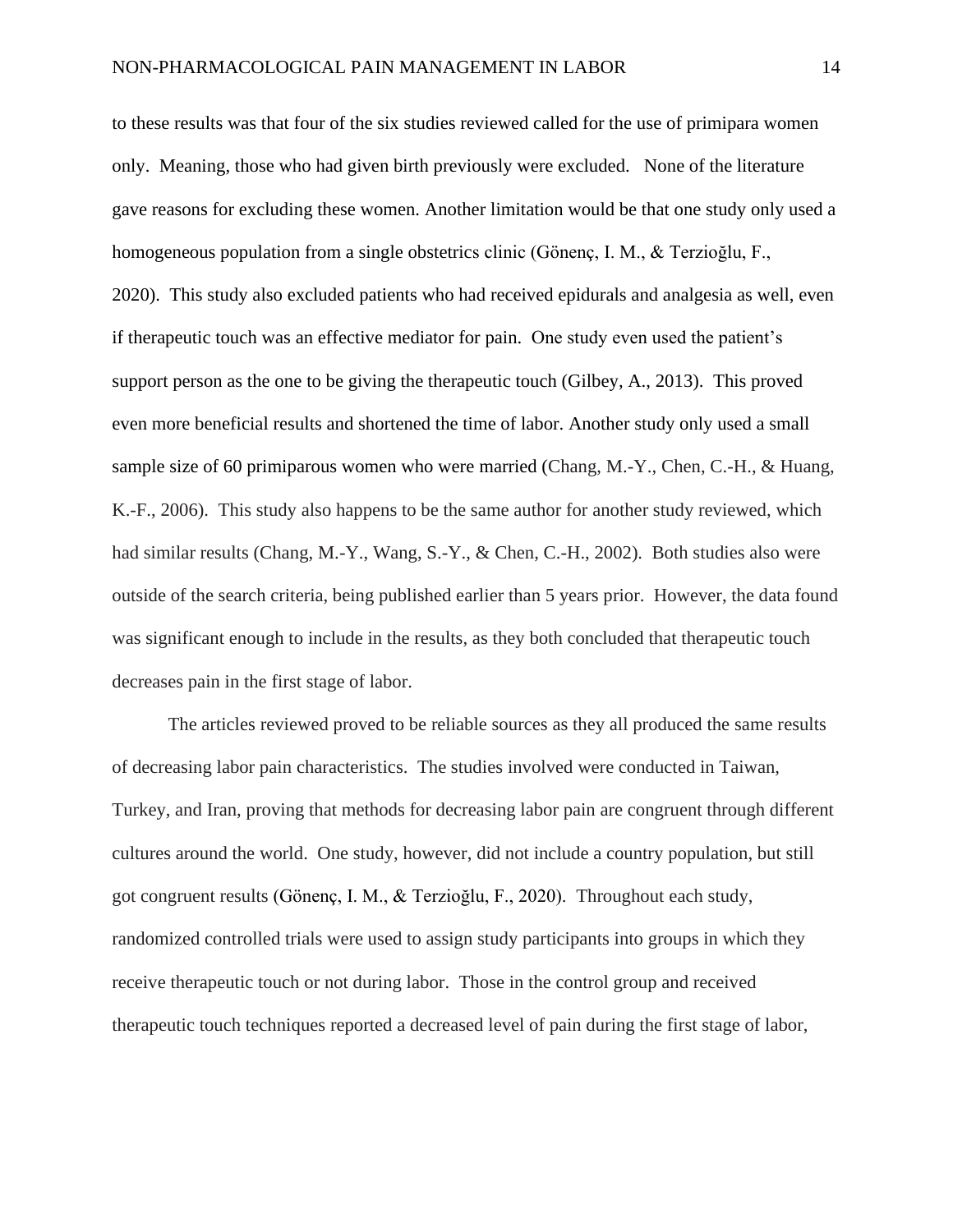while those with no intervention did not. This was significant because all studies reviewed for therapeutic touch revealed a decrease in pain during labor.

#### **Birthing Ball**

Regarding the use of the birthing ball in non-pharmacological pain management, there were limitations to these studies. The first limitation is that a few of the studies required participants to be within or above a specific level of gestation. One study required participants to be 30-34 weeks' gestation during the initial recruitment time (Gau et al., 2011). A few studies required women to be between 38-40 weeks' gestation (Taavoni et al., 2016; Taavoni et al., 2011). One study required women with gestational ages between 37-42 weeks (Yeung et al., 2019) and one study with requirements of at least 37 weeks completed gestation (Hickey  $\&$ Savage, 2019). Another limitation of these studies had to do with language requirements. One study only included women who could speak, understand and write Chinese (Gau et al., 2011). Another study only included participants if they could speak English (Hickey & Savage, 2019). Many of the research studies required the participants to have a singleton pregnancy, with the fetus in the cephalic presentation (Taavoni et al., 2016; Taavoni et al., 2011; Yeung et al., 2019). Another common limitation was to include women who had already received a form of pharmacologic pain management such as an epidural (Hickey & Savage; Roth et al., 2016; Yueng at al., 2019). By only including women with specific inclusion criteria for the research studies, this leaves a gap in research for those excluded from the various studies.

The articles used to examine the effectiveness of the birthing ball on first stage labor have validity, however many of the studies also measures other variables. One study for instance does question the effectiveness of the use of the birthing ball by itself to help decrease labor pains, but it also measures another form of therapy: the use of heat packs. This study concluded that the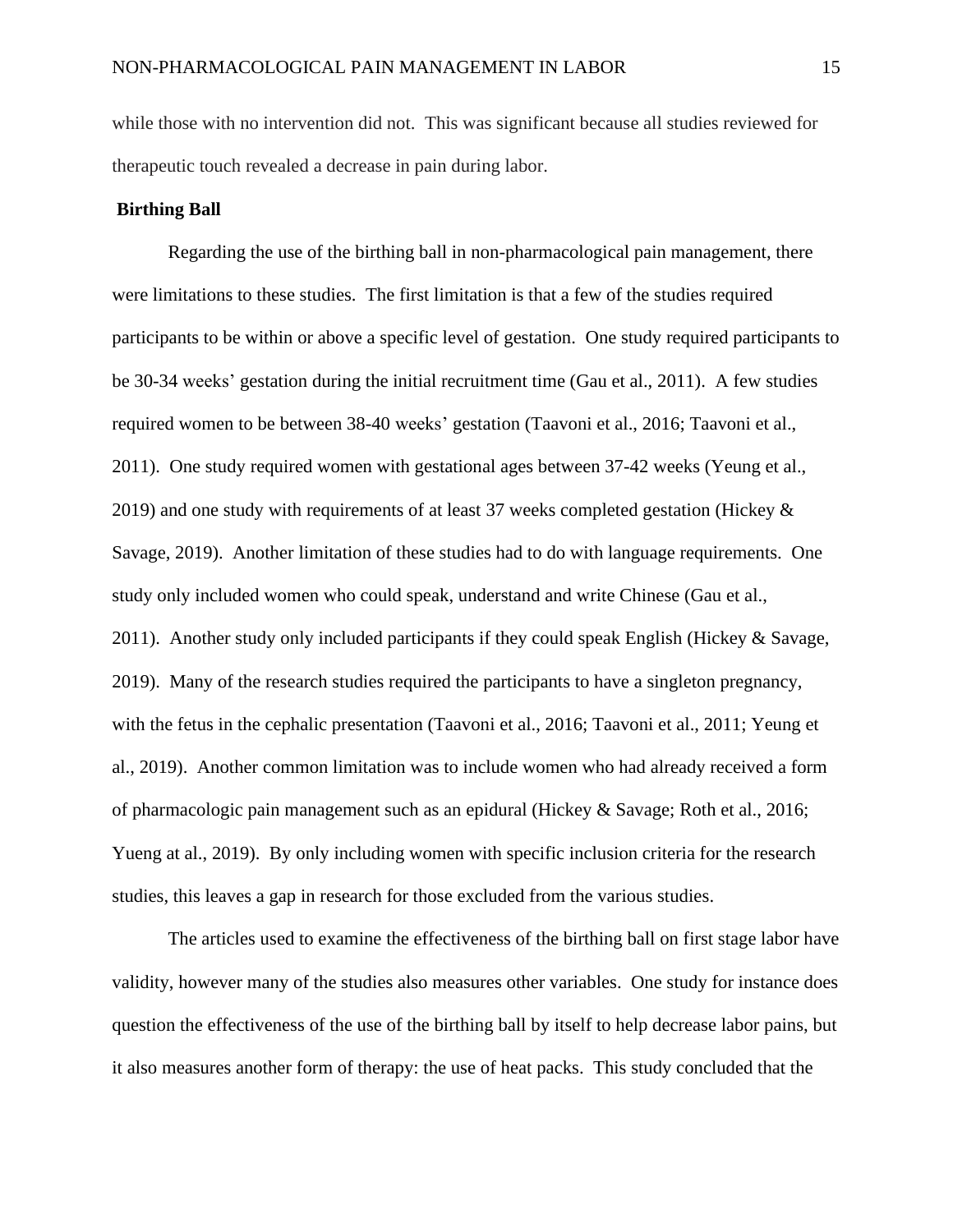use of heat and the birthing ball when used to complement one another may decrease labor pains (Taavoni et al., 2016). Both of the peanut ball studies focus on decreasing time spent in labor and reduce the incidence of cesarean births. One study also focused on the women's report of self-efficacy during labor (Gau et al., 2011). It is important to note that there is a difference between the shapes and uses of the balls for these studies. These studies found evidence that pain scores decreased with use of the birthing ball (Gau et al., 2011; Taavoni et al., 2011), which suggest they have the highest validity to support the systematic review of literature.

The studies reviewed show a degree of reliability as well. Amongst different research studies, they yielded similar results. There was evidence to support the reduction of pain scores with the use of the birthing ball (Taavoni et al., 2011; Gau et al. 2011). These studies respectively were completed in Iran and Taiwan. The studies also used different design methods to help increase the reliability of the data. The studies included for the use of birthing and peanut balls were randomized control and quasi-experimental. With larger population sizes it can also be easier to generalize the information.

#### **Synthesis of the Evidence**

There is evidence to suggest that hydrotherapy, therapeutic touch, and the use of the birthing ball or peanut ball are useful non-pharmacological methods of pain management. Each of these separately have evidence to support their efficacy in decreasing pain during the first stage of labor. For hydrotherapy, two studies found that although some laboring mothers decided to resort to a form of pharmacological pain management, hydrotherapy did help decrease their pain to some degree (Bonsack et al., 2018; Vanderlaan, 2019). Many other articles suggest that hydrotherapy shows a definite decrease in pain levels for laboring mothers (Benfield et al., 2018; Lee et al., 2013; Mollamahmutoglu et al., 2012; Tuncay et al.,2019). For therapeutic touch, all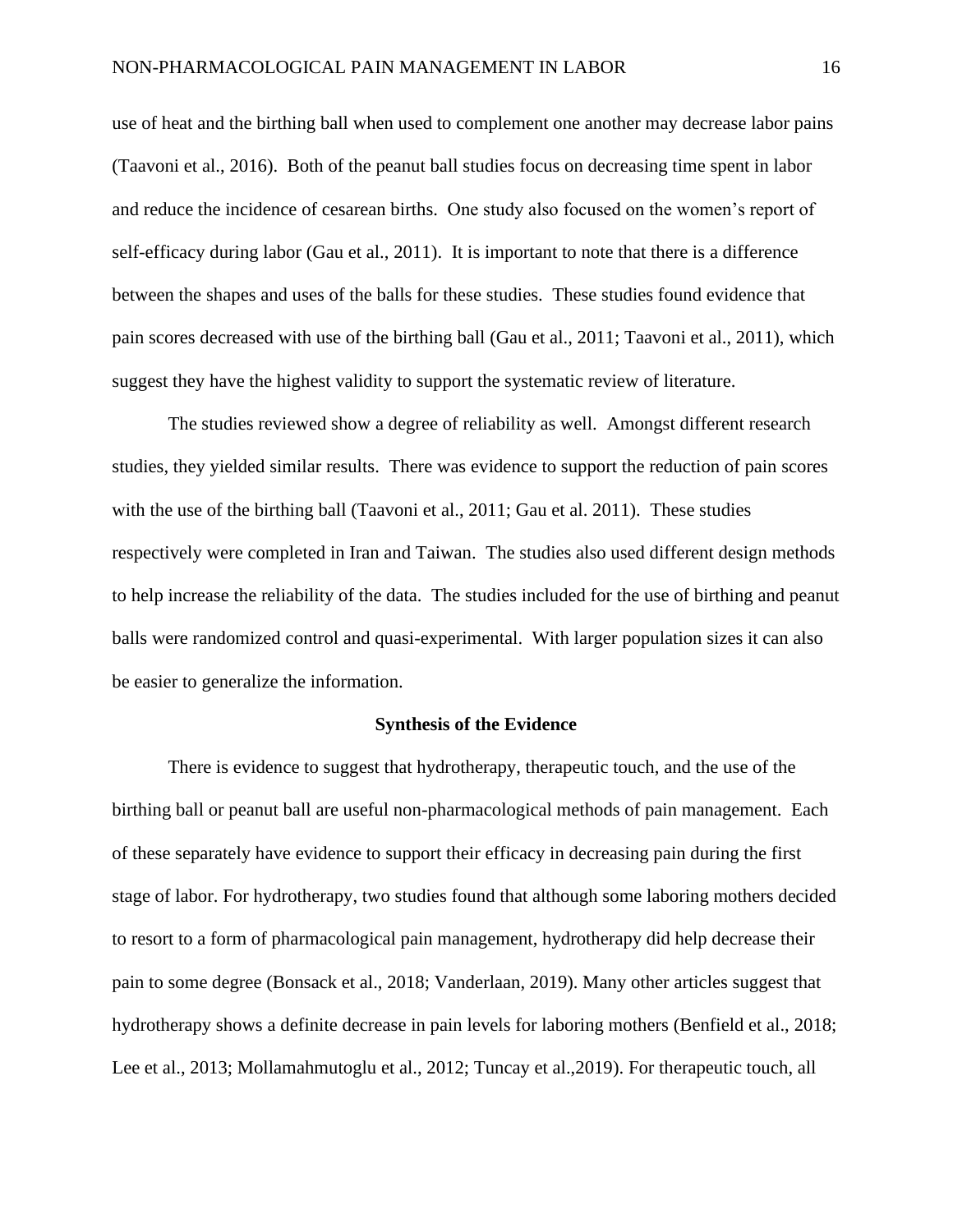articles reviewed provided strong evidence that massage and touch techniques decreased labor pain characteristics. Two studies concluded that therapeutic massage could shorten the first and second stages of labor by aiding in cervical dilation (Bolbol-Haghighi, N., Masoumi, S. Z., & Kazemi, F., 2016; Chang, M.-Y., Wang, S.-Y., & Chen, C.-H., 2002). One study even found evidence that therapeutic massage has an improving effect on APGAR scores at the first and five minutes of life (Bolbol-Haghighi, N., Masoumi, S. Z., & Kazemi, F., 2016). For the birthing ball and peanut ball, two articles developed strong evidence that the use of the birthing ball helps to decrease first stage labor pain (Taavoni et al., 2016, Gau et al., 2011). The research surrounding the use of the peanut ball suggests that using this as an intervention helps to reduce overall time spent in labor and decreases the incidence of a cesarean birth (Hickey & Savage, 2019; Roth et al., 2016). It can be concluded that the evidence found supports each individual non-pharmacological method in this systematic review, these methods can be used separately or together to help to decrease overall pain sensation in the first stage laboring mothers.

#### **Recommendations**

All three of these non-pharmacological interventions have shown to be helpful in reducing pain during the first stage of labor. Although the studies are not consistent in the amount of pain being controlled, there is some evidence that use of hydrotherapy does decrease overall pain sensation. According to Benfield et al., (2018), "Knowledge gained from this and future studies can be directly applied in clinical practice by nurses, midwives, and physicians caring for women in labor, who desire noninvasive, low-risk yet efficacious anxiety and pain intervention." (pg. 34). Based on the evidence presented in this systematic review, the use of hydrotherapy is a good option to decrease pain for women in labor. The main issue with hydrotherapy is that there are many instances in which it cannot be used such as if the patient has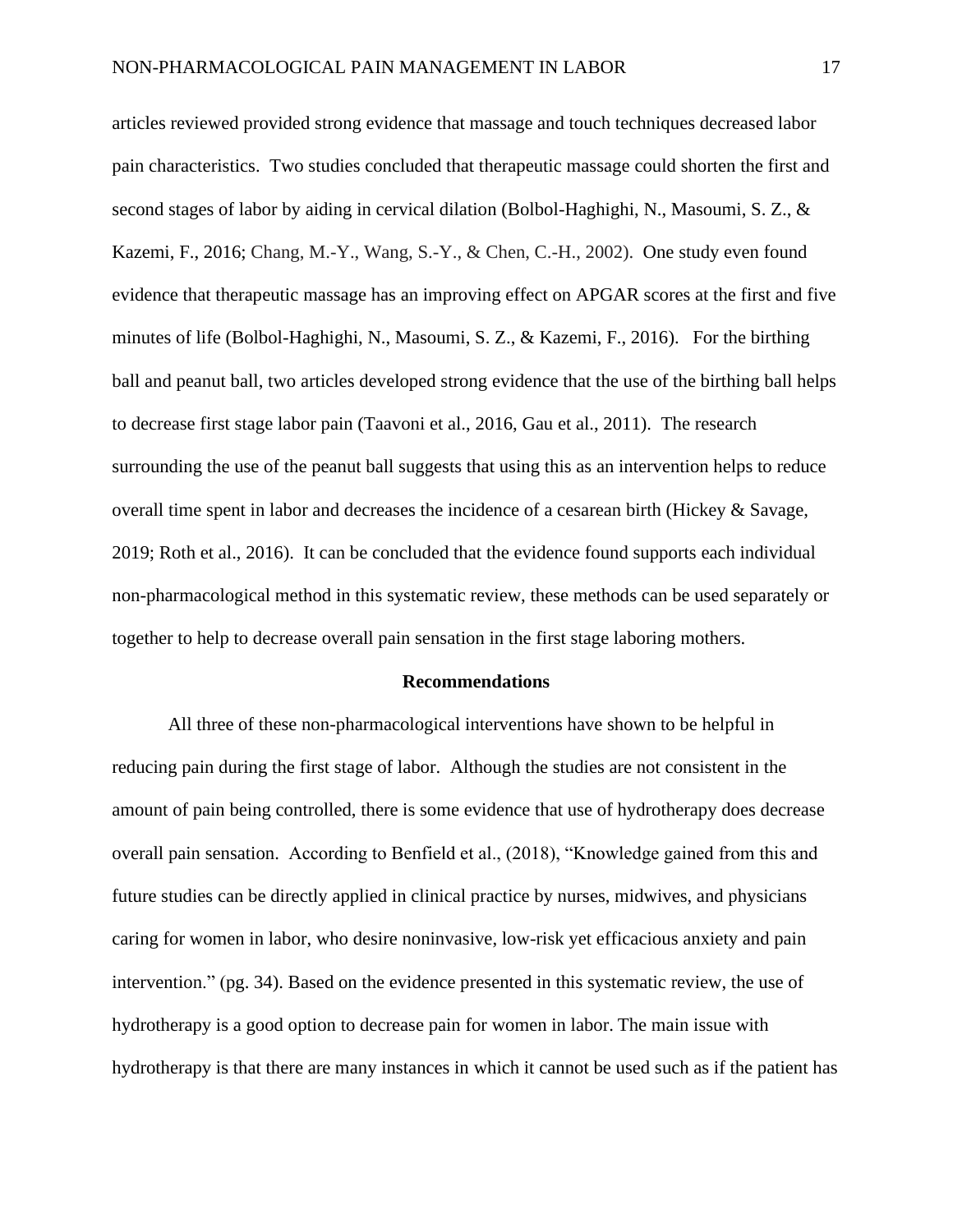an abnormal fetal heart rate tracing, the mom has conditions like preeclampsia or the mom has an epidural. This would make it so it could only be implemented in practice for certain women who meet the criteria for it. Based on the evidence provided in this systematic review, it can be concluded that hydrotherapy could be used as an acceptable way to decrease pain especially in mothers who would prefer to have an all-natural birth and not use any sort of pharmacological method of pain control.

As for further research that should be done regarding hydrotherapy one piece of literature suggests studying the postpartum outcomes on the neonate and the mom after use of hydrotherapy as a non-pharmacological pain management method (Tuncay et al., 2019). Since many of these studies are limited to primiparous women the research could be expanded to include women of any parity. The research could also be expanded to study the effect of hydrotherapy on perineal tearing. Two studies specifically addressed this, Lathrop et al., (2018) and Benfield et al., (2018) and it should be studied further to determine if this benefit is consistent amongst different groups.

Based on the evidence found in this systematic review, the use of therapeutic touch, the use of massage and other touch techniques should be considered in order to decrease labor pains. Many nurses and significant others of those laboring can utilize these nonpharmacological techniques in order to help mothers going through the first and second stages of labor without needing prescriptions from physicians. Further research should be done on multiparas, as they were excluded from trials during the screening process. Also, research could be done in order to examine how therapeutic touch can benefit women after birth, particularly during the fourth stage of labor when the uterus is contracting back into its normal size.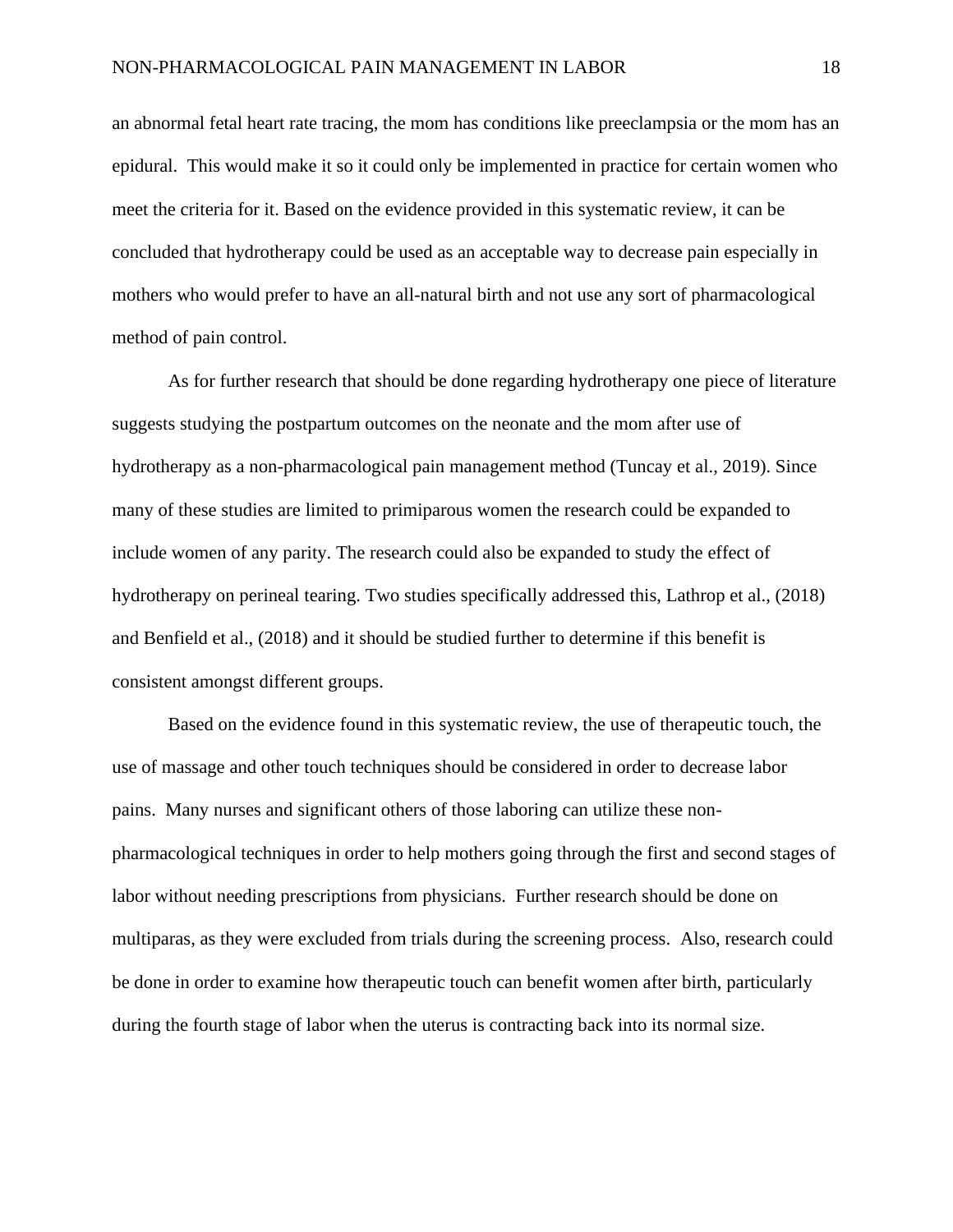Based on the research provided for the birthing ball and peanut ball, use of the birthing ball and promoting different position changes have been shown to reduce first stage labor pains. Nurses can use the information acquired from these studies to help to foster and educate laboring mothers on the use of different birthing positions with the peanut and birthing ball in clinical practice. The use of heat therapy and the birthing ball can be used as a form of nonpharmacologic pain management and is relatively inexpensive and low risk to use (Taavoni et al., 2016). The peanut ball offers a low-tech method to help reduce labor time (Hickey & Savage, 2019). Current and future nurses can use this research to help achieve optimum birth outcomes for the neonates and their mothers. This research can also be used to help educate pregnant mothers on methods to help manage childbirth pain (Gau et al., 2011).

Implications for further research with use of the birthing ball or peanut ball should consider how to reduce limitations of the studies. Many studies were limited by ethnicity, age, parity, and gestational age all which reduce the generalizability of the research conducted. One study suggests that with the use of the birthing ball to reduce first stage labor pain, future research might be considered on studying its effects during pregnancy and postpartum (Taavoni et al., 2011).

#### **Conclusion**

Pain during labor can be an anxiety provoking experience for many mothers. With so many different forms of pain control options, choosing the right one can be intimidating. There are a variety of different non-pharmacologic methods that can be used to help reduce first stage labor pains. This systematic review addresses three different methods and evaluates their efficacy through a review of the literature. Pain control during the first stage of labor is important because it can help to prevent negative neonatal and maternal outcomes. It has been concluded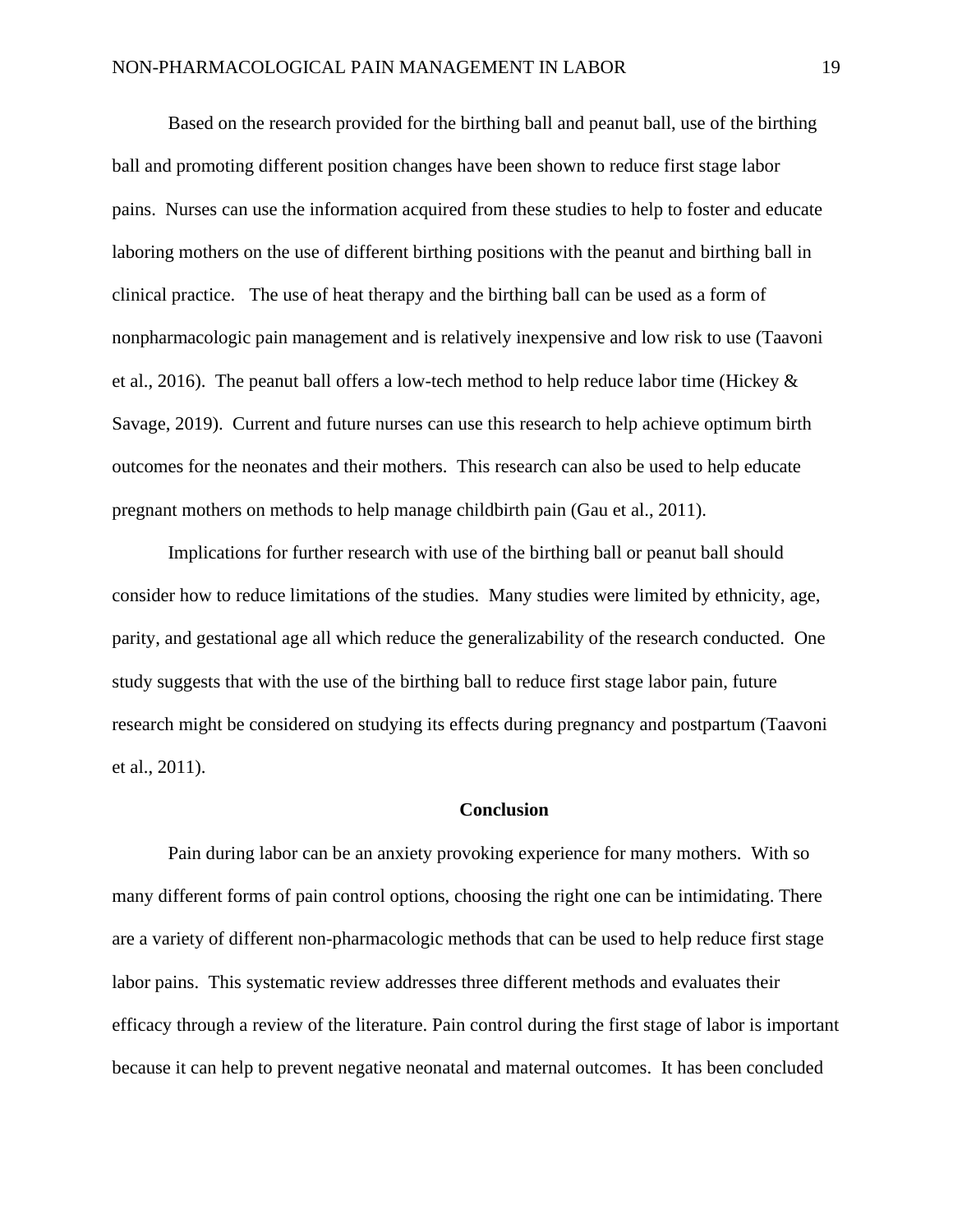through a detailed review of the literature that hydrotherapy, therapeutic touch, and the use of the birthing or peanut ball are effective in decreasing the sensation of pain in first stage laboring mothers. The research can be used to support the implementation of these methods into current clinical practice. These interventions offer a low-tech, low-cost method to help in the reduction of first stage labor pain. From this literature review, there is opportunity for further research implications regarding the use of these types of pain management methods. More research regarding the effects of these non-pharmacological interventions postpartum would prove beneficial, as numerous problems can arise during the postpartum period. However, for now these modalities have proven to be beneficial in decreasing pain for laboring mothers and should be considered in birthing plans throughout the world. Not only are they low cost, but anyone can use them. Whether it be from a significant other performing a lower back massage, a warm water bath at home, or a nurse encouraging the use of a peanut ball, these methods have shown through a review of multiple studies that they are effective in reducing pain during the first stage of labor.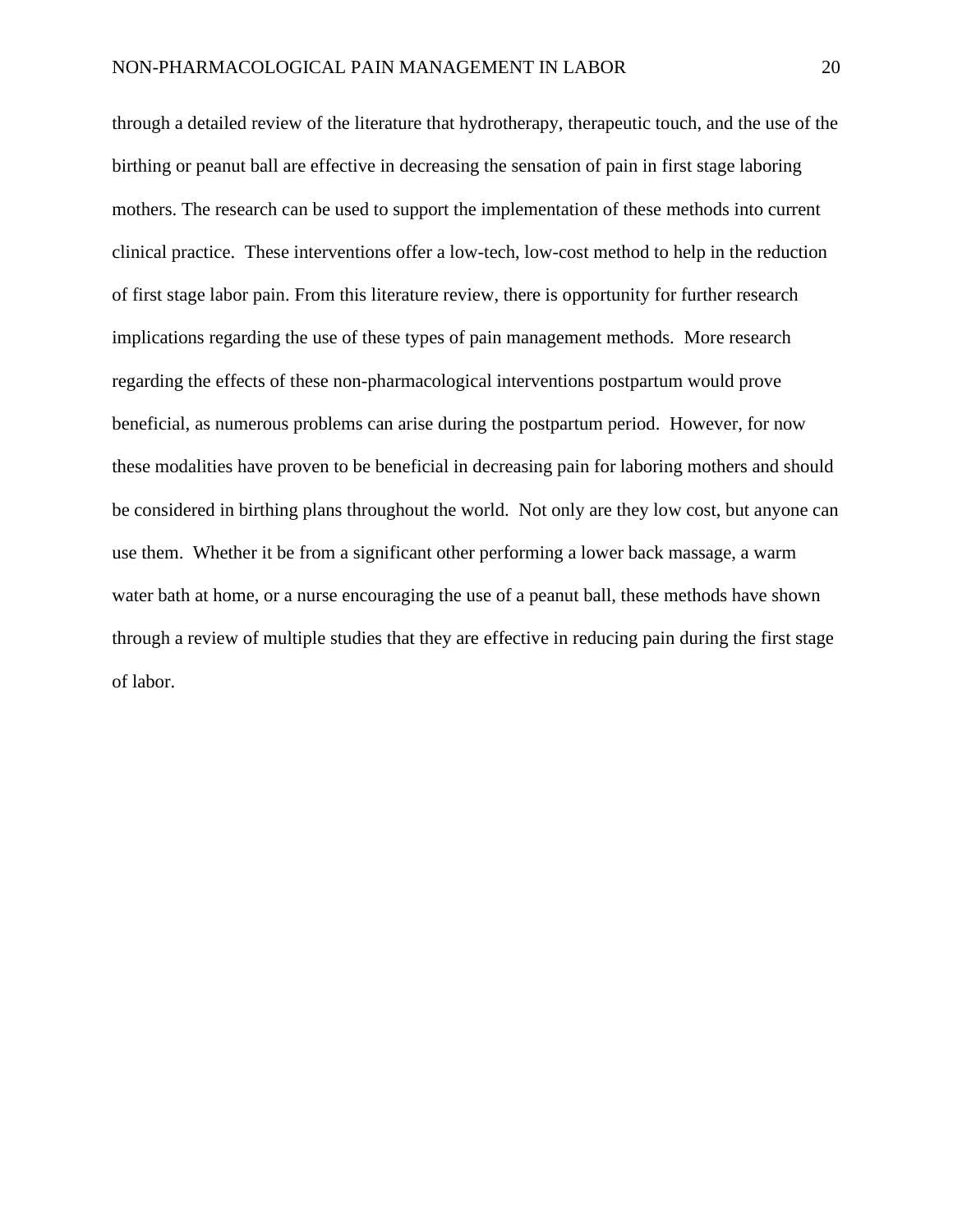#### **References**

- Benfield, R., Heitkemper, M. M., & Newton, E. R. (2018). Culture, bathing and hydrotherapy in labor: An exploratory descriptive pilot study. *Midwifery, 64,*110–114. doi: 10.1016/j.midw.2018.06.005
- Benfield, R. D., Hortobágyi, T., Tanner, C. J., Swanson, M., Heitkemper, M. M., & Newton, E. R. (2010). The effects of hydrotherapy on anxiety, pain, neuroendocrine responses, and contraction dynamics during labor. *Biological Research for Nursing, 12*(1), 28–36. doi: 10.1177/1099800410361535
- Bolbol-Haghighi, N., Masoumi, S. Z., & Kazemi, F. (2016, April). Effect of massage therapy on duration of labour: A randomized controlled trial. Retrieved from <https://www.ncbi.nlm.nih.gov/pmc/articles/PMC4866196/>
- Çevik, S. A., & Karaduman, S. (2020). The effect of sacral massage on labor pain and anxiety: A randomized controlled trial. *Japan Journal of Nursing Science*, *17*(1). doi: 10.1111/jjns.12272
- Chang, M.-Y., Chen, C.-H., & Huang, K.-F. (2006). A comparison of massage effects on labor pain using the McGill pain questionnaire. *Journal of Nursing Research*, *14*(3), 190–197. doi: 10.1097/01.jnr.0000387577.51350.5f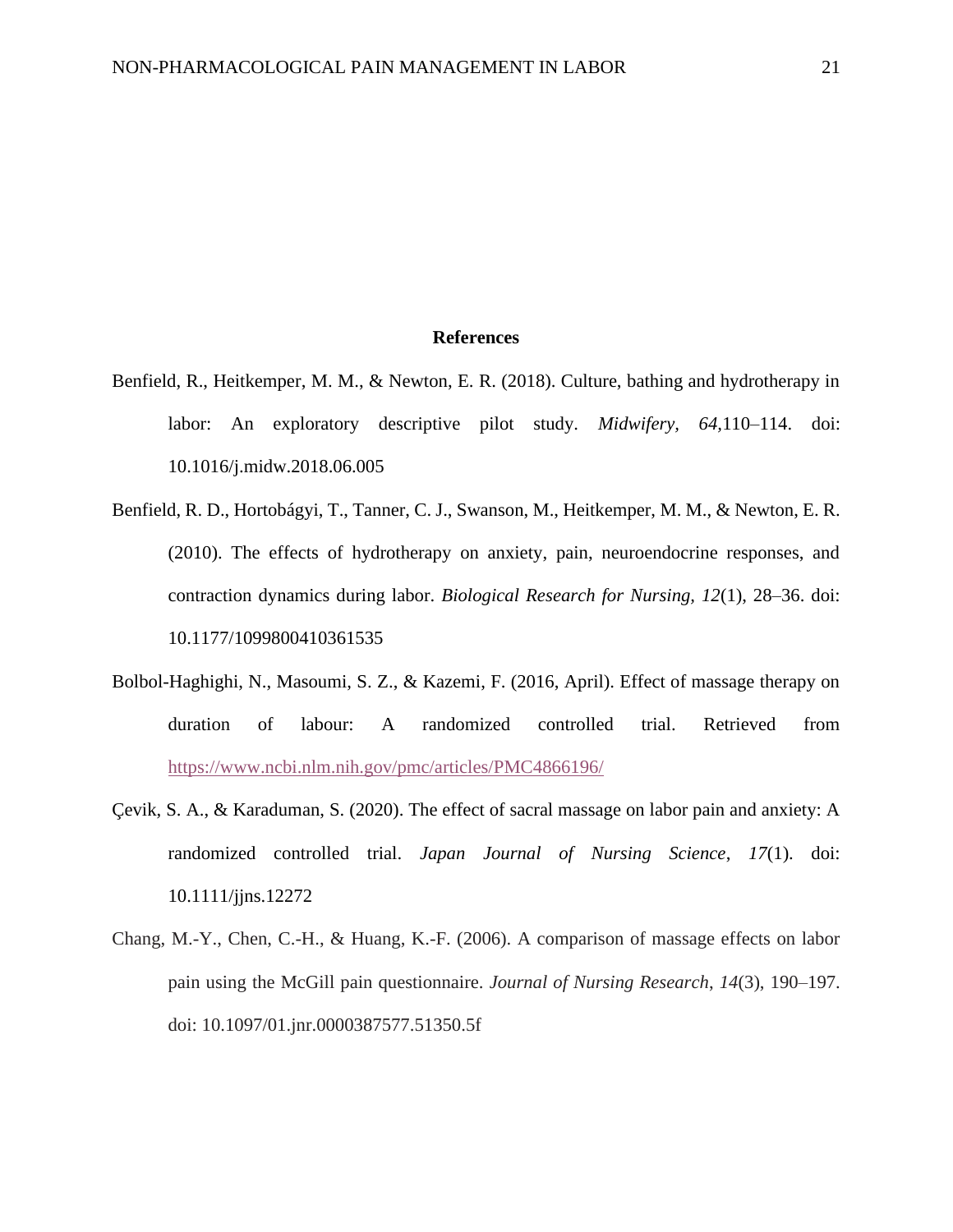- Chang, M.-Y., Wang, S.-Y., & Chen, C.-H. (2002). Effects of massage on pain and anxiety during labour: A randomized controlled trial in Taiwan. *Journal of Advanced Nursing*, *38*(1), 68–73. doi: 10.1046/j.1365-2648.2002.02147.x
- David, M. (2019, November 7). Give birth with balls! Peanut balls for labor & birth. Retrieved April 18, 2020, from https://premierbirthtools.com/peanut-balls-for-labor/
- Durham, R. F., & Chapman, L. F. (2019). *Maternal-newborn nursing: the critical components of nursing care* (3rd ed.). Philadelphia, PA: F.A. Davis Company.
- Gau, M.-L., Chang, C.-Y., Tian, S.-H., & Lin, K.-C. (2011). Effects of birth ball exercise on pain and self-efficacy during childbirth: A randomized controlled trial in Taiwan. *Midwifery*,*27*, 293–300. doi: 10.1016/j.midw.2011.02.004
- Gilbey, A. (2013). Does massage therapy or the presence of an attendant affect pain, anxiety and satisfaction during labour? *Focus on Alternative and Complementary Therapies*, *18*(3), 155–156. doi: 10.1111/fct.12037
- Gönenç, I. M., & Terzioğlu, F. (2020). Effects of massage and acupressure on relieving labor pain, reducing labor time, and increasing delivery satisfaction. *Journal of Nursing Research*, *28*(1). doi: 10.1097/jnr.0000000000000344
- Hickey, L., & Savage, J. (2019). Effect of peanut ball and position changes in women laboring with an epidural. *Nursing for Women's Health*, *23*(3), 245–252. doi: 10.1016/j.nwh.2019.04.004
- Mercier, R., & Kwan, M. (2018). Impact of peanut ball device on the duration of active labor: A randomized control trial. *American Journal of Perinatology*, *35*(10), 1006–1011. doi: 10.1055/s-0038-1636531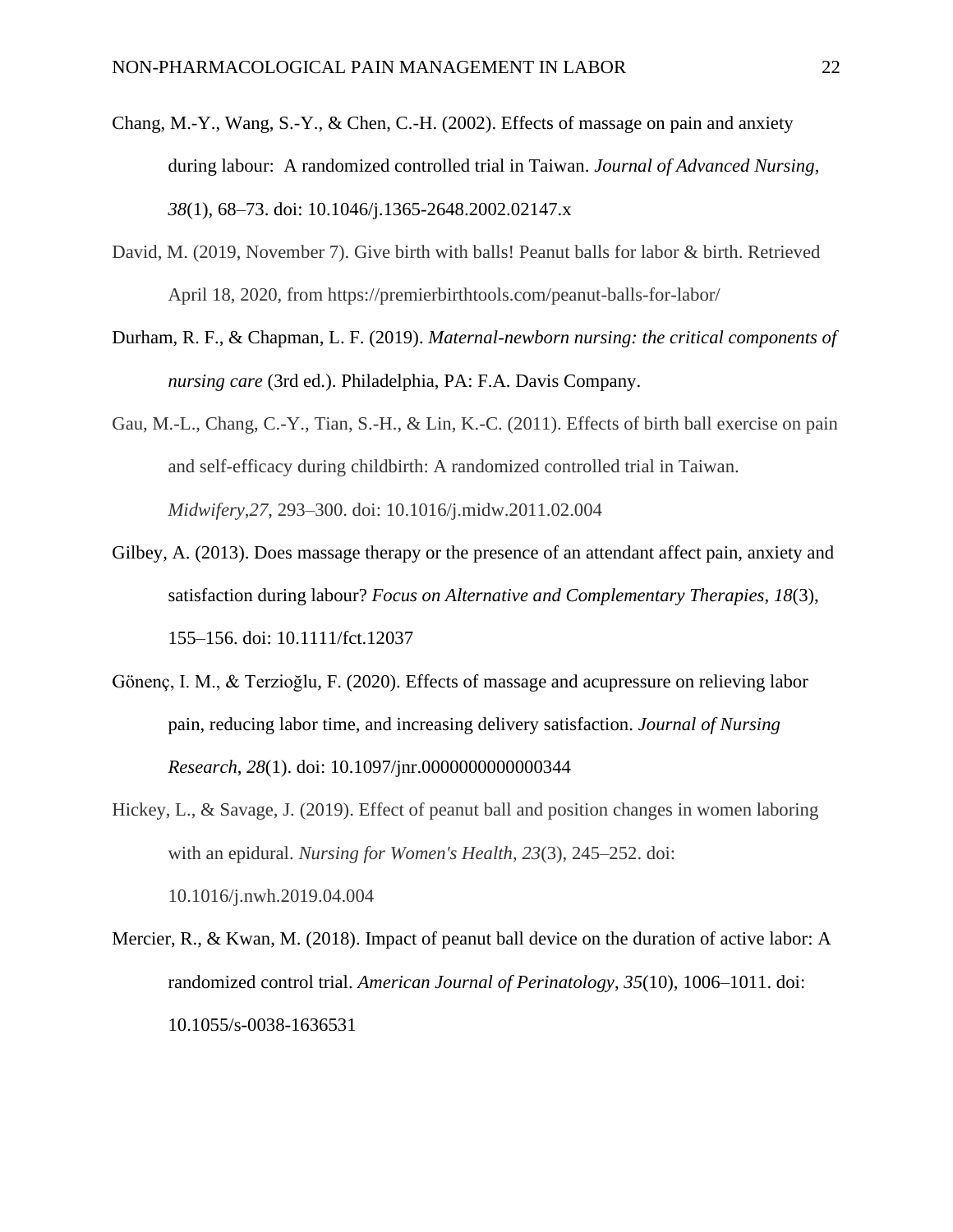- Lathrop, A., Bonsack, C. F., & Haas, D. M. (2018). Women's experiences with water birth: A matched groups prospective study. *Birth, 45*(4), 416–423. doi: 10.1111/birt.12362
- Lee, S. L., Liu, C. Y., Lu, Y. Y., & Gau, M. L. (2013). Efficacy of warm showers on labor pain and birth experiences during the first labor stage. *Journal of Obstetric, Gynecologic & Neonatal Nursing, 42*(1), 19–28. doi: 10.1111/j.1552-6909.2012.01424.x
- Martin, J. A., Hamilton, B. E., Osterman, M. J. K., & Driscoll, A. K. (2019, November 27). *Births:Final data for 2018*. Retrieved April 19, 2020, from [https://www.cdc.gov/nchs/data/nvsr/nvsr68/nvsr68\\_13-508.pdf](https://www.cdc.gov/nchs/data/nvsr/nvsr68/nvsr68_13-508.pdf)
- Mercier, R., & Kwan, M. (2018). Impact of peanut ball device on the duration of active labor: A randomized control trial. *American Journal of Perinatology*, *35*(10), 1006–1011. doi: 10.1055/s-0038-1636531
- Mollamahmutoglu, L., Moraloglu, O., Ozyer, S., Su, F. A., Karayalcin, R., Hancerlioglu, N., … Dilmen, U. (2012). The effects of immersion in water on labor, birth and newborn and comparison with epidural analgesia and conventional vaginal delivery. *Journal of the Turkish German Gynecological Association, 13*(1), 45–49. doi: 10.5152/jtgga.2012.03
- Roth, C., Dent, S. A., Parfitt, S. E., Hering, S. L., & Bay, R. C. (2016). Use of the peanut ball during labor. *Wolters Kluwer Health*, *41*(3), 140–146. doi: 10.1097/NMC.0000000000000232
- Schmidt, N. A., & Brown, J. M. (2019). *Evidence-based practice for nurses: Appraisal and application of research* (4th ed.). Burlington, MA: Jones & Bartlett Learning.
- Taavoni, S., Abdolahian, S., Haghani, H., & Neysani, L. (2011). Effect of birth ball usage on pain in the active phase of labor: A randomized controlled trial. *Journal of Midwifery & Women's Health*, *56*(2), 137–140. doi: 10.1111/j.1542-2011.2010.00013.x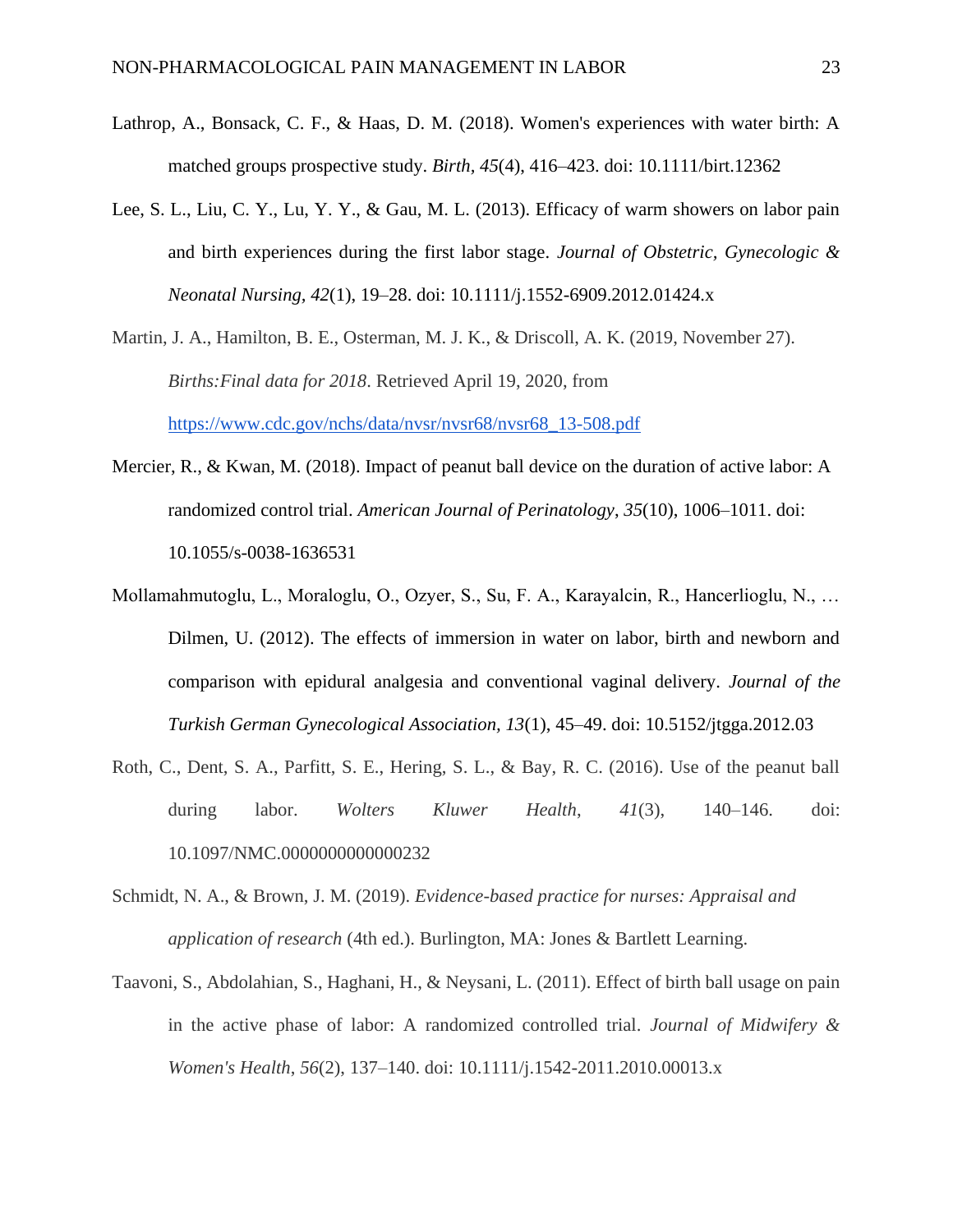- Taavoni, S., Sheikhan, F., Abdolahian, S., & Ghavi, F. (2016). Birth ball or heat therapy? A randomized controlled trial of the effectiveness of birth ball usage with sacrum-perineal heat therapy in labor pain management. *Complementary Therapies in Clinical Practice*, *24*, 99–102. doi: 10.1016/j.ctcp.2016.04.001
- Tuncay, S., Kaplan, S., & Tekin, O. M. (2017). An assessment of the effects of hydrotherapy during the active phase of labor on the labor process and parenting behavior. *Clinical Nursing Research, 28*(3), 298–320. doi: 10.1177/1054773817746893
- Vanderlaan, J. (2017). Retrospective cohort study of hydrotherapy in labor. *Journal of Obstetric, Gynecologic & Neonatal Nursing, 46*(3), 403–410. doi: 10.1016/j.jogn.2016.11.018
- Wells, N., Pasero, C., & McCaffery, M. (2008, April). *Improving the Quality of Care Through Pain Assessment and Management*. https://pubmed.ncbi.nlm.nih.gov/21328759/.
- Wong, C. (2019, December 2). Types and benefits of hydrotherapy. Retrieved April 19, 2020, from https://www.verywellhealth.com/different-types-of-hydrotherapy-89993
- Yeung, M. P. S., Tsang, K. W. K., Yip, B. H. K., Tam, W. H., Ip, W. Y., Hau, F. W. L., Wong, S. Y. S. (2019). Birth ball for pregnant women in labour research protocol: A multicentre randomised controlled trial. *BMC Pregnancy and Childbirth*, *19*(153). doi: 10.1186/s12884-019-2305-8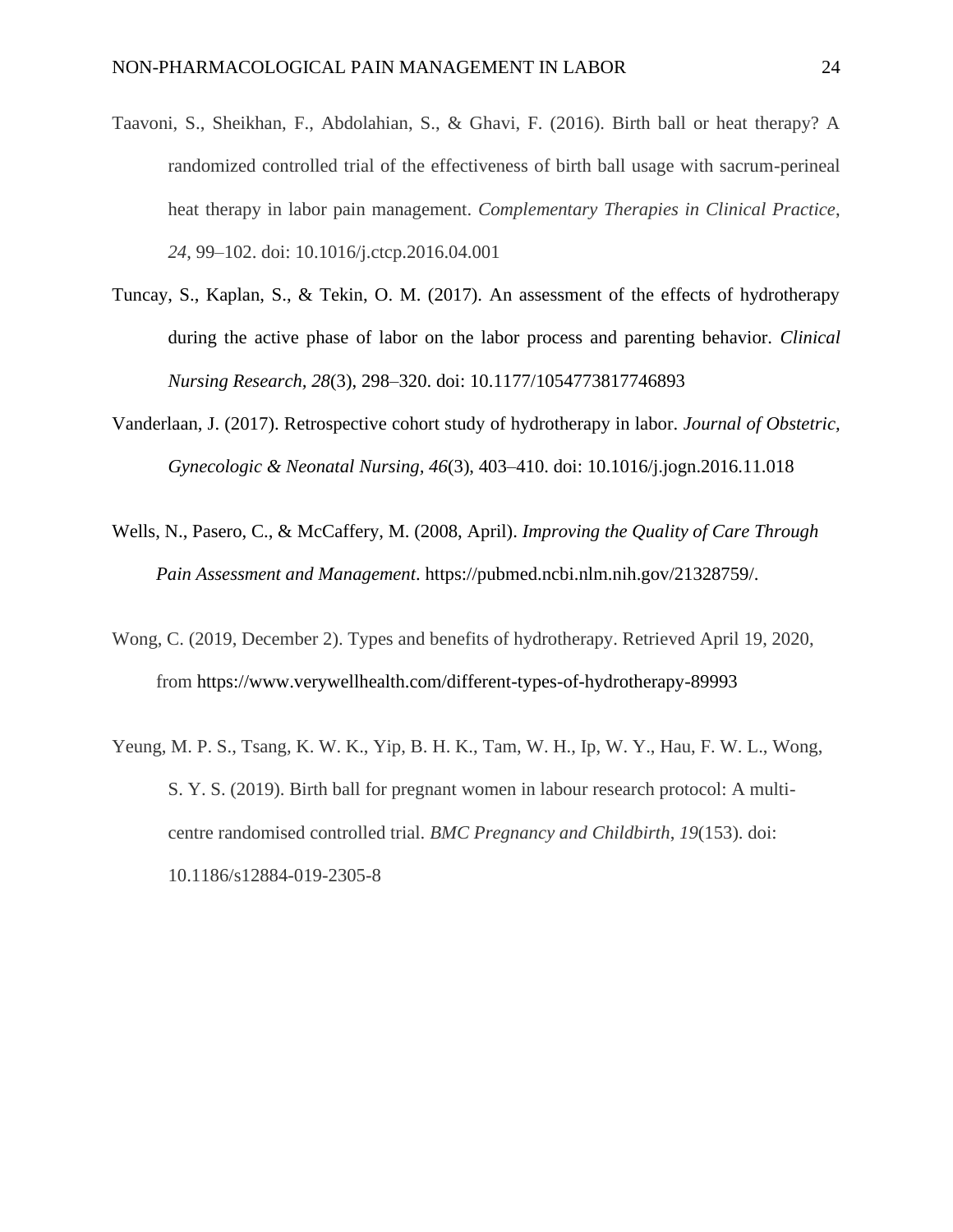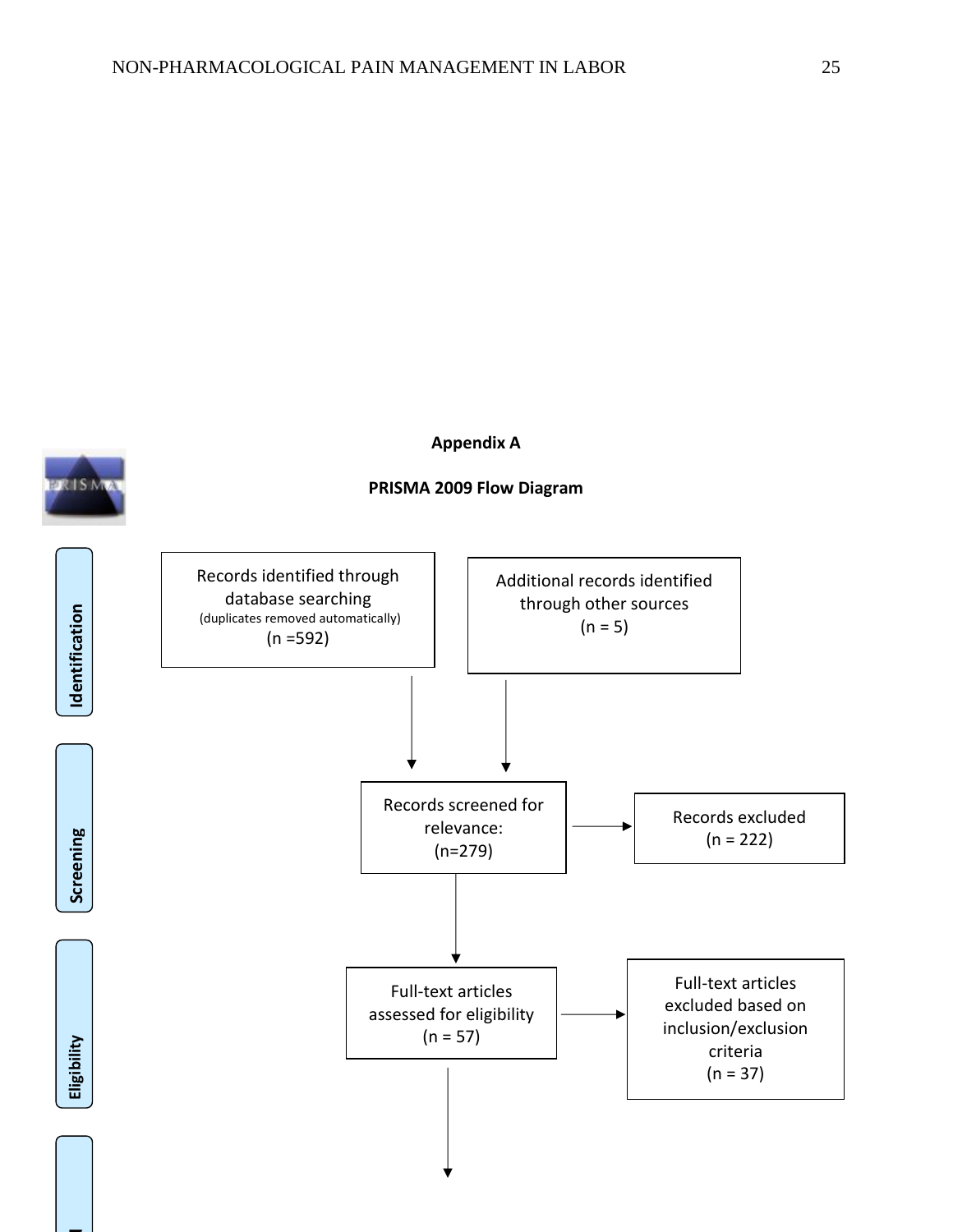

From: Moher D, Liberati A, Tetzlaff J, Altman DG, The PRISMA Group (2009). Preferred Reporting Items for Systematic Reviews and Meta-<br>Analyses: The PRISMA Statement. PLoS Med 6(7): e1000097. doi:10.1371/journal.pmed1000097

For more information, visit www.prisma-statement.org.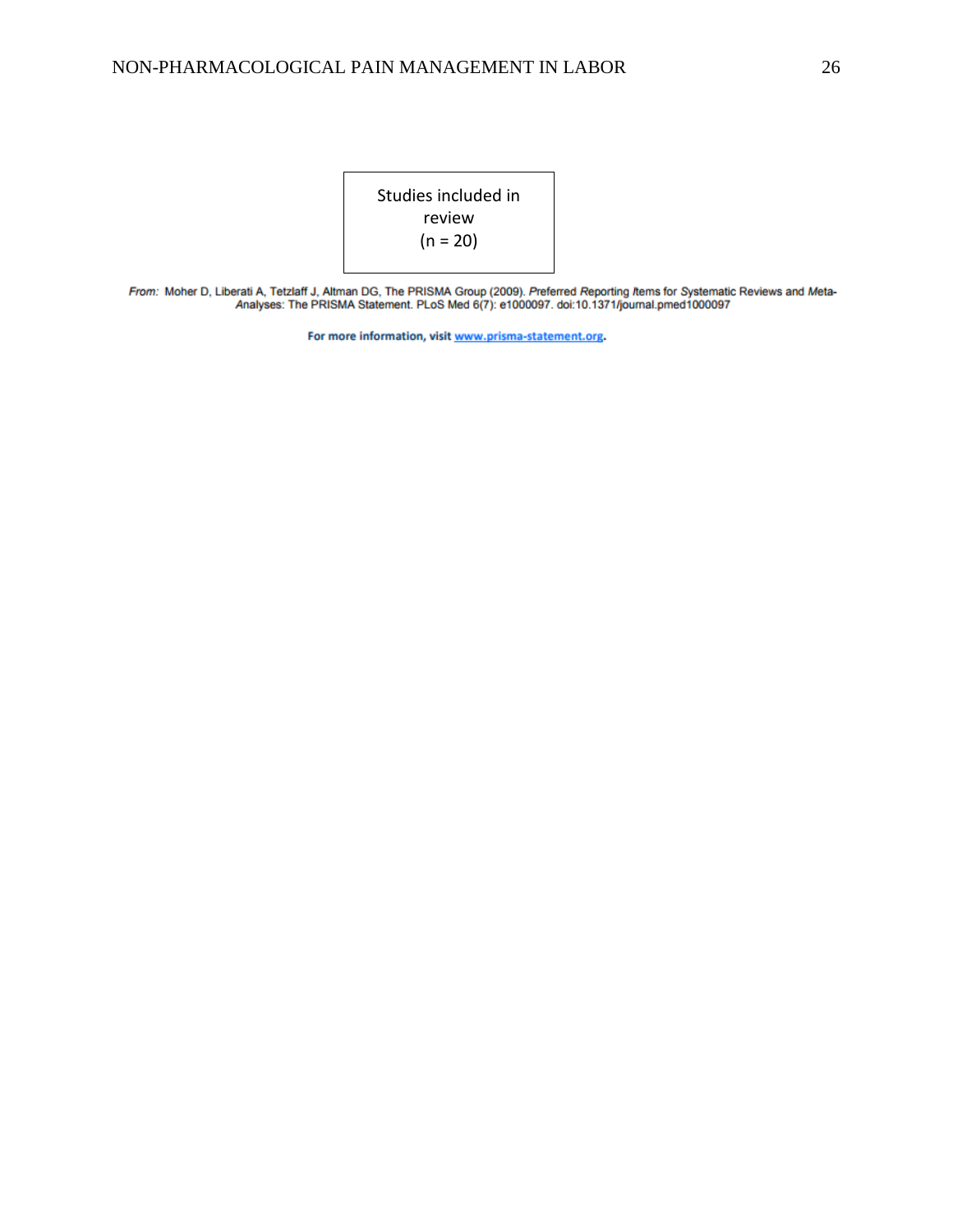## **Appendix B**

## **Systematic Review Table of Evidence[1]**

| APA formatted reference                                                                                                                                                                                                                                                    | Purpose<br>statement.<br>Research<br>question <sup>[2]</sup> .                                                                                                                                                                                                                    | <b>Clinical Practice Setting,</b><br>Sampling methods,<br>Sample size <sup>[3]</sup> .                                                                                                            | Design. Level<br>of Evidence. <sup>[4]</sup> Conclusion <sup>[5]</sup>                      | Findings,                                                                                                                                                                                                          | Practice &<br>Research<br>Implications[6]                                                                                                                                                                         | Critical<br>Appraisal. Strengths<br>and limitations <sup>[7]</sup>                                                                                                                       |
|----------------------------------------------------------------------------------------------------------------------------------------------------------------------------------------------------------------------------------------------------------------------------|-----------------------------------------------------------------------------------------------------------------------------------------------------------------------------------------------------------------------------------------------------------------------------------|---------------------------------------------------------------------------------------------------------------------------------------------------------------------------------------------------|---------------------------------------------------------------------------------------------|--------------------------------------------------------------------------------------------------------------------------------------------------------------------------------------------------------------------|-------------------------------------------------------------------------------------------------------------------------------------------------------------------------------------------------------------------|------------------------------------------------------------------------------------------------------------------------------------------------------------------------------------------|
| 1Tuncay, S., Kaplan, S., & Tekin, O. M. (2017). An<br>Assessment of the Effects of Hydrotherapy During<br>the Active Phase of Labor on the Labor Process and assess the<br>Parenting Behavior. Clinical Nursing Research,<br>28(3), 298-320. doi: 10.1177/1054773817746893 | Purpose<br>Statement:to<br>effect of<br>the active<br>phase of<br>delivery on<br>the labor<br>process,<br>postpartum<br>parenting<br>behavior, and<br>the feeling of<br>labor for the<br>mother.<br>(pg 301)<br>Research<br>question:<br>How does<br>hydrotherapy<br>when applied | Setting: L& D Unit;<br>Turkey<br>Sampling<br>hydrotherapy   method: Convenience;<br>applied during random for control vs<br>experimental<br>Sample size: 80<br>women 18-35<br>admitted to deliver | Design: Quas   Lower pain<br>experimenta 10 cm in<br>I; 2 groups<br>Level of<br>Evidence: 3 | scores at 6 and<br>experimental<br>group<br>Lower systolic<br>and diastolic<br>blood<br>pressures at 10 Future<br>cm in the<br>experimental<br>group<br>Lower second<br>stage duration<br>in experimental<br>group | The article<br>suggests that<br>hydrotherapy<br>be used as an<br>alternative<br>non<br>pharmacologic<br>al pain relief<br>methods<br>research<br>should include<br>outcomes and<br>effects on the<br>mom and baby | Limitations:<br>convenience<br>sample; only<br>primiparous<br>women; Normal<br>GA, normal birth<br>weight; intact<br>membranes;<br>single gestation<br>only; control and<br>experimental |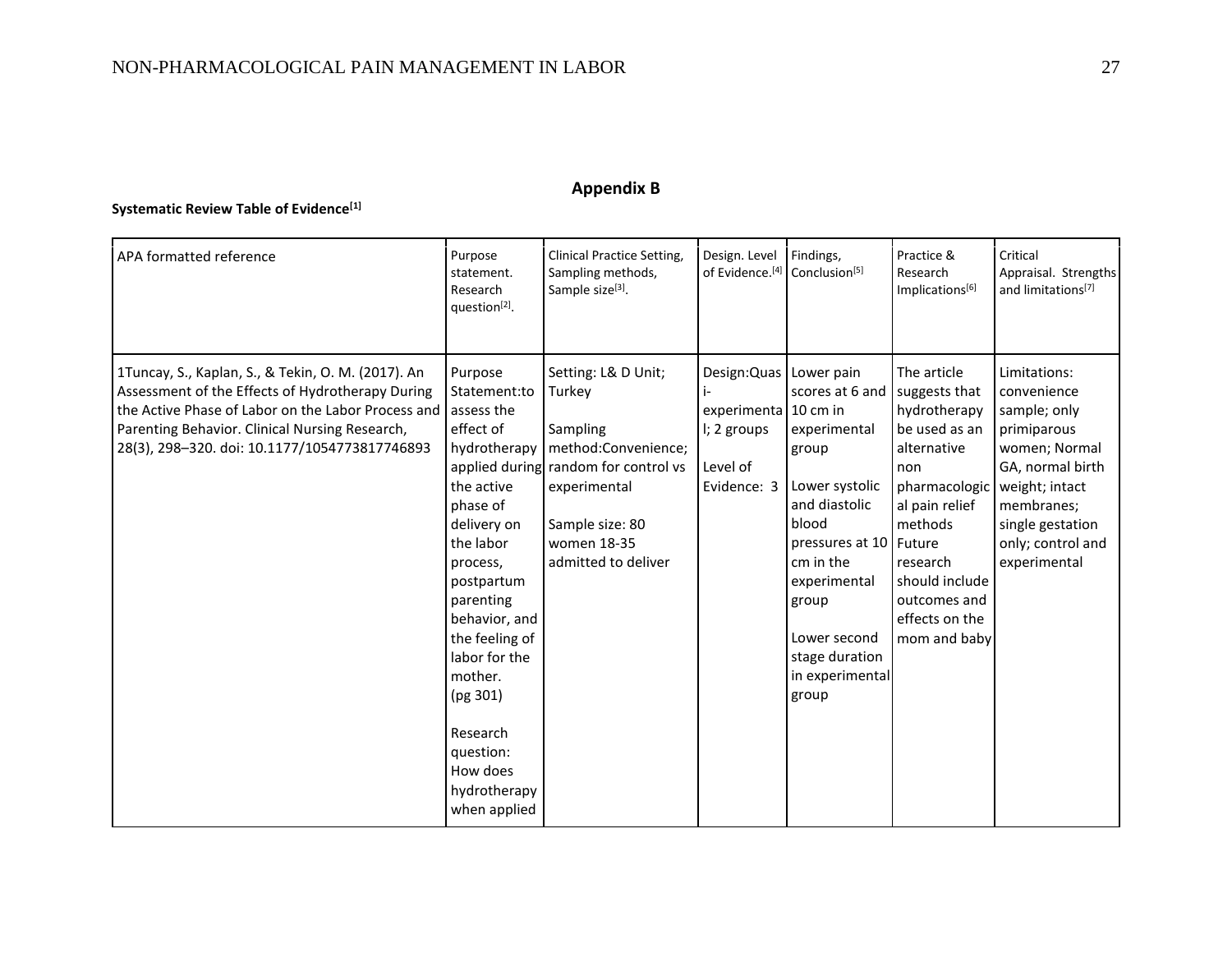|                                                                                                                                                                                                           | during the<br>active phase<br>of delivery<br>effect the<br>labor process,<br>postpartum<br>parenting,<br>behavior, and<br>feeling of<br>labor for the<br>mother?                                                                                                                                 |                                                                                                                                      |                                                                           |                                                                                                                                                                                                                                                     |                                                                                                                                                                                      |                                                                                   |
|-----------------------------------------------------------------------------------------------------------------------------------------------------------------------------------------------------------|--------------------------------------------------------------------------------------------------------------------------------------------------------------------------------------------------------------------------------------------------------------------------------------------------|--------------------------------------------------------------------------------------------------------------------------------------|---------------------------------------------------------------------------|-----------------------------------------------------------------------------------------------------------------------------------------------------------------------------------------------------------------------------------------------------|--------------------------------------------------------------------------------------------------------------------------------------------------------------------------------------|-----------------------------------------------------------------------------------|
| 2 Vanderlaan, J. (2017). Retrospective Cohort Study Purpose: The<br>of Hydrotherapy in Labor. Journal of Obstetric,<br>Gynecologic & Neonatal Nursing, 46(3), 403-410.<br>doi: 10.1016/j.jogn.2016.11.018 | primary aim<br>of this study<br>was to<br>compare<br>women's<br>experiences in<br>childbirth<br>between<br>water births<br>and<br>conventional<br>births using a<br>robust,<br>validated<br>measure.<br>(pg 417).<br>Research<br>Question:<br>Does giving<br>birth in water<br>affect<br>women's | Setting: L&D Unit,<br>recruited from<br>community health<br>centers<br>Sampling<br>method:convenience<br>Sample size: 1,127<br>women | Design:<br>quasi-<br>experimenta<br>I; 2 groups<br>Level of<br>Evidence:3 | Higher<br>satisfaction<br>with water<br>birth than with help form<br>epidural<br>anesthesia<br>Less severe<br>lacerations in<br>water birth<br>57.5% if<br>patients did<br>not progress to in patients<br>the use of<br>pharmacologic<br>al therapy | The article<br>states that this<br>can be used to<br>realistic<br>expectations<br>for the use of<br>hydrotherapy<br>Also explored<br>the use of<br>hydrotherapy<br>who had an<br>IOL | Convenience; only<br>cat 1 FHT; control<br>and experimental;<br>large sample size |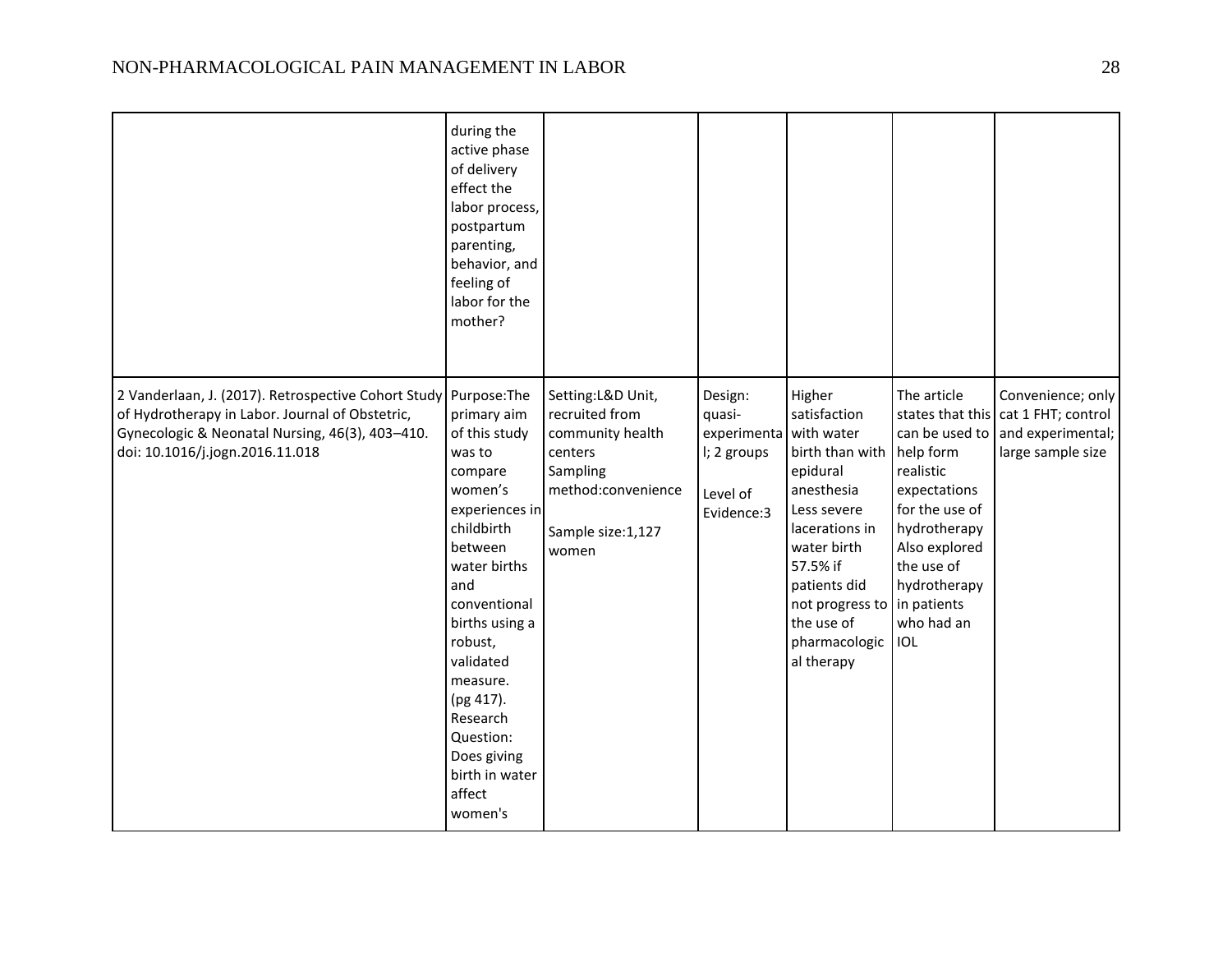|                                                                                                                                                                                         | childbirth<br>experiences<br>when<br>compared to<br>conventional<br>birth?                                                                                                                                                                                                                                                                                                                                                    |                                                                                                                                                                                   |                                                            |                                                                                                                                                                                                                                                                                                                                      |                                                                                                                                                                                                                                                                                                                                                                                                 |                                                                                                                                                |
|-----------------------------------------------------------------------------------------------------------------------------------------------------------------------------------------|-------------------------------------------------------------------------------------------------------------------------------------------------------------------------------------------------------------------------------------------------------------------------------------------------------------------------------------------------------------------------------------------------------------------------------|-----------------------------------------------------------------------------------------------------------------------------------------------------------------------------------|------------------------------------------------------------|--------------------------------------------------------------------------------------------------------------------------------------------------------------------------------------------------------------------------------------------------------------------------------------------------------------------------------------|-------------------------------------------------------------------------------------------------------------------------------------------------------------------------------------------------------------------------------------------------------------------------------------------------------------------------------------------------------------------------------------------------|------------------------------------------------------------------------------------------------------------------------------------------------|
| 3. Lathrop, A., Bonsack, C. F., & Haas, D. M. (2018).<br>Women's experiences with water birth: A matched<br>groups prospective study. Birth, 45(4), 416-423.<br>doi: 10.1111/birt.12362 | Purpose: The<br>purposes<br>of this study<br>were to<br>provide<br>estimates of<br>hydrotherapy<br>tub use for<br>nurse-<br>midwifery-<br>managed<br>hospital births<br>in the United<br>States and to<br>describe the<br>characteristics<br>associated<br>with the use<br>of<br>hydrotherapy<br>Pg 407<br>Research<br>Question:<br>What<br>characteristics<br>are associated<br>with<br>hydrotherapy<br>and how<br>prevalent | Setting: small<br>community hospital<br>L&D unit<br>Sampling method:<br>stratified; 2 groups<br>experimental and non<br>experimental<br>Sample size: 66 water<br>132 conventional | Design:<br>quasi<br>experimenta<br>Level of<br>Evidence: 3 | Hydrotherapy<br>before<br>initiation of<br>pharmacologic those cited<br>pain<br>management c<br>an be<br>successful for<br>pain<br>management in women that<br>labor<br>Most women<br>left the tub and<br>chose to go to<br>a<br>pharmacologic<br>al method at<br>some point<br><b>Better</b><br>experiences<br>with water<br>births | "Given the<br>evidence from<br>this study and<br>above,<br>clinicians are<br>justified in<br>counseling<br>pregnant<br>those who<br>actually give<br>birth in the<br>water have at<br>least<br>comparable<br>and possibly<br>more positive<br>experiences in<br>labor than<br>those who use<br>epidural<br>anesthesia"<br>Pg 421<br>Water births<br>could result in<br>less perineal<br>tearing | Doesnt discuss<br>pain numbers and<br>associations; self<br>assignment to<br>categories; small<br>sample size for<br>the experimental<br>group |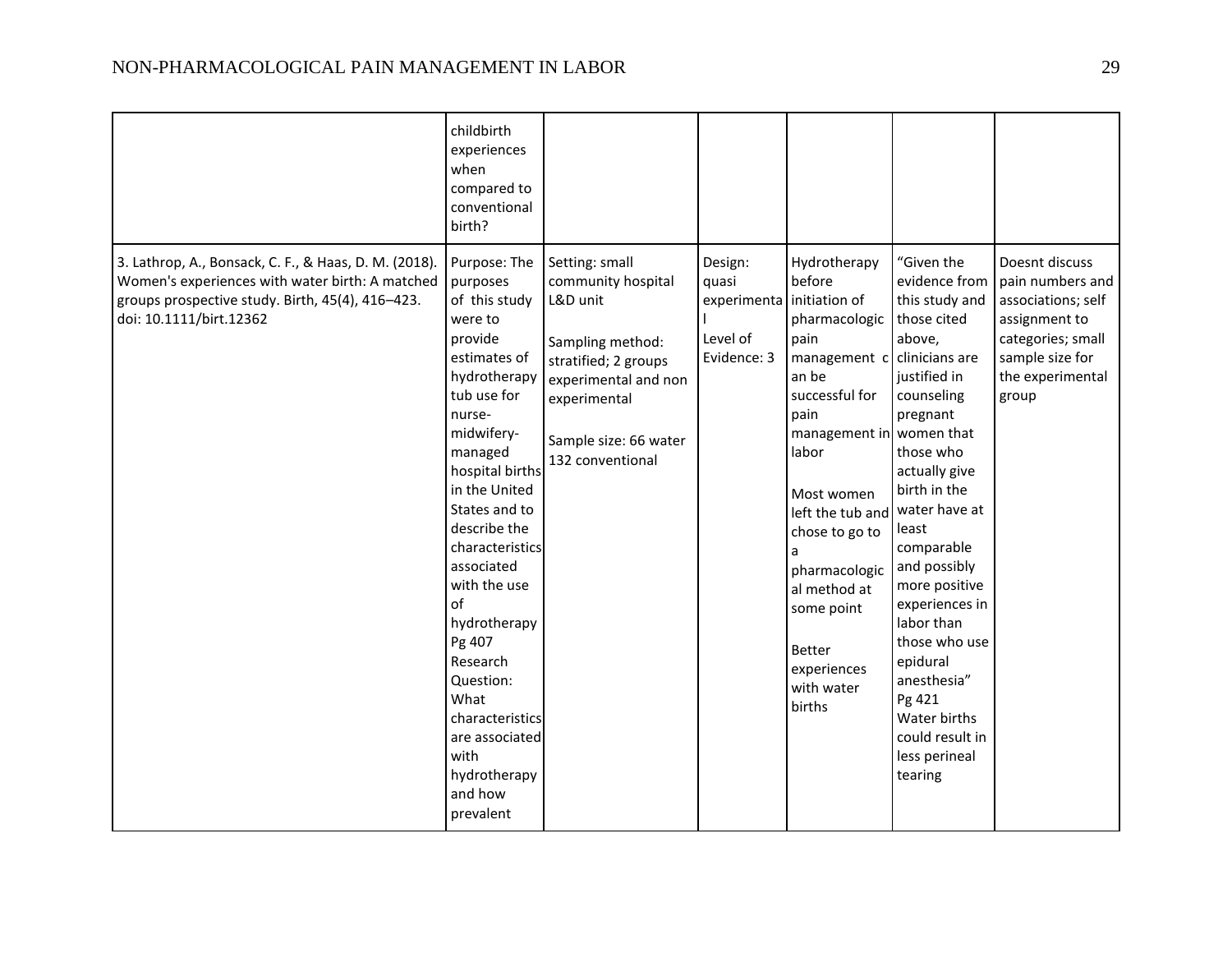|                                                                                                                                                                                                                                                                                                         | should it's use<br>be?                                                                                                                                                                                                                                                                                                                                         |                                                                                                                     |                                                   |                                                                                                                                                                                                                                                                                                                      |                                                                                                                      |                                                                                              |
|---------------------------------------------------------------------------------------------------------------------------------------------------------------------------------------------------------------------------------------------------------------------------------------------------------|----------------------------------------------------------------------------------------------------------------------------------------------------------------------------------------------------------------------------------------------------------------------------------------------------------------------------------------------------------------|---------------------------------------------------------------------------------------------------------------------|---------------------------------------------------|----------------------------------------------------------------------------------------------------------------------------------------------------------------------------------------------------------------------------------------------------------------------------------------------------------------------|----------------------------------------------------------------------------------------------------------------------|----------------------------------------------------------------------------------------------|
| 4 Benfield, R., Heitkemper, M. M., & Newton, E. R.<br>(2018). Culture, bathing and hydrotherapy in labor:<br>An exploratory descriptive pilot study. Midwifery,<br>64, 110-114. doi: 10.1016/j.midw.2018.06.005                                                                                         | Purpose: The<br>purpose of<br>this pilot<br>study was to<br>explore<br>pregnant<br>women's<br>experiences<br>of bathing,<br>bathing in<br>labor, and<br>cultural<br>beliefs about<br>bathing<br>Research<br>Question:<br>How is<br>bathing in<br>labor affected<br>by beliefs and<br>culture and<br>how does this<br>affect pai,<br>anxiety and<br>relaxation? | Setting: low risk<br>obstetric clinics<br>Sampling<br>Method: convenience<br>Sample Size: 41<br>>37 weeks gestation | Design:<br>Descriptive<br>Level of<br>Evidence: 6 | Women who<br>bathe, report<br>relief of<br>anxiety,<br>menstrual and<br>labor pain and<br>promotion of<br>mental and<br>physical<br>relaxation.<br>The women<br>described<br>bathing as<br>relaxing,<br>easing,<br>calming, and<br>efficacious for<br>relief of<br>menstrual<br>cramps and<br>labor<br>contractions. | Caution those<br>< 37 weeks on<br>hydrotherapy<br>Helped with<br>labor pain but<br>also soothed<br>preterm<br>cramps | Small sample size;                                                                           |
| 5. Mollamahmutoglu, L., Moraloglu, O., Ozyer, S.,<br>Su, F. A., Karayalcin, R., Hancerlioglu, N.,  Dilmen,<br>U. (2012). The effects of immersion in water on<br>labor, birth and newborn and comparison with<br>epidural analgesia and conventional vaginal<br>delivery. Journal of the Turkish German | aim of this<br>study is to<br>document the<br>practice of<br>labour in<br>water, to                                                                                                                                                                                                                                                                            | Purpose:: The Setting: Zekai Tahir<br>Burak Women's Health<br><b>Education and</b><br>Research Hospital             | Design:<br>quasi-<br>experimenta                  | VAS pain scores 1st stage not<br>were lower in<br>the water birth<br>group but not<br>significantly<br>different                                                                                                                                                                                                     | shortened by<br>laboring in<br>water                                                                                 | Convenience<br>sample<br>Strength: control<br>groups for<br>comparison; large<br>sample size |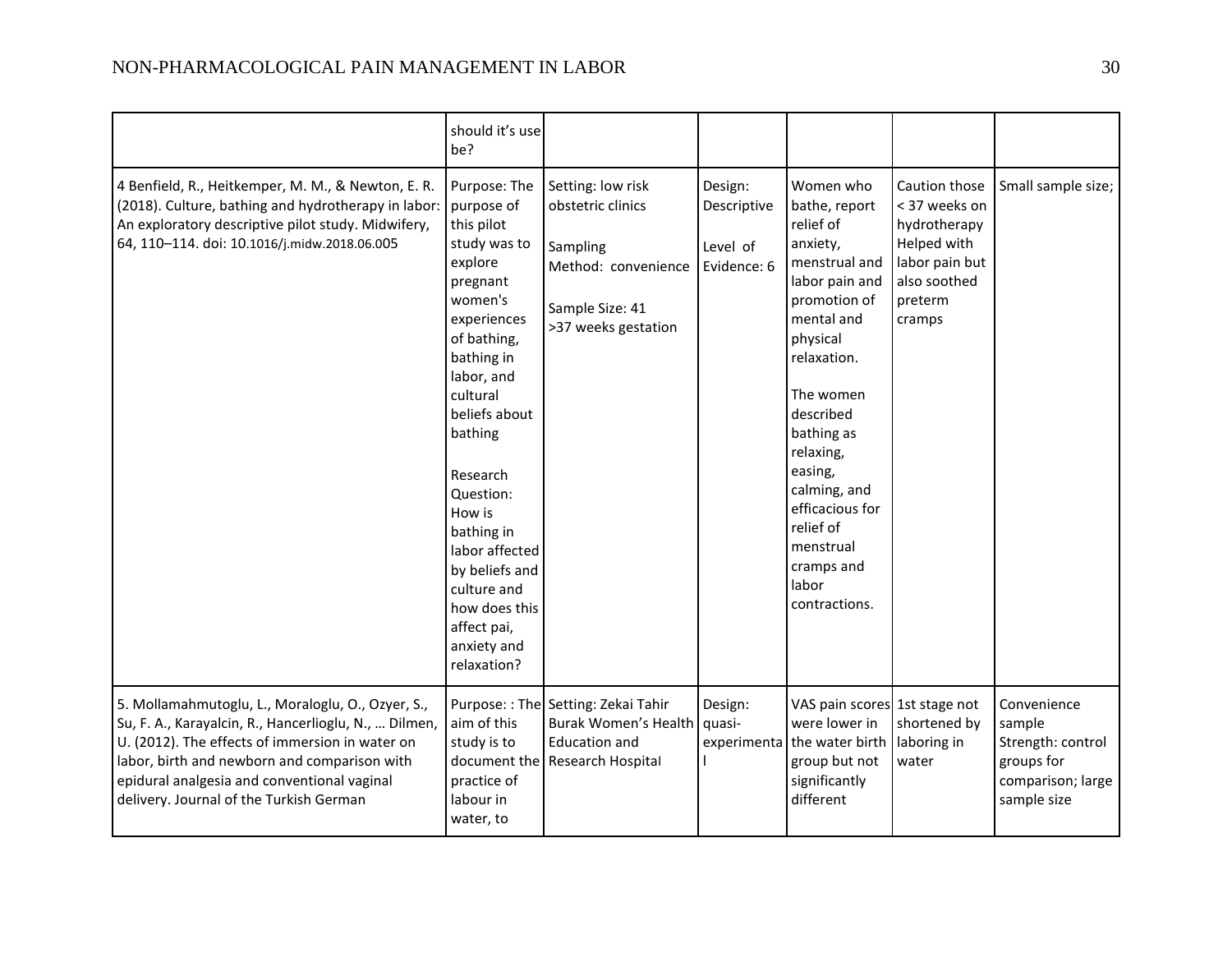| neonatal well<br>being when<br>compared | Gynecological Association, 2012(1), 45-49. doi:<br>10.5152/jtgga.2012.03 | assess the<br>effects of<br>water<br>immersion<br>during labour<br>and/ or birth<br>(labour stages<br>1, 2 and 3) on<br>maternal,<br>fetal and<br>neonatal<br>wellbeing and<br>to compare<br>the outcomes<br>and safety<br>with<br>conventional<br>vaginal<br>deliveries and<br>deliveries<br>with epidural<br>analgesia.<br>Research<br>Question:How<br>does the use<br>of water<br>during the<br>first, second<br>and third<br>stages of<br>labor affect<br>maternal,<br>fetal and | Sampling Method:<br>convenience<br>Sample size: 610 total<br>Experimental group:<br>207<br>2 Control group of 191<br>and 204 | Level of<br>Evidence: 3 |  | Smaller<br>lacerations<br>after<br>hydrotherapy<br>"Water birth<br>may be an<br>alternative birth<br>method that can<br>be offered in<br>selected<br>patients."<br>Pg 49 |  |
|-----------------------------------------|--------------------------------------------------------------------------|--------------------------------------------------------------------------------------------------------------------------------------------------------------------------------------------------------------------------------------------------------------------------------------------------------------------------------------------------------------------------------------------------------------------------------------------------------------------------------------|------------------------------------------------------------------------------------------------------------------------------|-------------------------|--|--------------------------------------------------------------------------------------------------------------------------------------------------------------------------|--|
|-----------------------------------------|--------------------------------------------------------------------------|--------------------------------------------------------------------------------------------------------------------------------------------------------------------------------------------------------------------------------------------------------------------------------------------------------------------------------------------------------------------------------------------------------------------------------------------------------------------------------------|------------------------------------------------------------------------------------------------------------------------------|-------------------------|--|--------------------------------------------------------------------------------------------------------------------------------------------------------------------------|--|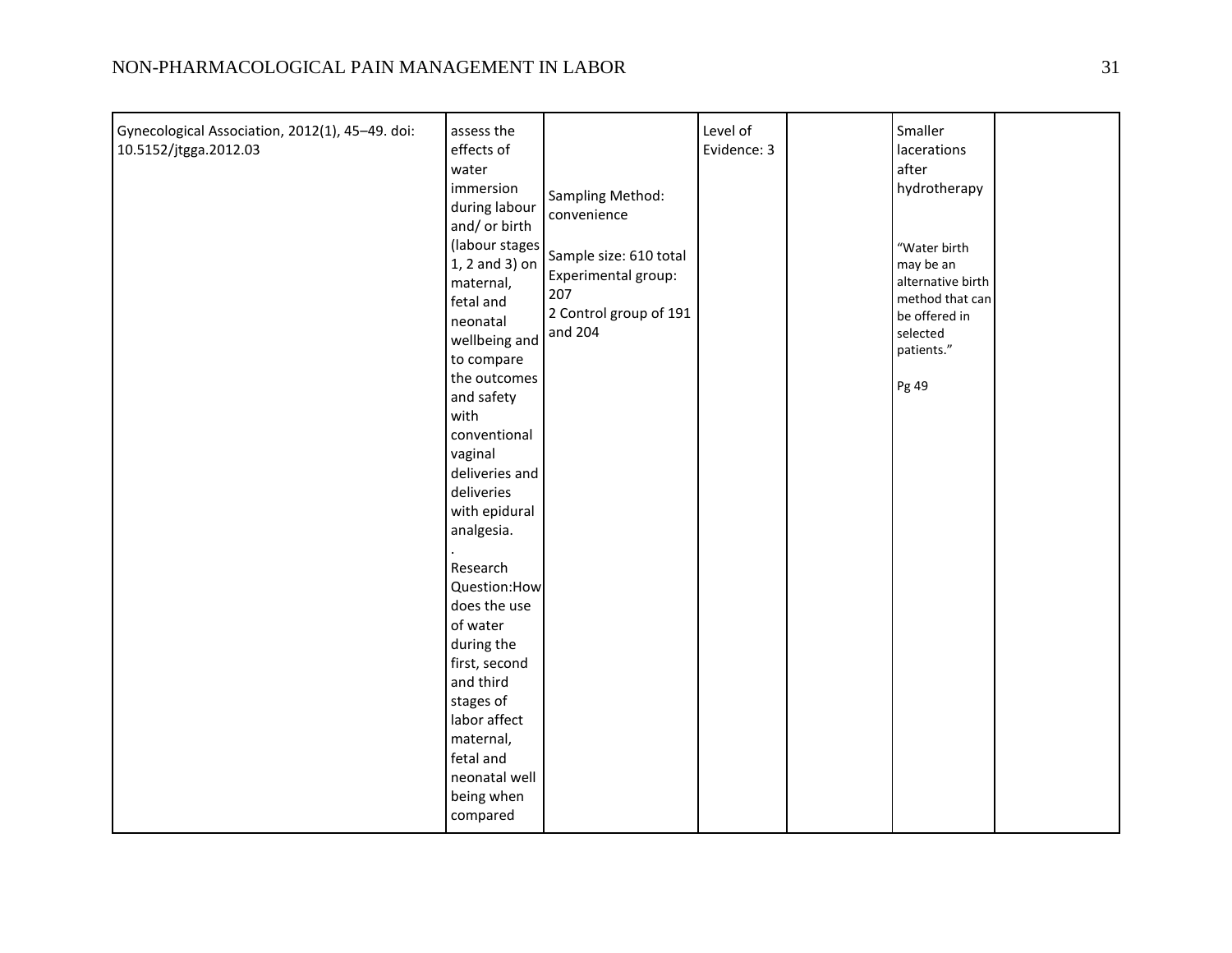|                                                                                                                                                                                                                                                    | with<br>conventional<br>vaginal<br>deliveries and<br>deliveries<br>with epidural<br>anesthesia?                                                                                                 |                                                                                                                                                                                                                                                                  |                                                                                                 |                                                                                                                                                                                                                                                                                                                                                                                                                                                         |                                                                                                                                                                                                                                                                                                    |                                                     |
|----------------------------------------------------------------------------------------------------------------------------------------------------------------------------------------------------------------------------------------------------|-------------------------------------------------------------------------------------------------------------------------------------------------------------------------------------------------|------------------------------------------------------------------------------------------------------------------------------------------------------------------------------------------------------------------------------------------------------------------|-------------------------------------------------------------------------------------------------|---------------------------------------------------------------------------------------------------------------------------------------------------------------------------------------------------------------------------------------------------------------------------------------------------------------------------------------------------------------------------------------------------------------------------------------------------------|----------------------------------------------------------------------------------------------------------------------------------------------------------------------------------------------------------------------------------------------------------------------------------------------------|-----------------------------------------------------|
| 6.<br>Chang, M.-Y., Wang, S.-Y., & Chen, C.-H. (2002).<br>Effects of massage on pain and anxiety during<br>labour: a randomized controlled trial in Taiwan.<br>Journal of Advanced Nursing, 38(1), 68-73. doi:<br>10.1046/j.1365-2648.2002.02147.x | Purpose: To<br>investigate<br>the effects of<br>massage on<br>pain reaction<br>and anxiety<br>during labor.<br>Research<br>Question:<br>Does massage<br>on pain and<br>anxiety during<br>labor? | Setting: Regional<br>hospital in southern<br>Taiwan between<br>September 1999 and<br>January 2000.<br>Sampling method: A<br>randomized controlled<br>study with an<br>experimental and a<br>control group<br>Sample size: 83<br>have an effect primiparous women | Design:<br>Random<br>experimenta<br>I trial and<br>control<br>group.<br>Level of<br>Evidence: 2 | The<br>experimental<br>group had<br>significantly<br>lower pain<br>reactions in the<br>latent, active<br>and transitional<br>phases. Anxiety<br>levels were<br>only<br>significantly<br>different<br>between the<br>two groups in<br>the latent<br>phase. Twenty-<br>six of the 30<br>(87%)<br>experimental<br>group subjects<br>reported that<br>massage was<br>helpful,<br>providing pain<br>relief and<br>psychological<br>support during<br>labour. | "Administratin<br>g massage in<br>the<br>intervention<br>group cannot<br>change the<br>characteristics<br>of pain during<br>labor but it can<br>positively<br>influence on<br>pain intensity<br>and reduce this<br>aspect at latent<br>and active<br>phase of<br>cervical<br>dilation."<br>Pg. 286 | This study only<br>included<br>primiparous<br>women |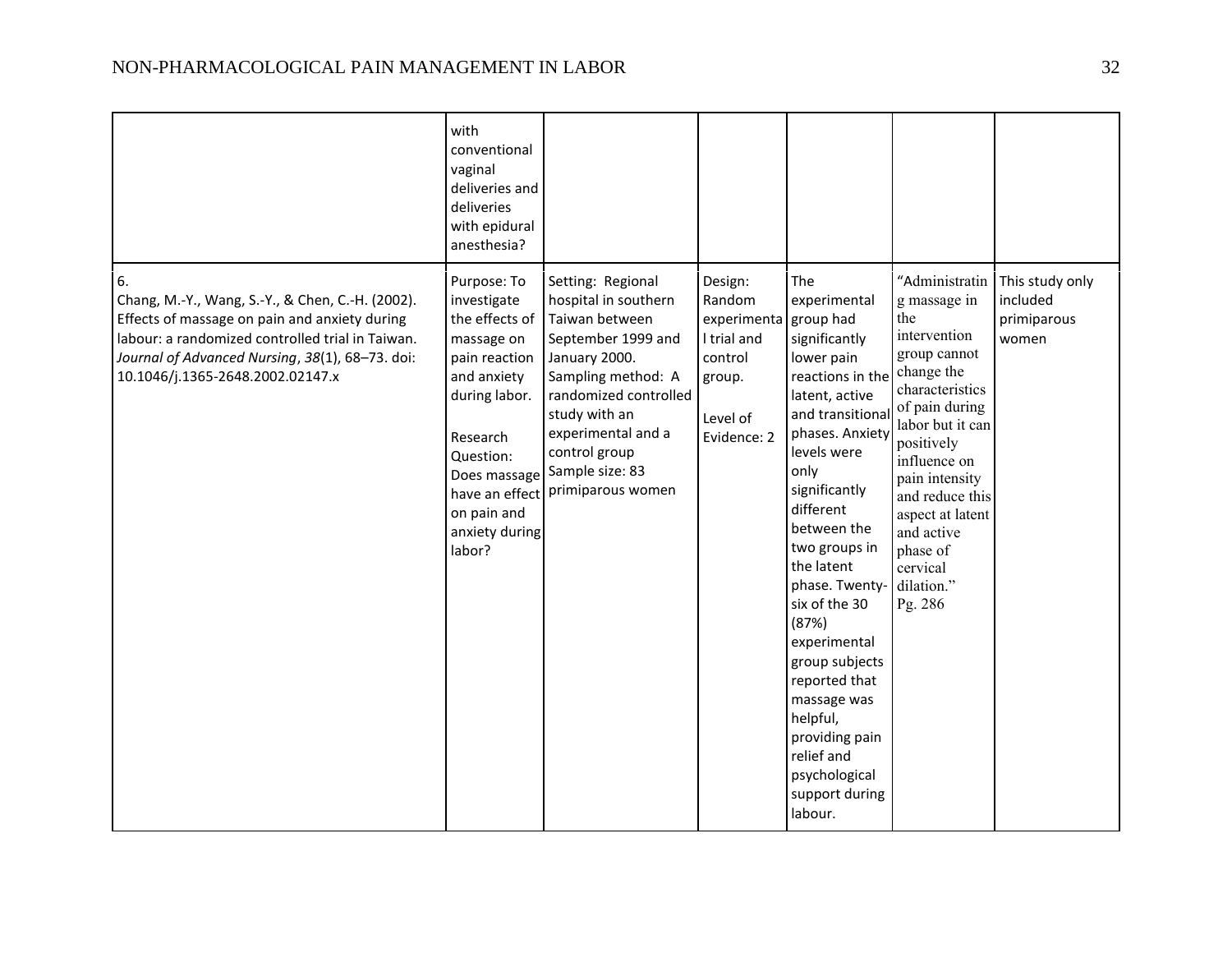| Gönenç, I. M., & Terzioğlu, F. (2020). Effects of<br>Massage and Acupressure on Relieving Labor Pain,<br>Reducing Labor Time, and Increasing Delivery<br>Satisfaction. Journal of Nursing Research, 28(1).<br>doi: 10.1097/jnr.0000000000000344 | Purpose: The<br>aim of this<br>study was to<br>compare the<br>effects of<br>massage and<br>acupressure<br>on labor-<br>related pain<br>management,<br>duration, and<br>satisfaction<br>with delivery.<br>Research<br>Question:<br>Does massage<br>and<br>acupressure<br>have an effect<br>on labor<br>related pain? | Setting: A women's<br>health, education, and<br>research hospital<br>between August 8,<br>2012, and March 8,<br>2013.<br>Sampling method:<br>random with three<br>intervention groups:<br>massage only,<br>acupressure only, and<br>massage with<br>acupressure<br>Sample size: 120<br>women | Design:<br>Randomized<br>controlled<br>trial. Set up<br>as a clinical<br>trial.<br>I and control the<br>groups, 3 in<br>total<br>Level of<br>Evidence: 2 | In terms of<br>satisfaction<br>with their<br>intervention,<br>96.8% in the<br>massage-only<br>Experimenta group, 93.3% in<br>acupressure-<br>only group, and and that<br>100% of the<br>massage +<br>acupressure<br>group<br>expressed<br>satisfaction<br>with their<br>intervention<br>and intent to<br>use in their<br>next delivery | "The results of<br>this study<br>indicate that the<br>dual application<br>of massage and<br>acupressure is<br>relatively more<br>effective than<br>either therapy<br>applied alone<br>massage is more<br>effective than<br>acupressure."<br>Pg. 1 | This study was<br>carried out in a<br>single obstetrics<br>clinic on a<br>homogeneous<br>population.<br>This study<br>excluded patients<br>who opted for an<br>epidural and other<br>levels of pain<br>management. the<br>effects of<br>acupressure and<br>massage on those<br>concurrently using<br>analgesia or<br>anesthesia in<br>labor were not<br>evaluated. |
|-------------------------------------------------------------------------------------------------------------------------------------------------------------------------------------------------------------------------------------------------|---------------------------------------------------------------------------------------------------------------------------------------------------------------------------------------------------------------------------------------------------------------------------------------------------------------------|----------------------------------------------------------------------------------------------------------------------------------------------------------------------------------------------------------------------------------------------------------------------------------------------|----------------------------------------------------------------------------------------------------------------------------------------------------------|----------------------------------------------------------------------------------------------------------------------------------------------------------------------------------------------------------------------------------------------------------------------------------------------------------------------------------------|---------------------------------------------------------------------------------------------------------------------------------------------------------------------------------------------------------------------------------------------------|--------------------------------------------------------------------------------------------------------------------------------------------------------------------------------------------------------------------------------------------------------------------------------------------------------------------------------------------------------------------|
| 8<br>Çevik, S. A., & Karaduman, S. (2020). The effect of<br>sacral massage on labor pain and anxiety: A<br>randomized controlled trial. Japan Journal of<br>Nursing Science, 17(1). doi: 10.1111/jjns.12272                                     | Purpose: This<br>study was<br>conducted to<br>determine the<br>effect of<br>sacral<br>massage on<br>labor pain and<br>anxiety<br>Research<br>Question:                                                                                                                                                              | Setting: Bağcılar<br>Hospital, Obstetrics<br>and Gynecology Clinic<br>between March and<br>October 2016.<br>Sampling method:<br>randomized and<br>controlled<br>experimental study<br>Sample size:<br>60 primiparous women                                                                   | Design:<br>randomized<br>experimenta<br>I and control<br>groups<br>Level of<br>Evidence: 2                                                               | It was<br>sacral massage<br>applied during<br>labor reduced<br>women's labor<br>pain, lowered<br>the levels of<br>concern and<br>anxiety, led to<br>greater feelings satisfaction of<br>of satisfaction<br>among<br>pregnant                                                                                                           | The use of<br>concluded that sacral massage<br>during labor<br>reduced labor<br>pain and<br>decreased<br>anxiety. This<br>caused an<br>increase in<br>their<br>the labor<br>process, while<br>having no                                           |                                                                                                                                                                                                                                                                                                                                                                    |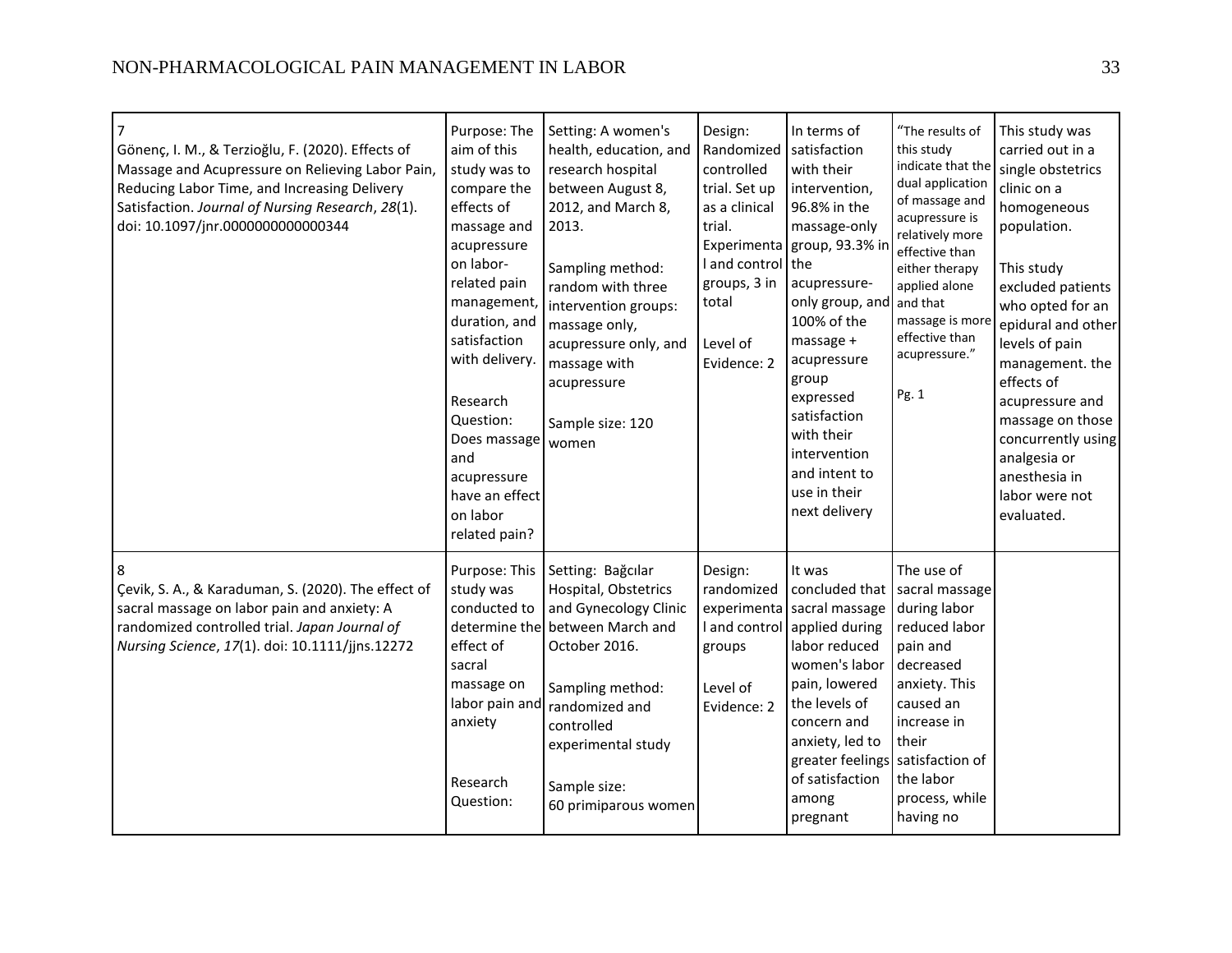|                                                                                                                                                              | 1. Does<br>massage<br>applied to the<br>sacral region<br>decrease the<br>perception of<br>a woman's<br>labor pain?<br>2. Does<br>massage<br>applied to the<br>sacral region<br>decrease the<br>woman's<br>levels of<br>concern and<br>anxiety about<br>labor?<br>3. Does<br>massage<br>applied to the<br>sacral region<br>increase the<br>women's<br>satisfaction<br>with the<br>labor. |                                                                                                     |                                                              | women in<br>terms of labor,<br>positively<br>affected the<br>perception of<br>labor and had<br>no fetal side<br>effects.<br>Pg. 8 | negative<br>effects on the<br>fetus.                    |                                                              |
|--------------------------------------------------------------------------------------------------------------------------------------------------------------|-----------------------------------------------------------------------------------------------------------------------------------------------------------------------------------------------------------------------------------------------------------------------------------------------------------------------------------------------------------------------------------------|-----------------------------------------------------------------------------------------------------|--------------------------------------------------------------|-----------------------------------------------------------------------------------------------------------------------------------|---------------------------------------------------------|--------------------------------------------------------------|
| 9<br>Gilbey, A. (2013). Does massage therapy or the<br>presence of an attendant affect pain, anxiety and<br>satisfaction during labour? Focus on Alternative | Purpose: To<br>investigate<br>the effects of<br>massage and<br>presenting an                                                                                                                                                                                                                                                                                                            | Setting: November<br>2009 till April 2010 at<br>Baharlou university<br>hospital in Tehran,<br>Iran. | Design: 3<br>groups<br>divided into<br>massage,<br>attendant | Conclusion:<br>Findings<br>suggest that<br>massage is an<br>effective                                                             | role of<br>presenting an<br>attendant can<br>positively | The supportive This study only<br>used primiparous<br>women. |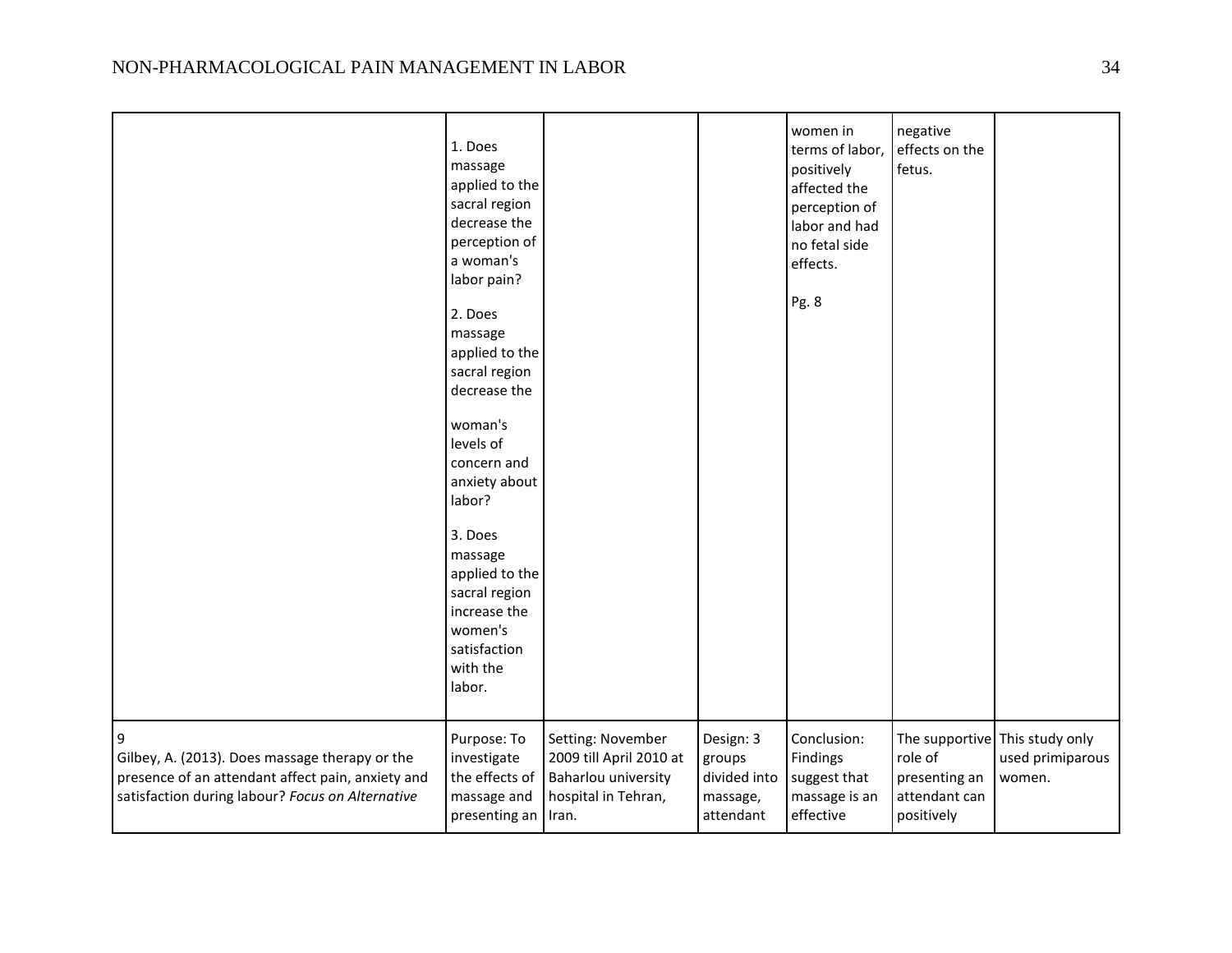| and Complementary Therapies, 18(3), 155-156.<br>doi: 10.1111/fct.12037                                                                                                                                                                   | attendant on<br>pain, anxiety<br>and<br>satisfaction<br>during labor<br>to clarify<br>some aspects<br>of using an<br>alternative<br>complementa<br>ry strategy.<br>Research<br>Question: Can | Sampling method:<br>Random sampling<br>Sample size:<br>120 primiparous<br>women with term<br>pregnancy                                                                                                                                                                     | and control<br>groups<br>randomly.<br>Level of<br>Evidence: 2                                                                                            | alternative<br>intervention,<br>decreasing pain and<br>and anxiety<br>during labor<br>and increasing<br>the level of<br>satisfaction.                                                                                     | influence the<br>level of anxiety<br>satisfaction.<br>This can mean<br>a partner or<br>even the<br>nurse.                                               |                                                                                                                                                                                                                       |
|------------------------------------------------------------------------------------------------------------------------------------------------------------------------------------------------------------------------------------------|----------------------------------------------------------------------------------------------------------------------------------------------------------------------------------------------|----------------------------------------------------------------------------------------------------------------------------------------------------------------------------------------------------------------------------------------------------------------------------|----------------------------------------------------------------------------------------------------------------------------------------------------------|---------------------------------------------------------------------------------------------------------------------------------------------------------------------------------------------------------------------------|---------------------------------------------------------------------------------------------------------------------------------------------------------|-----------------------------------------------------------------------------------------------------------------------------------------------------------------------------------------------------------------------|
|                                                                                                                                                                                                                                          | massage, as a<br>safe pain<br>relieving<br>method,<br>adequately<br>control labor<br>pain<br>appropriately<br>?                                                                              |                                                                                                                                                                                                                                                                            |                                                                                                                                                          |                                                                                                                                                                                                                           |                                                                                                                                                         |                                                                                                                                                                                                                       |
| 10 Chang, M.-Y., Chen, C.-H., & Huang, K.-F. (2006).<br>A Comparison of Massage Effects on Labor Pain<br>Using the McGill Pain Questionnaire. Journal of<br>Nursing Research, 14(3), 190-197. doi:<br>10.1097/01.jnr.0000387577.51350.5f | Purpose: The<br>purpose of<br>this study was<br>to describe<br>the<br>of pain during<br>labor with<br>and without<br>massage<br>Research<br>Question:                                        | Setting: The study took Design:<br>place at a medical<br>center in southern<br>Taiwan.<br>characteristics Sampling method:<br>randomized and<br>controlled<br>experimental study;<br>Pain characteristics<br>were measured as<br>responses by the<br>laboring women to the | participants<br>were<br>randomly<br>assigned to<br>either a<br>massage or<br>control<br>group and<br>tested using<br>the self-<br>reported<br>Short-Form | Higher pain<br>scores were<br>positively<br>associated with pharmacologic<br>increasing<br>cervical dilation tion,<br>from one<br>phase to the<br>next. However,<br>the study<br>found that<br>massage can<br>effectively | "Massage is a<br>cost-effective<br>non-<br>al interven-<br>particularly in<br>Taiwanese<br>culture where<br>analgesics are<br>not the<br>primary choice | Same author or<br>number 6; study is<br>from 2006<br>The patient's<br>partners provided<br>the massage<br>therapy during<br>contractions, so<br>the effectiveness<br>of the massage<br>could vary<br>depending on the |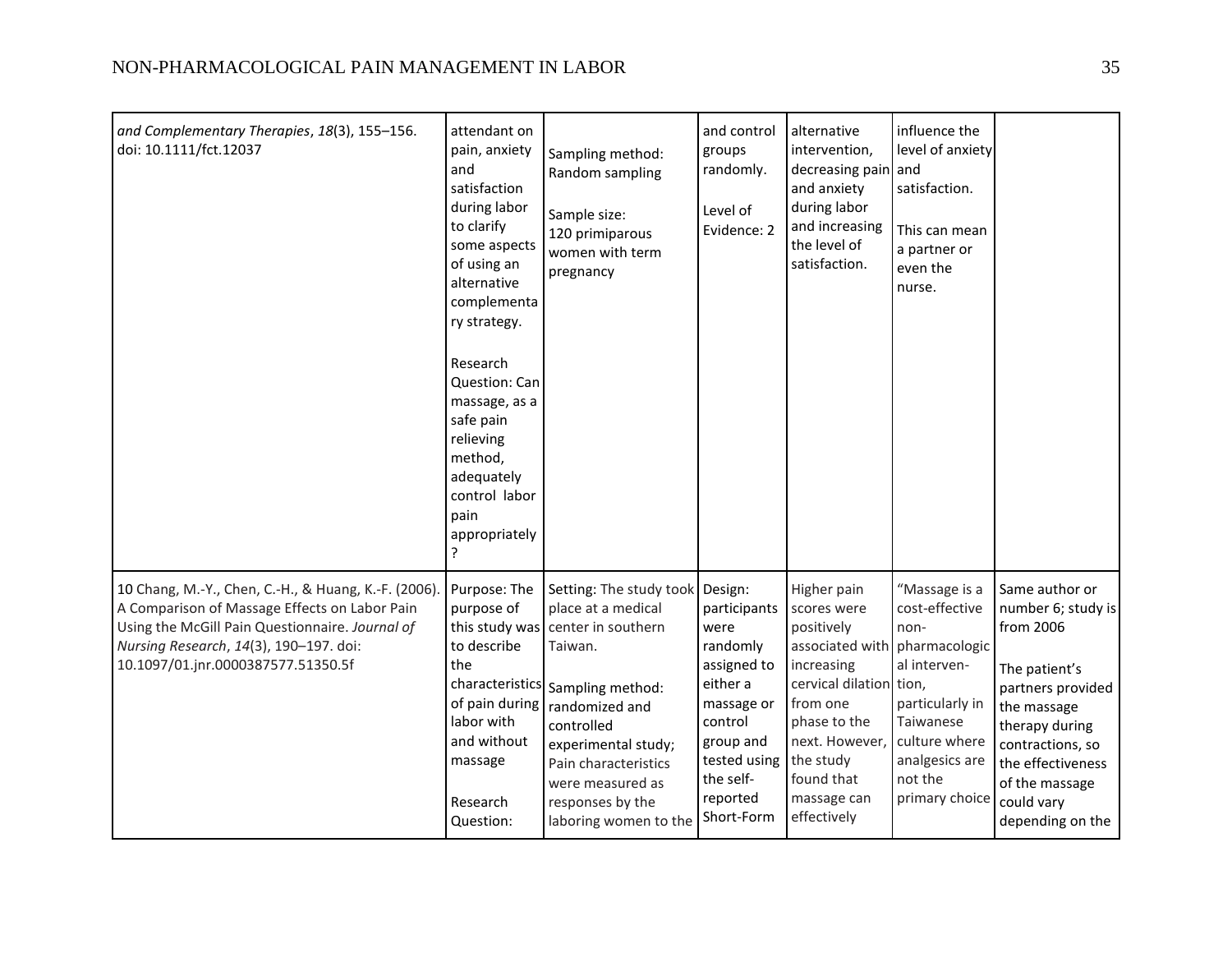|                                                                                                                                                                                                                                           | What effects<br>does massage<br>have on the<br>of pain during<br>labor?                                                                                                                                 | Short-Form McGill Pain McGill Pain<br>Questionnaire<br>characteristics Sample size: 60<br>primiparas in labor<br>who were married                                                                                                                 | Questionnai<br>re<br>Level of<br>Evidence: 2                         | decrease the<br>intensity of<br>labor pain in<br>the 1st and 2nd<br>phase of<br>cervical<br>dilation.                                                                                                                                                                                                                                                                 | for pain<br>management."<br>Pg. 195<br>This study took<br>place in<br>Taiwan, where<br>the people are<br>more<br>knowledgeable<br>about the<br>effects of<br>massage on<br>pain relief.                                            | efficiency of the<br>partner. |
|-------------------------------------------------------------------------------------------------------------------------------------------------------------------------------------------------------------------------------------------|---------------------------------------------------------------------------------------------------------------------------------------------------------------------------------------------------------|---------------------------------------------------------------------------------------------------------------------------------------------------------------------------------------------------------------------------------------------------|----------------------------------------------------------------------|-----------------------------------------------------------------------------------------------------------------------------------------------------------------------------------------------------------------------------------------------------------------------------------------------------------------------------------------------------------------------|------------------------------------------------------------------------------------------------------------------------------------------------------------------------------------------------------------------------------------|-------------------------------|
| 11. Bolbol-Haghighi, N., Masoumi, S. Z., & Kazemi,<br>F. (2016, April). Effect of Massage Therapy on<br>Duration of Labour: A Randomized Controlled Trial.<br>Retrieved from<br>https://www.ncbi.nlm.nih.gov/pmc/articles/PMC4<br>866196/ | Purpose: This<br>to evaluate<br>the effect of<br>massage<br>therapy on<br>the duration<br>of labor.<br>Research<br>Question:<br>What effect<br>does massage<br>therapy have<br>on the labor<br>process? | Setting: Fatemieh<br>study is aimed Hospital in Shahroud.<br>Sampling method:<br>Random with<br>questionnaires comple Level of<br>ted in several stages.<br>Sample size: 100<br>pregnant women<br>referred to the<br>hospital's maternity<br>ward | Design:<br>Randomized<br>controlled<br>clinical trial<br>evidence: 2 | Conclusion:<br>Massage<br>therapy during<br>labour led to<br>shortening of<br>labour first<br>stage duration,<br>improvement<br>of labor<br>progress and<br>Apgar scores at<br>first and fifth<br>minutes and as<br>a noninvasive,<br>safe, accessible<br>and low cost<br>method can<br>decrease the<br>complications<br>related to the<br>prolonged<br>labour and at | "Massage<br>therapy during<br>labor will lead<br>to the<br>shortening of<br>the first and<br>second stage<br>of labor<br>duration and<br>even improve<br>Apgar scores<br>at the first and<br>fifth minute of<br>scoring."<br>Pg. 2 |                               |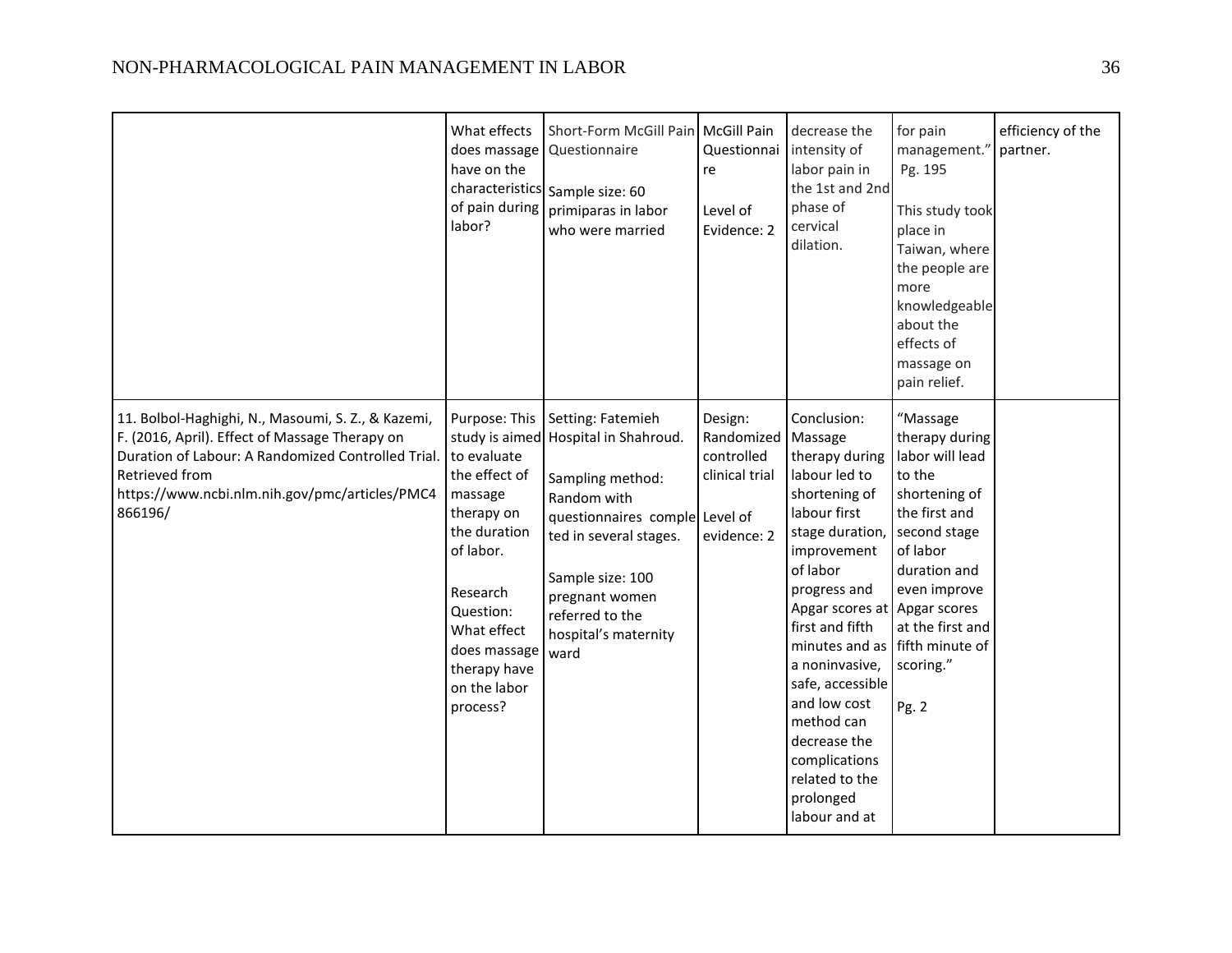|                                                                                                                                                                                                                             |                                                                                                                                                                                                                                                   |                                                                                                                                                                                                                        |                                                                         | the end<br>promote<br>normal<br>childbirth.                                                                                                                                                                                                                                                                                            |                                                                                        |                                                                                                                                                                                                      |
|-----------------------------------------------------------------------------------------------------------------------------------------------------------------------------------------------------------------------------|---------------------------------------------------------------------------------------------------------------------------------------------------------------------------------------------------------------------------------------------------|------------------------------------------------------------------------------------------------------------------------------------------------------------------------------------------------------------------------|-------------------------------------------------------------------------|----------------------------------------------------------------------------------------------------------------------------------------------------------------------------------------------------------------------------------------------------------------------------------------------------------------------------------------|----------------------------------------------------------------------------------------|------------------------------------------------------------------------------------------------------------------------------------------------------------------------------------------------------|
| 12. Kwan, M., & Mercier, R. (2018). Impact of<br>Peanut Ball Device on the Duration of Active Labor:<br>A Randomized Control Trial. American Journal of<br>Perinatology, 35(10), 1006-1011. doi: 10.1055/s-<br>0038-1636531 | Purpose: To<br>examine the<br>effects of<br>using the<br>peanut ball in<br>active<br>laboring<br>patients.<br>Research<br>Question:<br>Does the use<br>of a peanut<br>ball device<br>shorten the<br>duration of<br>active labor in<br>nulliparas? | Setting: Single labor<br>and delivery unit of an<br>academic medical<br>center in Philadelphia,<br>PA.<br>Sampling method: non<br>blinded randomized<br>selection at 6 cm<br>dilation<br>Sample size: 96<br>nulliparas | Design:<br>Randomized<br>controlled<br>trial<br>Level of<br>Evidence: 2 | Conclusion:<br>There were no<br>major<br>differences in<br>demographic<br>or medical<br>characteristics<br>between the<br>intervention<br>groups.<br>Women in the<br>peanut ball<br>group did have<br>a shorter<br>duration of<br>time in active<br>labor though<br>this result was<br>said to be not<br>statistically<br>significant. | The use of the<br>peanut ball<br>may help<br>shorten the<br>active labor<br>period.    | This study only<br>used English<br>speaking<br>nulliparous<br>women over the<br>age of 18. Other<br>parts of the<br>population might<br>be excluded.                                                 |
| 13<br>Hickey, L., & Savage, J. (2019). Effect of peanut ball<br>and position changes in women laboring with an<br>Epidural. Nursing for Women's Health, 23(3), 245-<br>252. doi: 10.1016/j.nwh.2019.04.004                  | Purpose:<br>Examine the<br>effect of a<br>nurse-driven<br>intervention<br>of peanut ball<br>with position<br>changes on<br>length of<br>labor and                                                                                                 | Setting: 407 bed,<br>nonprofit, magnet<br>designated baby<br>friendly hospital with 8   I<br>labor and delivery<br>suites.<br>Sampling method:<br>Convenience                                                          | Design:<br>Quasi<br>Experimenta<br>Level of<br>Evidence: 3              | Conclusion<br>Women<br>assigned to the reduce c-<br>peanut ball<br>were reduced<br>by half to have   Peanut ball<br>a cesarean<br>birth. Use of<br>the peanut ball touch<br>may be an                                                                                                                                                  | Use of peanut<br>balls may help<br>section<br>delivery.<br>use is a low<br>tech, high- | Lack of<br>randomization for<br>participants. This<br>study excluded<br>individuals who<br>did not speak<br>English. This<br>study also uses<br>the pharmacologic<br>intervention to pain management |

the control of the control of the control of the control of the control of the control of the control of the control of the control of the control of the control of the control of the control of the control of the control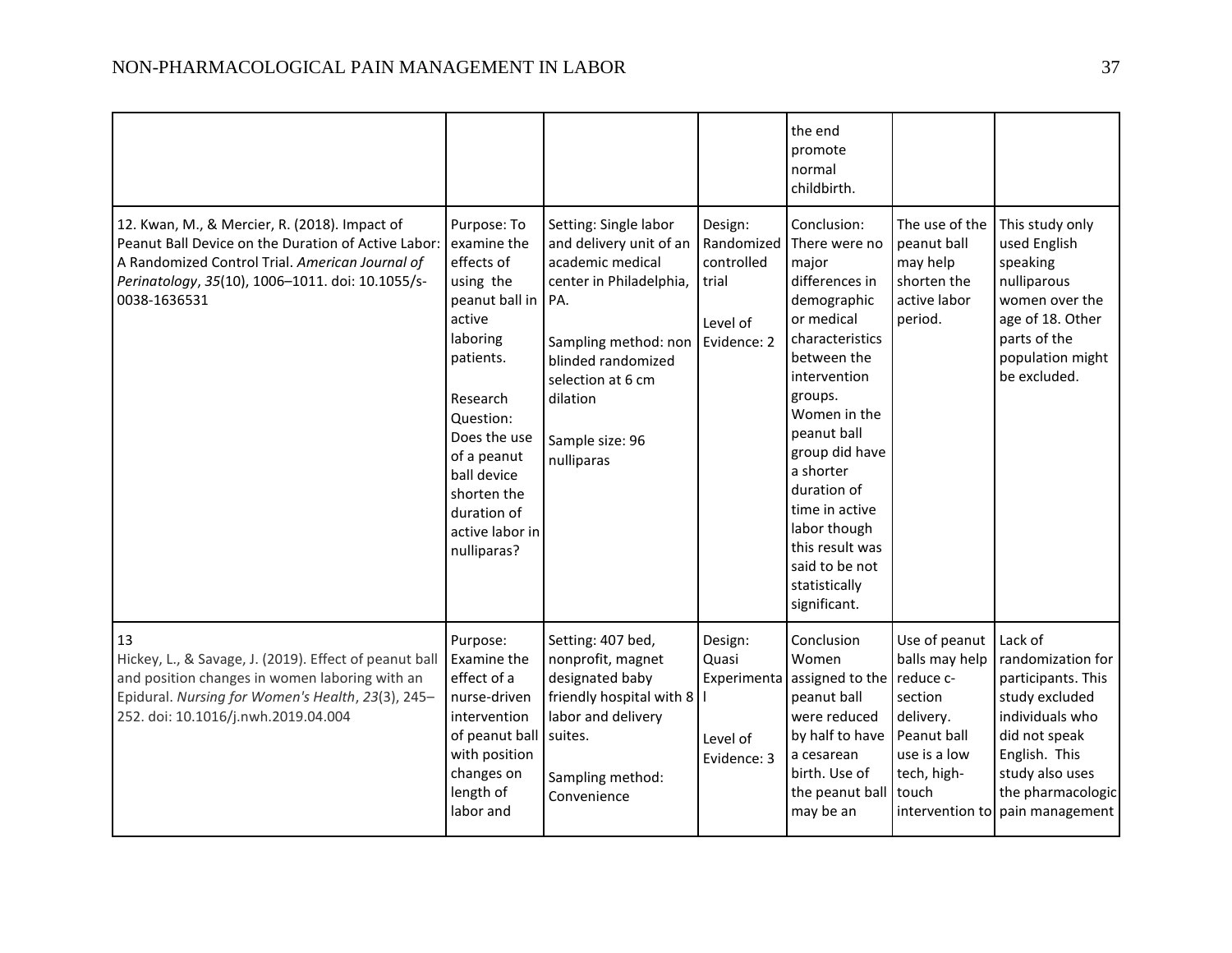|                                                                                                                                                                                                                                                                                                                                                 | incidence of<br>cesarean<br>birth<br>Research<br>Question:<br>How does the<br>use of peanut<br>ball and<br>position<br>change affect<br>the length of<br>labor and<br>incidence of<br>cesarean birth<br>among<br>women<br>receiving<br>epidural<br>anesthesia? | Sample size: 343                                                                                                                                                                                         |                                                                   | option to help<br>decrease<br>incidence of c-<br>section<br>delivery.                                                                | possibly<br>improve<br>overall vaginal<br>birth<br>experiences.<br>(pg. 251)                               | of epidural<br>placement.                                                                                                                                                                              |
|-------------------------------------------------------------------------------------------------------------------------------------------------------------------------------------------------------------------------------------------------------------------------------------------------------------------------------------------------|----------------------------------------------------------------------------------------------------------------------------------------------------------------------------------------------------------------------------------------------------------------|----------------------------------------------------------------------------------------------------------------------------------------------------------------------------------------------------------|-------------------------------------------------------------------|--------------------------------------------------------------------------------------------------------------------------------------|------------------------------------------------------------------------------------------------------------|--------------------------------------------------------------------------------------------------------------------------------------------------------------------------------------------------------|
| 14<br>Taavoni, S., Sheikhan, F., Abdolahian, S., & Ghavi, F.<br>(2016). Birth ball or heat therapy? A randomized<br>controlled trial of the effectiveness of birth ball<br>usage with sacrum-perineal heat therapy in labor<br>pain management. Complementary Therapies in<br>Clinical Practice, 24, 99-102. doi:<br>10.1016/j.ctcp.2016.04.001 | Purpose:<br>Investigate<br>the effects of<br>two non-<br>pharmacologi<br>cal methods<br>such as birth<br>ball and heat<br>therapy on<br>labor pain<br>relief<br>Research<br>Question:<br>How does the<br>use of birth                                          | Setting: large general<br>public hospital of Iran<br>University of Medical<br>Sciences, Tehran, Iran.<br>Sampling method:<br>Convenience<br>Sample size: 90<br>primiparous women<br>aged 18-35 years old | Design:<br>Randomized<br>control trial<br>Level of<br>Evidence: 2 | Conclusion<br>Heat therapy<br>and birthing<br>ball use can be pain.<br>used to help<br>manage labor<br>pain as a low<br>cost method. | Easy methods<br>to apply to<br>help manage<br>Women need<br>less use of<br>narcotic/epidu<br>ral analgesia | Heat may be<br>related to another<br>MOA-<br>endorphins.<br>Women who<br>received the<br>birthing ball were<br>in an upright<br>position<br>compared to<br>others that were<br>in supine<br>positions. |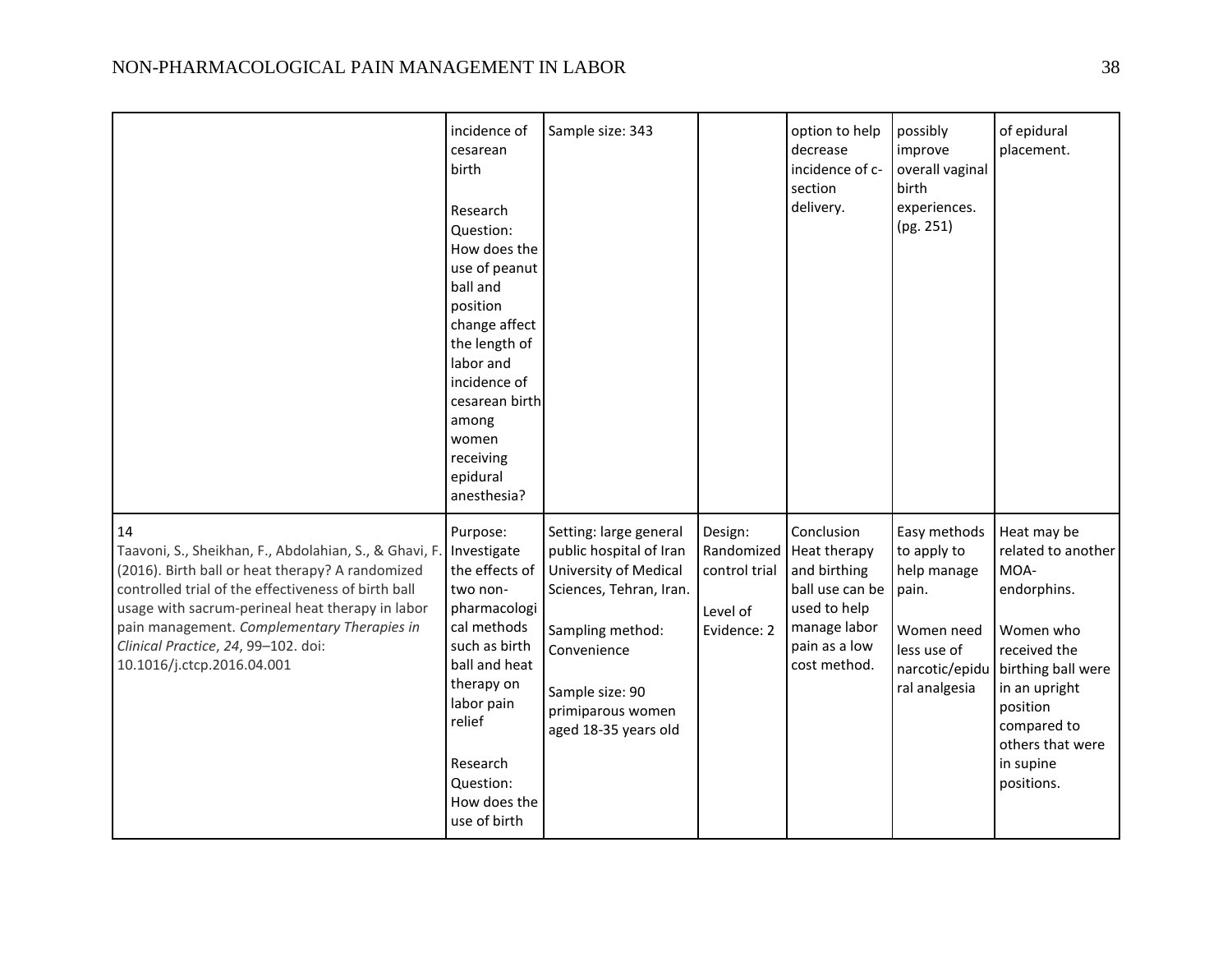|                                                                                                                                                                                                                                                            | ball and<br>sacral-<br>perineal heat<br>therapy affect<br>labor pain and<br>duration of<br>the active<br>phase of<br>physiologic<br>labor?                                                                                                                                                                                                       |                                                                                                                                                                                |                                                           |                                                                                                                                                                            |                                                                                                                                                                                    |                                                                                                                                                                                                                                                                                                                |
|------------------------------------------------------------------------------------------------------------------------------------------------------------------------------------------------------------------------------------------------------------|--------------------------------------------------------------------------------------------------------------------------------------------------------------------------------------------------------------------------------------------------------------------------------------------------------------------------------------------------|--------------------------------------------------------------------------------------------------------------------------------------------------------------------------------|-----------------------------------------------------------|----------------------------------------------------------------------------------------------------------------------------------------------------------------------------|------------------------------------------------------------------------------------------------------------------------------------------------------------------------------------|----------------------------------------------------------------------------------------------------------------------------------------------------------------------------------------------------------------------------------------------------------------------------------------------------------------|
| 15<br>Gau, M.-L., Chang, C.-Y., Tian, S.-H., & Lin, K.-C.<br>(2011). Effects of birth ball exercise on pain and<br>self-efficacy during childbirth: A randomized<br>controlled trial in Taiwan. Midwifery, 27, 293-300.<br>doi: 10.1016/j.midw.2011.02.004 | Purpose:<br>Examine the<br>effectiveness<br>of a birth ball<br>exercise<br>program<br>during<br>childbirth by<br>measuring<br>childbirth self-<br>efficacy and<br>childbirth<br>pain.<br>Research<br>Question:<br>How does the<br>use of a birth<br>ball exercise<br>program<br>during<br>childbirth<br>affect<br>reported self-<br>efficacy and | Setting:Regional<br>hospital at one medical Randomized<br>center with 600-1022<br>births annually at 2<br>birth units<br>Sampling method:<br>randomization<br>Sample size: 188 | Design:<br>controlled<br>trial<br>Level of<br>Evidence: 2 | Conclusion<br>Implementatio<br>n of the birth<br>ball program<br>showed an<br>increase in<br>women who<br>reported self-<br>efficacy and<br>reduced pain<br>while in labor | Confidence<br>can help<br>decrease pain<br>sensation and<br>perception<br>during labor.<br>These<br>methods could<br>be used to<br>help decrease<br>pharmacologic<br>interventions | There was not an<br>equal amount of<br>people in the<br>control vs.<br>experimental<br>group. THis study<br>also only used<br>Chinese women,<br>therefore the<br>research only can<br>be said for this<br>ethnicity.<br>This article is also<br>from 2011, so<br>more current<br>research may be<br>available. |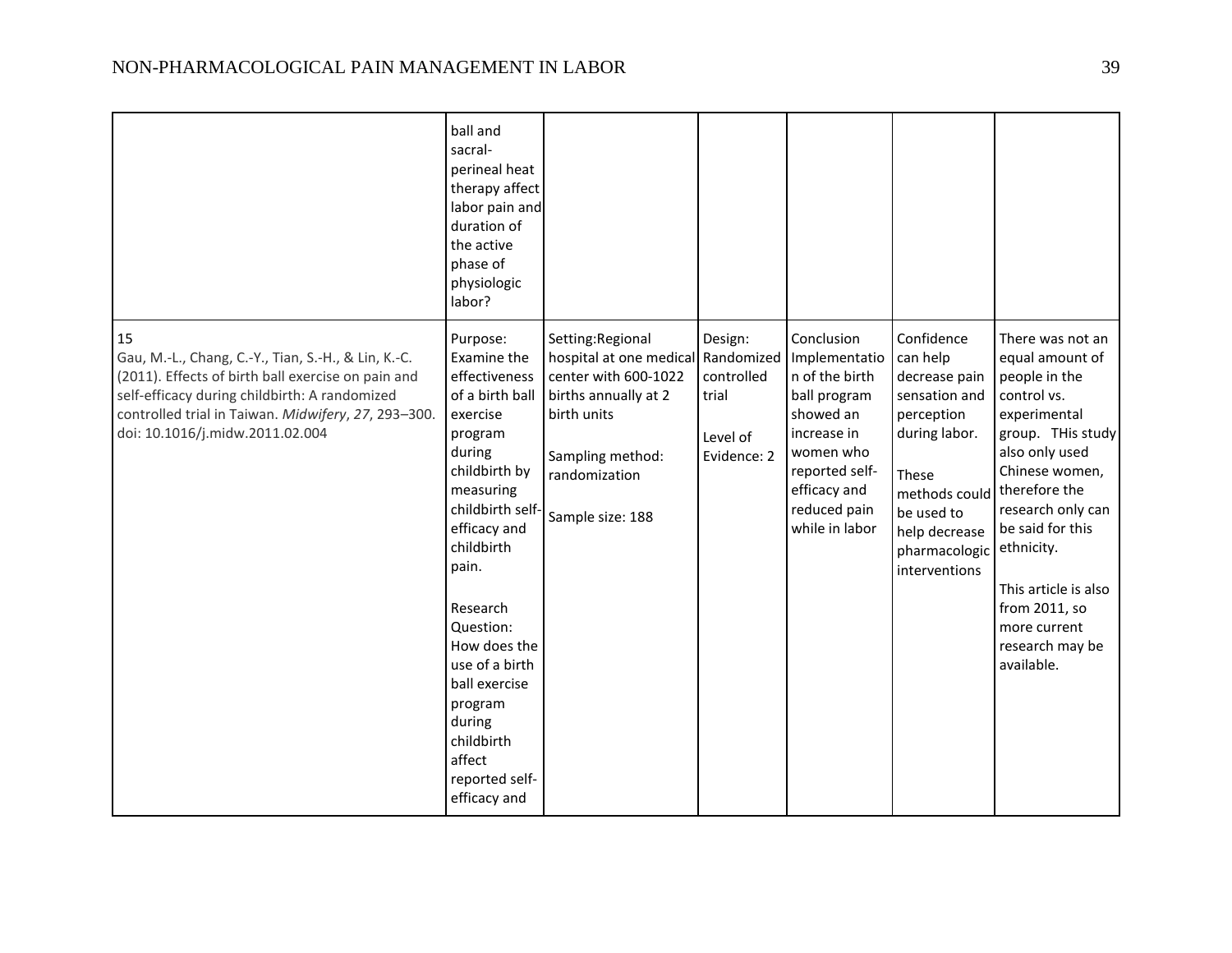|                                                                                                                                                                                                                                                                                         | childbirth<br>pain?                                                                                                                                                                                                                                                                                                                  |                                                                                                                                                                         |                                                                          |                                                                                                                                                                           |                                                                                                                                                                           |                                                                                                                                                                                              |
|-----------------------------------------------------------------------------------------------------------------------------------------------------------------------------------------------------------------------------------------------------------------------------------------|--------------------------------------------------------------------------------------------------------------------------------------------------------------------------------------------------------------------------------------------------------------------------------------------------------------------------------------|-------------------------------------------------------------------------------------------------------------------------------------------------------------------------|--------------------------------------------------------------------------|---------------------------------------------------------------------------------------------------------------------------------------------------------------------------|---------------------------------------------------------------------------------------------------------------------------------------------------------------------------|----------------------------------------------------------------------------------------------------------------------------------------------------------------------------------------------|
| 16 Lee, S. L., Liu, C. Y., Lu, Y. Y., & Gau, M. L. (2013).<br>Efficacy of Warm Showers on Labor Pain and Birth<br>Experiences During the First Labor Stage. Journal of efficacy of<br>Obstetric, Gynecologic & Neonatal Nursing, 42(1),<br>19-28. doi: 10.1111/j.1552-6909.2012.01424.x | Purpose:To<br>warm<br>showers on<br>parturition<br>pain and the<br>birth<br>experiences<br>of women<br>during the<br>first stage of<br>labor.<br>Research<br>Question:<br>How does the<br>use of a warm<br>shower affect<br>parturition<br>pain and the<br>birth<br>experience of<br>women<br>during the<br>first stage of<br>labor? | Setting: maternity<br>determine the ward of a Taipei City<br>regional teaching<br>hospital<br>Sampling method:<br>Random<br>Sample size: 41-control<br>39- experimental | Design:<br>Randomized<br>controlled<br>trials<br>Level of<br>Evidence: 2 | Conclusions:<br>improved<br>childbirth<br>experience and<br>decreased<br>labor pain<br>Pain scores<br>were less in<br>experimental<br>group<br>compared to<br>the control | Less pain can<br>increase the<br>reward of the<br>experience<br>Different<br>water<br>temperatures<br>could have<br>different<br>effects; should<br>be further<br>studied | Not even group<br>sizes; smaller<br>experimental<br>Random sampling<br>is a strength<br>some women had<br>to leave the water<br>due to rapid<br>delivery and other<br>emergent<br>situations |
| 17. Benfield, R. D., Hortobágyi, T., Tanner, C. J.,<br>Swanson, M., Heitkemper, M. M., & Newton, E. R.<br>(2010). The Effects of Hydrotherapy on Anxiety,<br>Pain, Neuroendocrine Responses, and Contraction<br>Dynamics During Labor. Biological Research For                          | Purpose: to<br>determine the<br>effects of<br>hydrotherapy<br>on                                                                                                                                                                                                                                                                     | Setting:low-risk<br>obstetrical clinics at<br>the County Health<br>Department and the<br>university's School of                                                         | Design:<br>Pretest-<br>posttest<br>(quasi-                               | Conclusions:<br>minimal<br>difference in<br>pre immersion                                                                                                                 | "Knowledge<br>gained from<br>this and future<br>studies can be<br>directly                                                                                                | Convenience<br>sample; small<br>sample size                                                                                                                                                  |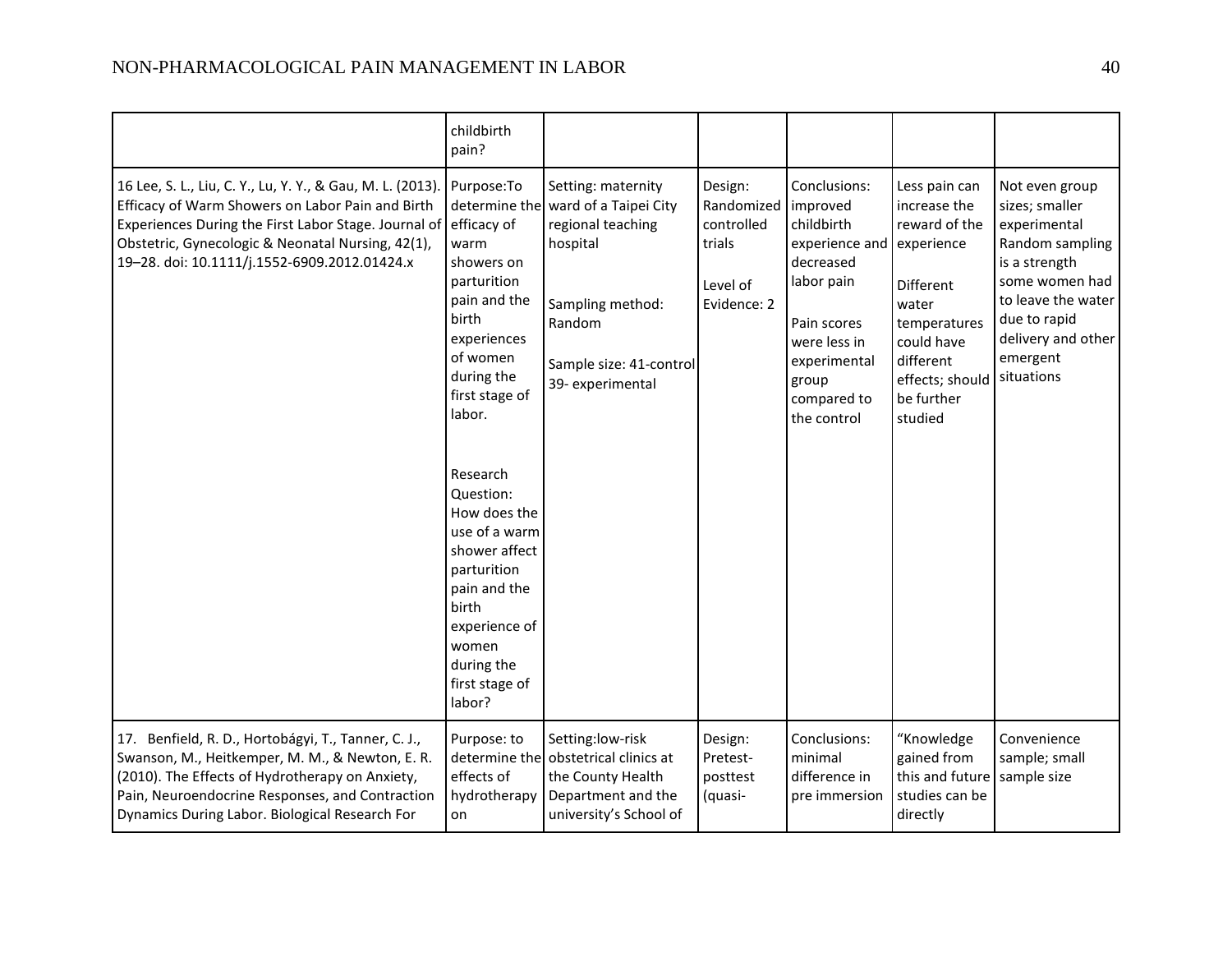| Nursing, 12(1), 28-36. doi:<br>10.1177/1099800410361535                                                                                                                                                                                                                                                       | anxiety, pain,<br>neuroendocri<br>ne responses<br>and<br>contraction<br>dynamics<br>during labor<br>Research<br>Question:<br>How does<br>hydrotherapy<br>affect anxiety,<br>pain,<br>neuroendocri<br>ne responses<br>and<br>contraction<br>dynamics<br>during labor? | Medicine and from<br>two private obstetrical   )<br>practices.<br>Sampling method:<br>convenience<br>Sample size:11      | Level of<br>Evidence: 3                                                 | experimenta and immersion<br>pain levels<br>Larger<br>decreases in<br>women with<br>higher pre<br>immersion pain<br>levels<br>Increased<br>endorphin<br>levels<br>correlating<br>with increased<br>tub time | applied in<br>clinical<br>practice by<br>nurses,<br>midwives, and<br>physicians<br>caring for<br>women in<br>labor, who<br>desire<br>noninvasive,<br>low-risk yet<br>efficacious<br>anxiety and<br>pain<br>intervention."<br>Page 34<br>Can also<br>further be<br>researched to<br>determine<br>neuroendocrin<br>e responses<br>related to<br>labor pain and<br>the use of<br>hydrotherapy | Did not draw<br>endorphin levels<br>on all women<br>during all time<br>frames |
|---------------------------------------------------------------------------------------------------------------------------------------------------------------------------------------------------------------------------------------------------------------------------------------------------------------|----------------------------------------------------------------------------------------------------------------------------------------------------------------------------------------------------------------------------------------------------------------------|--------------------------------------------------------------------------------------------------------------------------|-------------------------------------------------------------------------|-------------------------------------------------------------------------------------------------------------------------------------------------------------------------------------------------------------|--------------------------------------------------------------------------------------------------------------------------------------------------------------------------------------------------------------------------------------------------------------------------------------------------------------------------------------------------------------------------------------------|-------------------------------------------------------------------------------|
| 18. Yeung, M. P. S., Tsang, K. W. K., Yip, B. H. K.,<br>Tam, W. H., Ip, W. Y., Hau, F. W. L., Wong, S. Y. S.<br>(2019). Birth ball for pregnant women in labour<br>research protocol: A multi-centre randomised<br>controlled trial. BMC Pregnancy and Childbirth,<br>19(153). doi: 10.1186/s12884-019-2305-8 | Purpose:<br>Evaluate the<br>effectiveness,<br>safety and<br>harm of birth<br>ball use by<br>pregnant<br>women in                                                                                                                                                     | Setting: Obstetrics and<br>Gynecologic units at<br>public hospitals in<br>Hong Kong, China<br>Sampling method:<br>Random | Design:<br>Randomized<br>Controlled<br>Trial<br>Level of<br>Evidence: 2 | Conclusion<br><b>Birthing balls</b><br>are used<br>commonly<br>amongst<br>laboring<br>mothers in OB<br>units. This                                                                                          | <b>Birthing balls</b><br>are a simple<br>and non-<br>invasive<br>method to<br>help control<br>pain.                                                                                                                                                                                                                                                                                        | Use of other non-<br>pharmacologic<br>methods to help<br>reduce pain.         |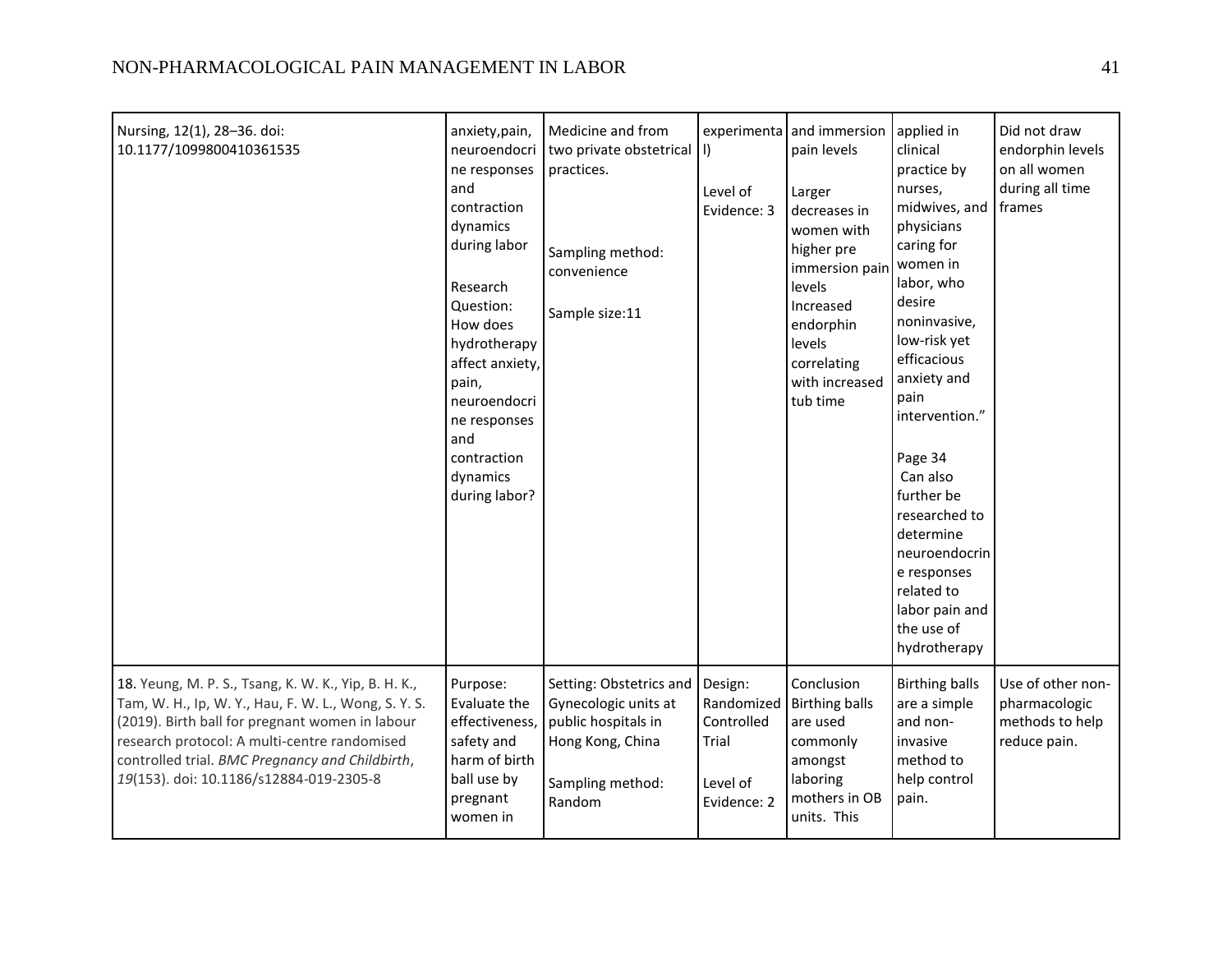|                                                                                                                                                                                                          | labor<br>compared to<br>treatment as<br>usual<br>Research<br>Question: Ho<br>w does the<br>use of the<br>birth ball<br>affect pain<br>intensity,<br>satisfaction<br>with pain<br>relief and<br>childbirth<br>experience,<br>and sense of<br>control in<br>labour? | Sample size: 512                                                                                |                                                                         | research could<br>be used to<br>promote a safe translated into<br>and effective<br>method for<br>pain<br>management.                                 | This method<br>could easily be<br>practice in<br>areas with<br>trace<br>resources. |                                                                                                                                                                                                                                                                                                  |
|----------------------------------------------------------------------------------------------------------------------------------------------------------------------------------------------------------|-------------------------------------------------------------------------------------------------------------------------------------------------------------------------------------------------------------------------------------------------------------------|-------------------------------------------------------------------------------------------------|-------------------------------------------------------------------------|------------------------------------------------------------------------------------------------------------------------------------------------------|------------------------------------------------------------------------------------|--------------------------------------------------------------------------------------------------------------------------------------------------------------------------------------------------------------------------------------------------------------------------------------------------|
| 19.<br>Roth, C., Dent, S. A., Parfitt, S. E., Hering, S. L., &<br>Bay, R. C. (2016). Use of the peanut ball during<br>labor. Wolters Kluwer Health, 41(3), 140-146. doi:<br>10.1097/NMC.0000000000000232 | Purpose:<br>Evaluate the<br>efficacy of the hospital<br>peanut ball<br>use on<br>duration of<br>first stage<br>labor and<br>pushing for<br>women who<br>scheduled an<br>elective<br>induction.<br>Research<br>Question:                                           | Setting: Large Magnet<br>designated community<br>Sampling method:<br>Random<br>Sample size: 143 | Design:<br>Randomized<br>Controlled<br>Trial<br>Level of<br>Evidence: 2 | Conclusion<br>Among women   peanut ball<br>who had an<br>elective<br>induction,<br>those women<br>who used the<br>peanut ball had<br>a shorter labor | Use of the<br>may decrease<br>labor time in<br>primiparous<br>patients             | This study<br>includes the use<br>of a<br>pharmacologic<br>intervention along<br>with the non-<br>pharmacologic<br>intervention. This<br>study also had<br>specific criteria for<br>inclusion in the<br>study >18 yrs old,<br>and had to have<br>an elective<br>induction of<br>labor. Those who |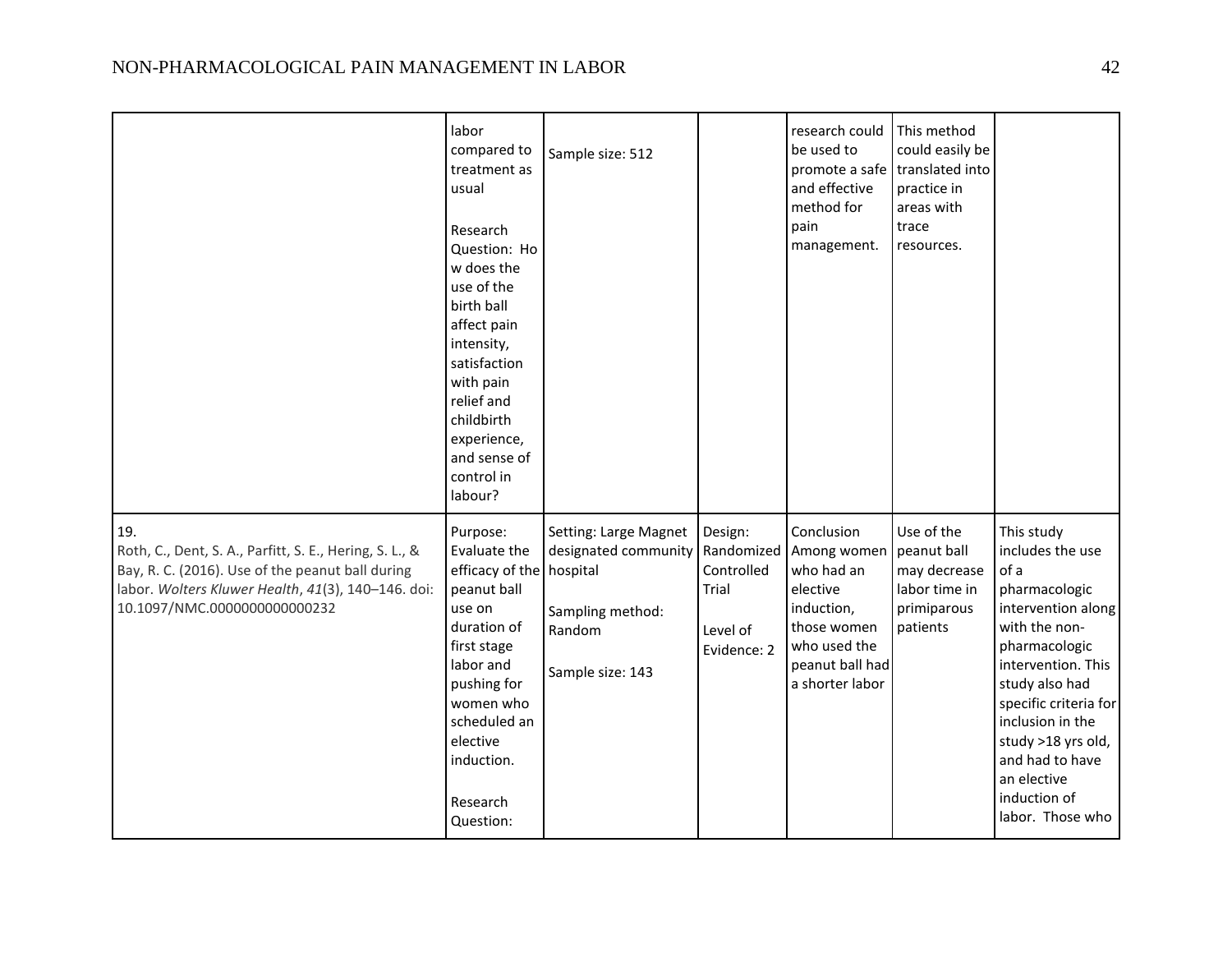|                                                                                                                                                                                                                                                                                     | Does the use<br>of the peanut<br>ball during<br>labor in<br>women<br>having an<br>elective<br>induction of<br>labor and<br>epidural<br>analgesia<br>decrease<br>duration of<br>first stage<br>labor and<br>pushing time?                                                                   |                                                                                                                                                                                                       |                                                                         |                                                                                                                                                                                                         |                                                                                                   | did not meet the<br>inclusion criteria<br>could not<br>participate.                                                                                                                                                                                                                                                    |
|-------------------------------------------------------------------------------------------------------------------------------------------------------------------------------------------------------------------------------------------------------------------------------------|--------------------------------------------------------------------------------------------------------------------------------------------------------------------------------------------------------------------------------------------------------------------------------------------|-------------------------------------------------------------------------------------------------------------------------------------------------------------------------------------------------------|-------------------------------------------------------------------------|---------------------------------------------------------------------------------------------------------------------------------------------------------------------------------------------------------|---------------------------------------------------------------------------------------------------|------------------------------------------------------------------------------------------------------------------------------------------------------------------------------------------------------------------------------------------------------------------------------------------------------------------------|
| 20.<br>Taavoni, S., Abdolahian, S., Haghani, H., & Neysani,<br>L. (2011). Effect of birth ball usage on pain in the<br>active phase of labor: A randomized controlled<br>trial. Journal of Midwifery & Women's Health,<br>56(2), 137-140. doi: 10.1111/j.1542-<br>2011.2010.00013.x | Purpose:<br>Evaluate the<br>effectiveness<br>of use of a<br>birth ball on<br>labor pain,<br>contractions,<br>and duration<br>of the active<br>phase of<br>labor.<br>Research<br>Question:<br>How does the<br>use of a birth<br>ball affect<br>labor pain,<br>contractions,<br>and duration | Setting: Large general<br>public hospitals of Iran<br>University of Medical<br>Sciences, in Tehran,<br>Iran.<br>Sampling method:<br>Convenience<br>Sample size: 60<br>primiparous women<br>aged 18-35 | Design:<br>Randomized<br>controlled<br>trial<br>Level of<br>Evidence: 2 | Conclusion<br>Use of the<br>birthing ball<br>helps to reduce<br>the perception<br>of pain<br>experienced<br>during labor.<br>Pain scores<br>were lower in<br>those with use<br>of the birthing<br>ball. | Low cost, easy<br>implement.<br>Could be used<br>in areas with<br>lack of access<br>to resources. | Labor was only<br>intervention to measured for 120<br>minutes max, so if<br>women had<br>longer labors it<br>would not have<br>included all<br>stages. Homogen<br>ous population of<br>women included<br>in the study.<br>This article is also<br>from 2011, so<br>there may be<br>more current<br>research available. |